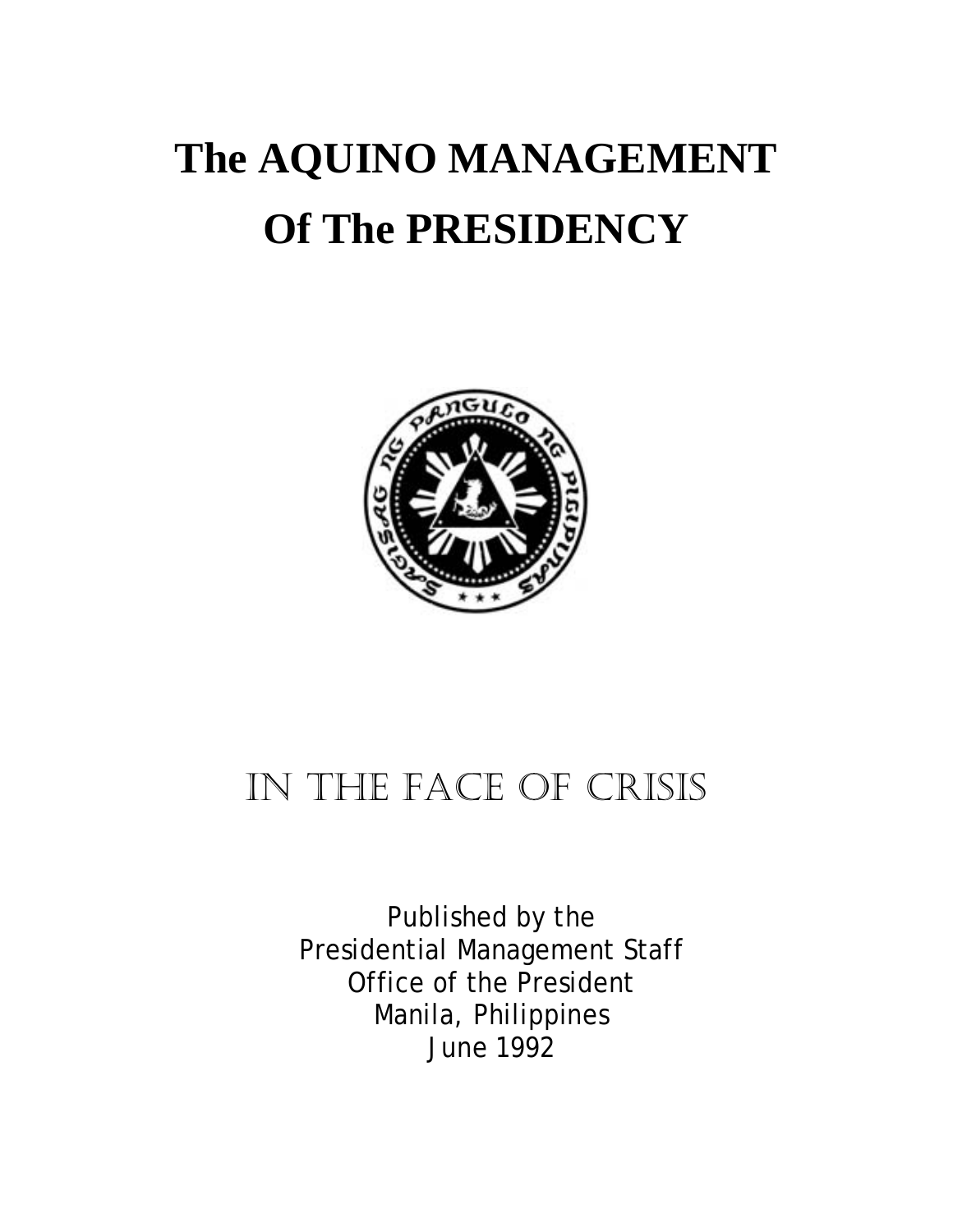*"Arm-chair critics and destabilizers have asked can we survive despite all the problems that we suffer? My answer is definite yes! Yes, we will survive despite natural calamities, destabilization campaigns, insurgency, international crises and scathing criticism from those who should be talking less and working more. With full confidence in our people's resolve to sustain this freedom, we will survive. And we will grow".* 

#### **President Corazon C. Aquino**

*Philippine League of Councilors First National Congress September 7, 1990*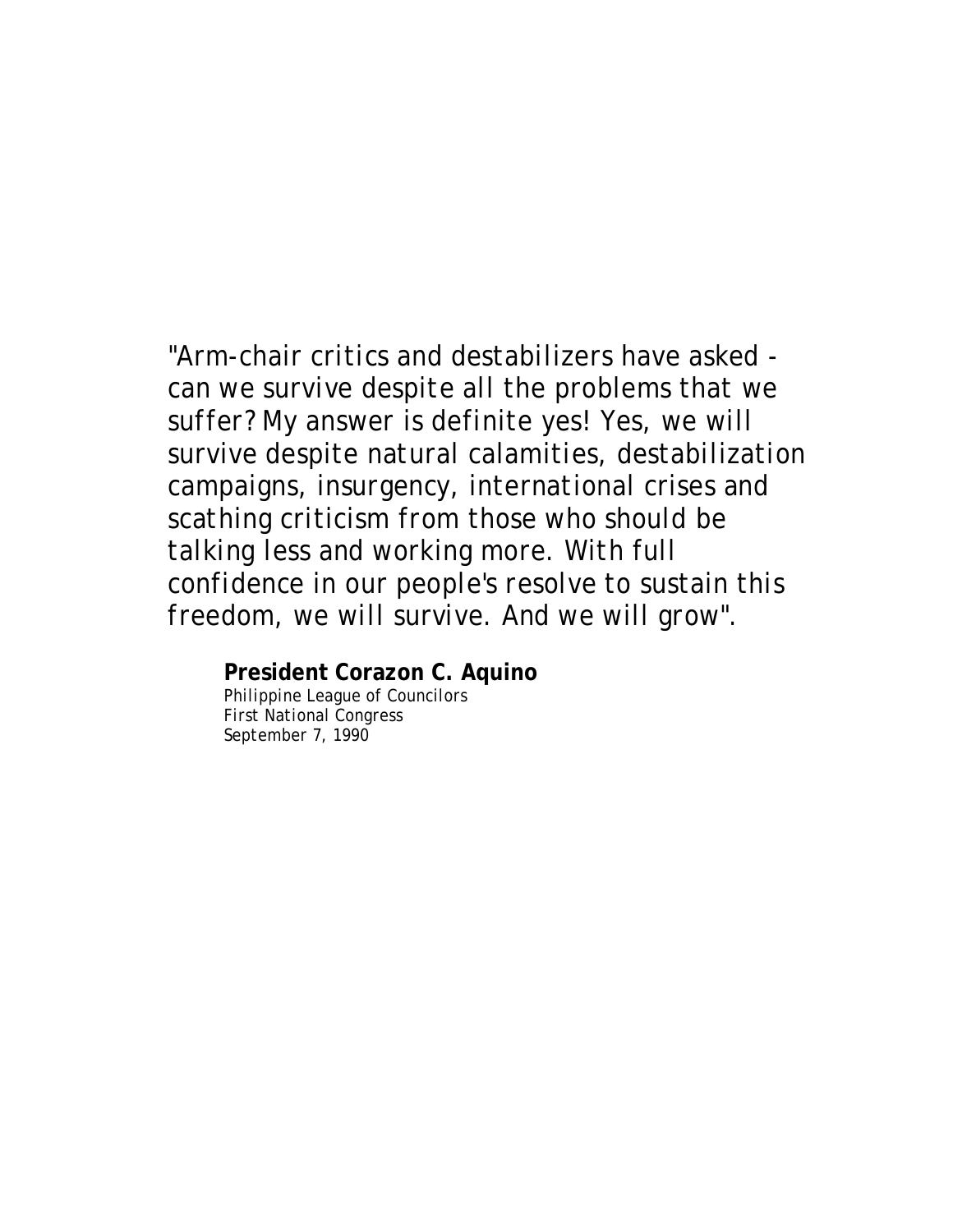### INTRODUCTION

\_\_\_\_\_\_\_\_\_\_\_\_\_\_\_\_\_\_\_\_\_\_\_\_\_

THIS VOLUME OF The Aquino Management of the Presidency series seeks to document how President Corazon C. Aquino, the members of the Cabinet, and her closest advisers managed the crisis situations that confronted the Aquino governrnent. Not all the crisis situations are covered. The focus is on the seven putsches and related events which threatened the existence of the government or the unity of the armed forces.

Chapter 1, entitled 'The Coup Attempts That Failed", covers crisis situations which started with the takeover of the Manila Hotel by the Marcos loyalists on July 6 to 7, barely four months after President Aquino assumed office, up to Black Saturday, April 18, 1987, when a band of rebel soldiers took over the Philippine Army headquarters. These were the jabs, as in boxing.

Chapter 2, entitled 'The Military Putsches That Almost Succeeded", covers the punches: the bloody August 28, 1987 and the near fatal December 1989 coup attempts. It also touches on the escape of renegade Col. Gregorio 'Gringo' Honasan in 1988.

Chapter 3, entitled 'The Gulf Crisis", covers the crisis situations during the Gulf War in late 1990 to February 1991 which the military rebels could have exploited to go in for the kill, were they not too weak to do so, having spent their strength and credibility in coup attempt after coup attempt.

The tragedy of a coup d'etat is that it is planned and executed by military officers who have pledged loyalty to the Constitution, the duly constituted government and the Commander-in-Chief. It was difficult enough that the Aquino government inherited a threepronged insurgency led by the Communist Party of the Philippines - New People's Army (CPP-NPA), the secessionist movement in Mindanao led by the Moro National Liberation Front (MNLF), and the insurgency in the Cordilleras led by the Cordillera People's Liberation Army (CPLA).

When we look back at the crises that confronted the Aquino government in the last six years, there is no doubt that the transition from dictatorship to democracy had been a difficult one. The return of democratic processes meant the loss of wealth, power, and privilege to those who, at every possible opportunity, opposed its restoration.

However painful the experience was, we can put it in perspective with what is happening in the newly restored democracies of the world. The key elements are the same: a new and inexperienced government; the deposed ruling elite attempting to regain power; and, a powerful military in an uneasy partnership with its former enemies. It may be presumptuous to say so, but we will say it nonetheless: we have done as well, if not better than many of the newly restored democracies.

It is tempting to be revisionist and to just gloss over some of the more unpleasant aspects of the events that happened. The truth is that yes, there was tension between the highest civilian and military officials of the land. And yes, it was not always well among the President and members of the Cabinet. The conflicts stemmed not only from clashes of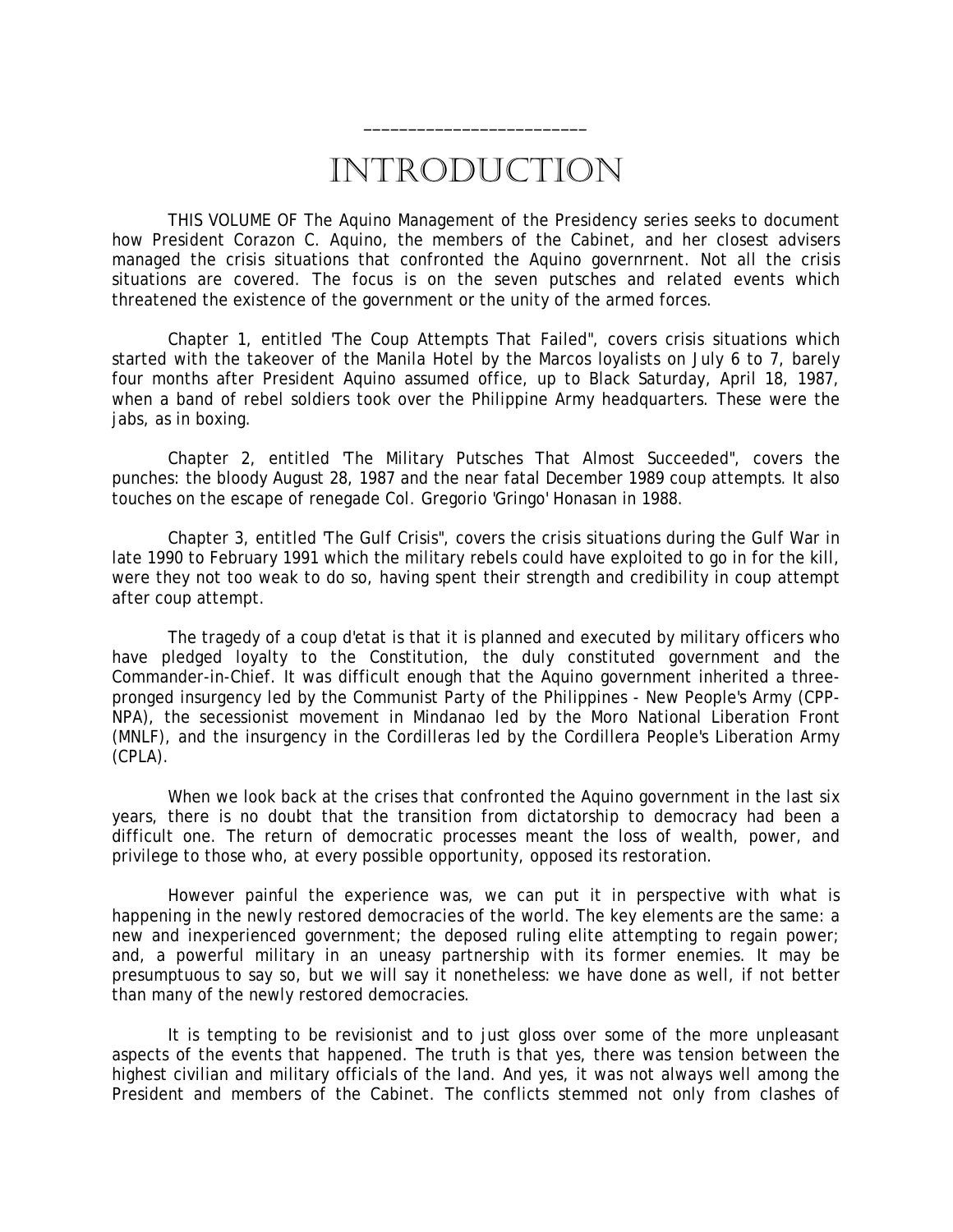personality or struggle for power, but from fundamental disagreements on policy issues affecting national security and the economy.

It would be hackneyed to say that those who do not learn from the past are condemned to repeat it. But this volume was written not just to record historical facts nor to just entertain. This volume was written in the hope that future leaders of this country might pick up a lesson or two in crisis management.

Finally, we pay tribute and dedicate this work to the woman who was at the center of the storm for six years, Her Excellency Corazon C. Aquino, President of the Republic of the Philippines.

It is supreme irony that one of the failed coup attempts was codenamed "God Save the Queen". That is precisely what He did.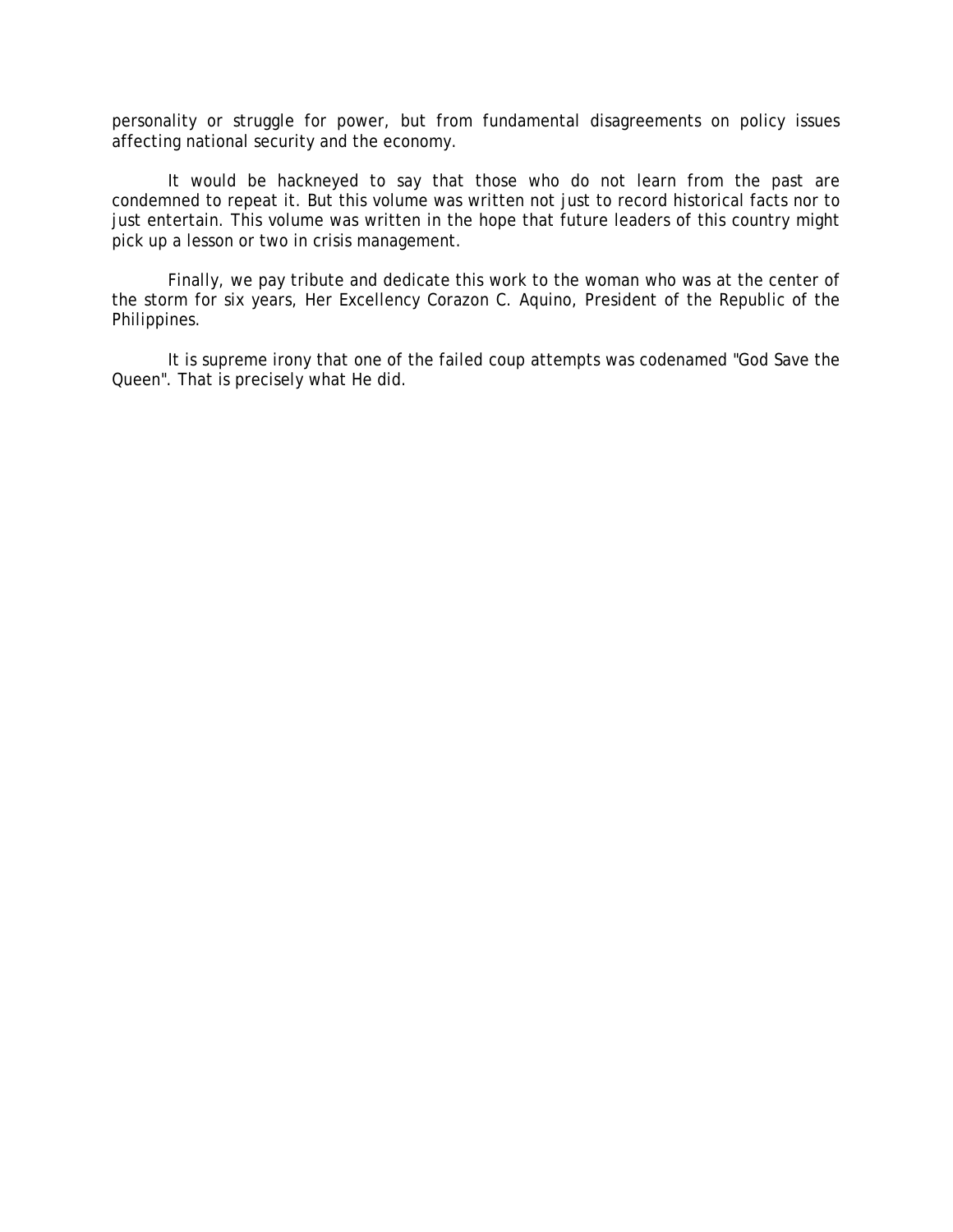## THE COUP ATTEMPTS THAT FAILED

\_\_\_\_\_\_\_\_\_\_\_\_\_\_\_\_\_\_\_\_\_\_\_\_\_

AFTER THE EDSA revolution in 1986, the Aquino government began the work of consolidating power, democratizing, and reviving the economy. It was not an easy task. The Marcoses had left as legacies a prostrate economy, a large foreign debt, a serious insurgency problem, and a politicized military that would have much difficulty finding its proper place in a newly restored democracy.

The mission of surmounting these problems and leading 60 million Filipinos was suddenly thrust upon the widow of the late Senator Benigno "Ninoy" Aquino Jr. She had no experience in government. So did many of her advisers and Cabinet members. Rene A.V. Saguisag, former Presidential Spokesman (later Senator), describes the situation best: "One day we were in the barricades, the next we were in power".

Within the President's close circle of advisers were lawyers who fought President Marcos. There were Saguisag, Executive Secretary Joker P. Arroyo, and Deputy Executive Secretary Fulgencio S. Factoran Jr. Their reputation and predisposition as human rights lawyers had put them in constant collision course with the Marcos administration, particularly the military. To the Reform Armed Forces Movement (RAM) and its godfathers, Arroyo et al were communists, period.

The events that unfolded soon after the EDSA Revolution seemed to justify the kneejerk accusations.

Two days after assuming power on February 27,1986, President Aquino ordered the release of 517 political detainees. Those released included Jose Ma. Sison, former Chairman of the Communist Party of the Philippines (CPP), and Bernabe "Ka Dante" Buscayno, former Supremo of the CPP armed group, the New People's Army (NPA).

On February 28,1986, President Aquino created the Presidential Commission on Good Government (PCGG). She appointed former Senator Jovito Salonga as Chairman. The mission of the PCGG was to recover the ill-gotten wealth of the Marcos family and their cronies.

On March 18,1986, the President created the Presidential Commission on Human - Rights (PCHR). Former Senator Jose W. Diokno headed it. The PCHR was tasked to investigate complaints of forced or unexplained disappearances, torture, hamletting, and other violations of human rights.

On March 25,1986, President Aquino promulgated the Freedom Constitution. In one bold stroke, she repealed the 1973 Constitution, assumed lawmaking powers, and abolished the Batasang Pambansa which had proclaimed Ferdinand Marcos as the winner in the 1986 presidential elections.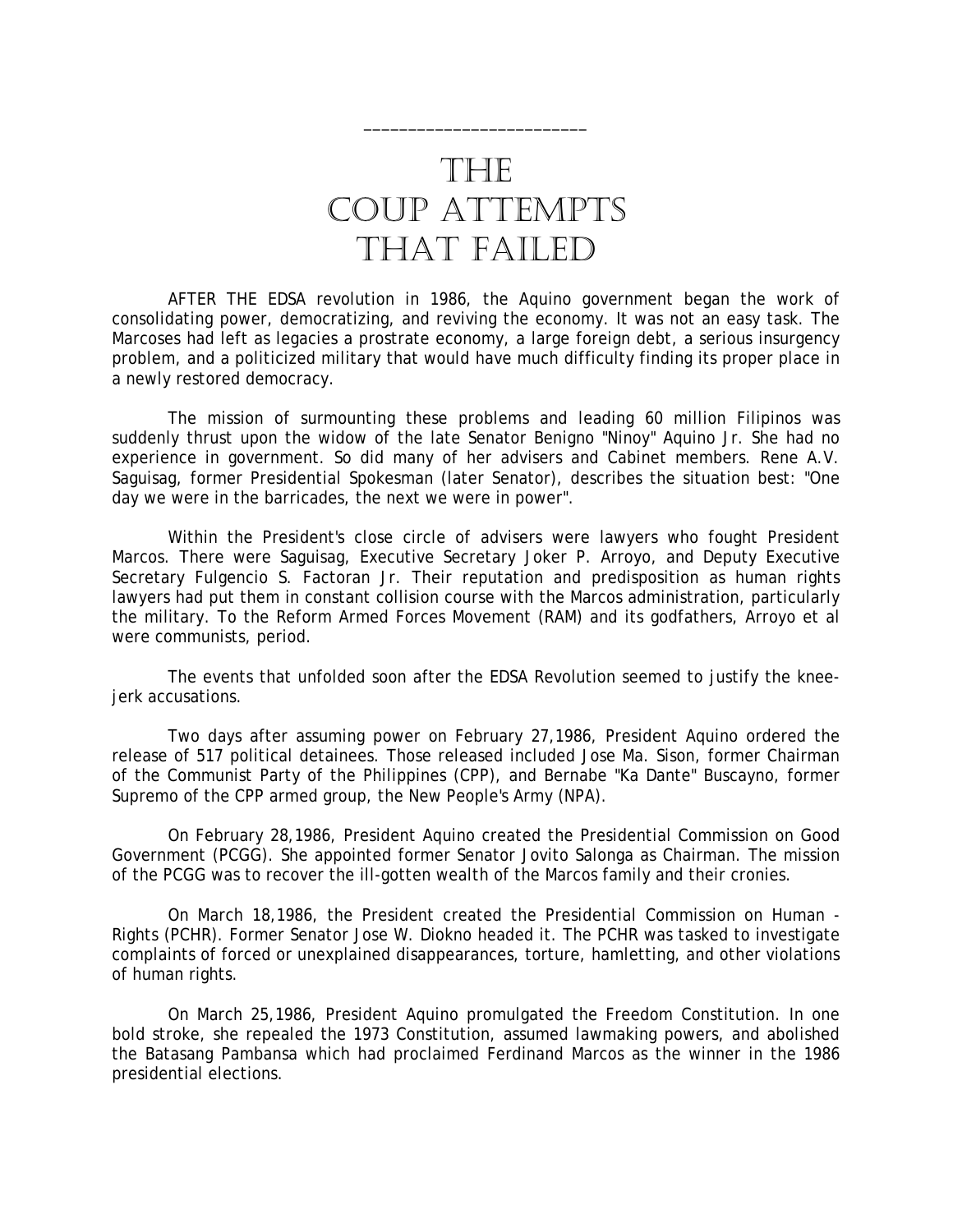President Aquino appointed Aquilino Pimentel Jr., former Mayor of Cagayan de Oro City and erstwhile political detainee, as Minister of Local Governments. With the President's approval, he began a purge of governors, mayors, and other local officials perceived to be loyal to the ousted President. He appointed officers-in-charge (OICs) in their place, until regular elections could be held. His choices as to who to remove and who to appoint as OIC were not necessarily popular with some segments of the military.

On April 23,1986, President Aquino issued Proclamation No. 9 calling for the convening of a 50-member Constitutional Commission to write a new Constitution. Political parties, civic organizations, cause-oriented groups, and various sectors sent in more than 800 nominations to the President's office. On June 2,1986, President Aquino formally opened the sessions of the Constitutional Commission at the Batasang Pambansa building in Quezon City.

In the course of implementing these initial reforms, the Aquino administration made enemies. There were cronies whose assets were sequestered. All sorts of politicians closely identified with the Marcoses were booted out of power, including Cabinet members, members of the Batasang Pambansa, governors, and mayors. Within the military, there were groups which remained loyal to the Marcoses. At the same time, segments of the military led by the RAM had fundamental disagreements with the new government's reconciliation policy with regard to the insurgency problem. Executive Secretary Joker Arroyo explains why President Aquino pursued a policy of reconciliation instead of pushing for a hard-line approach: 'The problem with the military was a recurring one. It was actually a policy of conflict. The military insisted on crushing the communists militarily. So we raised the question, if you could not defeat them during Marcos' time, how can you defeat them now?

But more important is the fact that the military never understood the difference between the Marcos military and the Aquino military. They thought that the Marcos military and the Aquino military are one and the same, that it is a continuation. That since the Marcos military was committed to destroy the communists militarily, ergo, the Aquino military must also destroy the communists militarily.

Remember that President Aquino released the leaders who were in prison, two days after she assumed office. She released them for one simple reason: she had sympathy for almost all incarcerated political prisoners. Because Ninoy was like them. Many think their release was at my suggestion. It came from her.

Any incoming President must extend the olive branch. When a new President assumes office, he is President of the entire Filipino people and he must try to reconcile them and not to fight or kill them. The military wanted a continuation of war. The President herself did not want it".

In a matter of months after President Aquino took over, the RAM started to lay the groundwork for overthrowing the newly-installed government. Philippine Constabulary (PC) Chief Renato de Villa recalls: "As early as May 1986 or barely three months after the Aquino administration had taken power, there were already indications that certain personalities in the armed forces were preparing for a coup. We knew about the silent recruitment that was going on".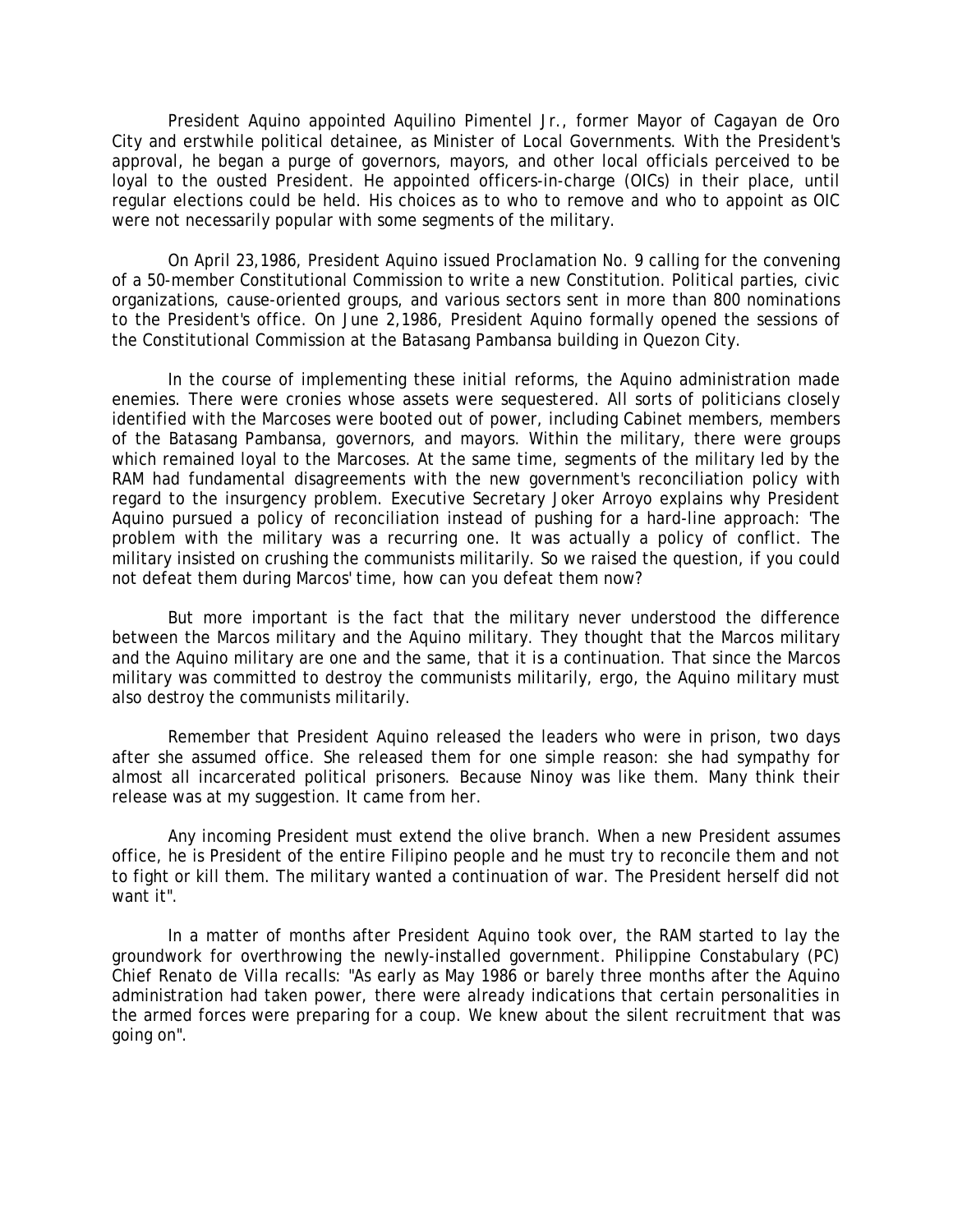#### **The Manila Hotel Incident**

The first major challenge to the legitimacy and the existence of the Aquino government came from the Marcos loyalists, although later sources would indicate the involvement of the RAM. On July 6, 1986, a Sunday, some 490 soldiers and 5,000 Marcos loyalists took over the Manila Hotel and swore in former Senator Arturo Tolentino, the running mate of Ferdinand Marcos in the snap elections, as "acting President".

At that time. President Aquino, along with most of her Cabinet and key military officials, was in Cagayan de Oro City. Joker Arroyo looks back: 'The entire government was in Cagayan de Oro". Luckily, I went to the office even if it was a Sunday afternoon. Nobody was there.

A reporter called me up from Manila, Hotel, There are troops here ...' 'What kind of troops?' I asked. They are rebel troops, Marcos loyalists,' he answered, then asked me for my reactions. 'What is the strength?' I asked. 'About five thousand,' he replied. I told the reporter, 'Never mind asking me about my reaction. I want information on what is happening. Every time you call me, I will give you one thousand pesos. But I do not have the money now. I will pay you later.' He agreed.

Another reporter of another paper called, asking me the same thing. Before long, I had five reporters from print and radio giving me information. I knew exactly what was happening through them because the Marcos loyalists were buttering up to the media and wanted to use them for propaganda".

Arroyo made several more phone calls after that. He called Defense Minister Juan Ponce Enrile: he was playing golf. Then he called Commander Jesus Regala, Deputy Commander of the Presidential Security Group (PSG), ordering them to secure Malacanang.

Next, he called Vice Chief of Staff Salvador Mison. "He was a fellow Bicolano, but I did not know him then", Arroyo says. Mison asked him for orders and Arroyo told him what he told the PSG. Then Arroyo called Gen. Rodolfo Canieso, the Commanding General of the Philippine Army. Canieso also asked him for orders. "Eliminate any hostile force", was Arroyo's quick retort. Canieso said that he could use howitzers and wipe out the loyalists in three minutes. "Just give me the order. Sir", Canieso said. Arroyo did not.

Only then did Arroyo call the President in Cagayan de Oro and informed her of the situation, but told her that "everything was under control".

On the same day, late in the afternoon, Arroyo and bosom buddy Jejomar Binay (then Makati OIC Mayor) got in a car with Noni Pineda of the Malacanang Motor Pool and proceeded to Rizal Park. They did not see many troops, but they saw people buying ice cream and people lolling on the grass in Luneta.

Arroyo got in touch with Mison and they compared notes. Mison told him that they had already made contact with the rebel officers. "They will retire little by little", Mison assured.

The former Executive Secretary learned a lot of things from this first 'incident'. First is that the military expected to be given orders and not to be asked what should be done. Second, it was easy to purchase information. Arroyo claimed he spent PI 9,000.00 for his reporter - spies.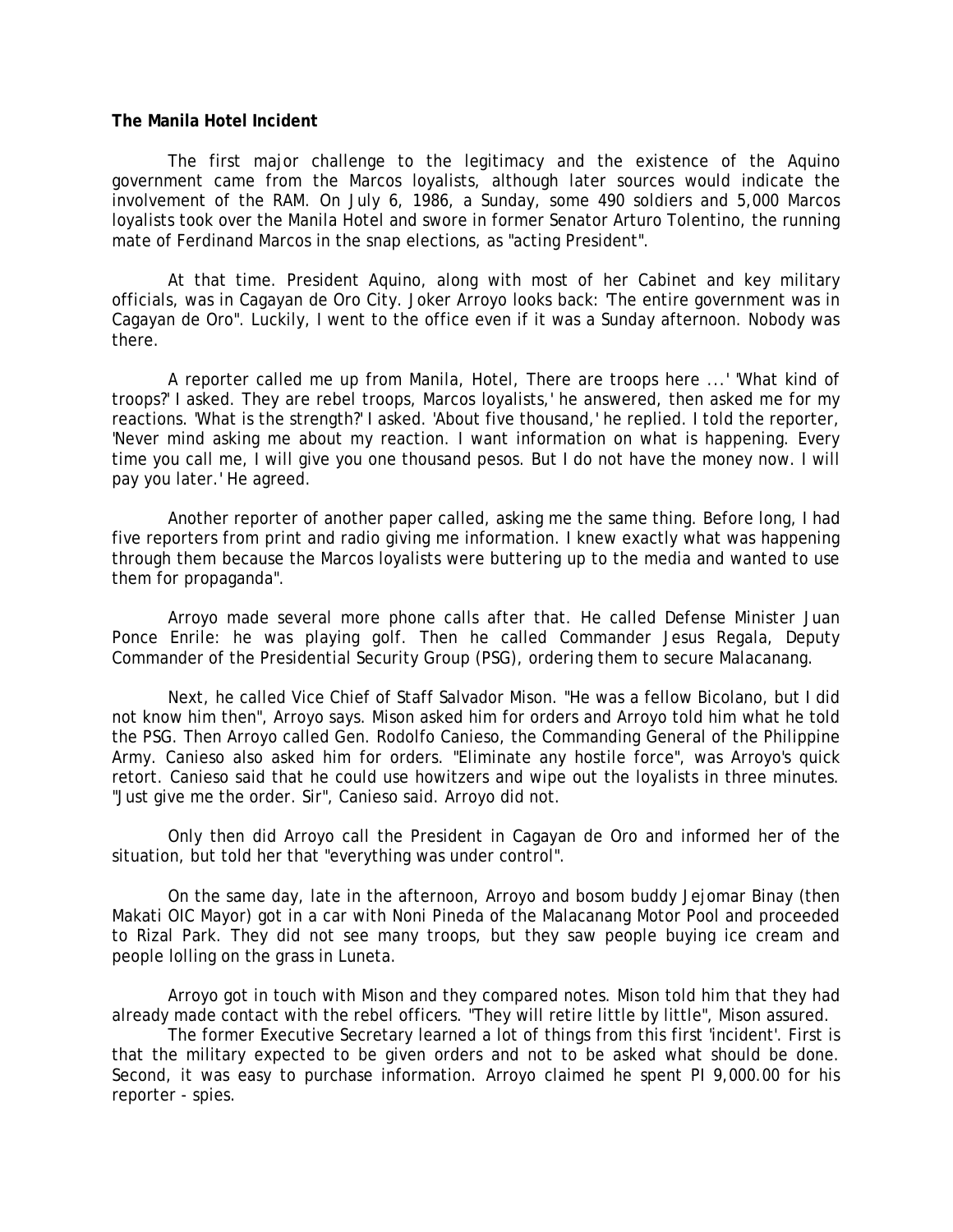Early in the evening, Arroyo got in touch with the President and told her that there was no reason for her to come to Manila right away. But later, the President called back and said that upon Gen. Ramos' advice, she was coming back that same evening. The President was not able to, however. The runway lights in Cagayan de Oro were not functioning.

Maria V. Montelibano, Executive Director of Radio Television Malacanang (RTVM), was among those who accompanied the President in Cagayan de Oro: "We had a serious communications problem because of lack of facilities in the area. The President wanted to come out on television to give a statement, but this was not possible. We held a press conference and the best we could do to transmit the President's message to the Metro Manila stations was in bits and pieces by radio. We had videotaped the President's message and we looked for a plane that would fly me out to Manila. But the runway lights were out and no pilot would risk it.

We learned the hard way/ but since then, we always made sure that communication linkages were available wherever the President were to go".

Col. Voltaire Gazmin, the PSG Commander, recalls what took place after they received news of the Manila Hotel takeover: "We secured the President in the house of Dr. Lazo. The location was kept secret even from Gov. Emano. The only ones who knew were the PSG and the military units deployed to secure the entire subdivision. Later, after an assessment of the situation as reported from Manila, the President decided to fly back".

President Aquino flew back to Manila the following day, after finishing her original schedule of visiting military camps and receiving rebel returnees in Cagayan de Oro. She conferred with Cabinet members and senior military officials at her office in the Guest House. At 2:00 p.m., she held a press conference and issued a statement giving the loyalists 24 hours to give up.

Rene Saguisag recalls events that Sunday afternoon and the days that followed:"... July 7 ... Monday, I reported for work in the Guest House early. I advised my staff that despite all the rumors and commotions we should not panic and go on with business as usual. Before, during and after my stint in the Guest House, there are two fixed stars that I have gone by. One, you can waste a whole lifetime worrying things that may never happen. Two, don't let terrorists dictate the tempo of your life.

The President arrived in her office later that morning, having flown back from Cagayan de Oro. She noted that everything was normal save in that small pocket that is the Manila Hotel, where the 'rebels' were having a hard time persuading people to take them seriously. Traffic was normal in the Malacanang area and no barricades were even put up. Our staff reported for work.

The President said in jest that she would like to discipline Joker for insubordination. He had disobeyed her order the day before to call the Cabinet to an emergency meeting. We thought it was totally unnecessary as he was in constant touch with the military and the police. Indeed, the Cabinet was not to meet until the bizarre affair was over.

Key civilian and military officials (led by Defense Minister Juan Ponce Enrile) were summoned to Malacanang that same morning. Ramos, Mison, Navy Chief Serapio Matillano, Air Force Chief Ramon Farolan, and PC-INP Chief Renato de Villa briefed the President on the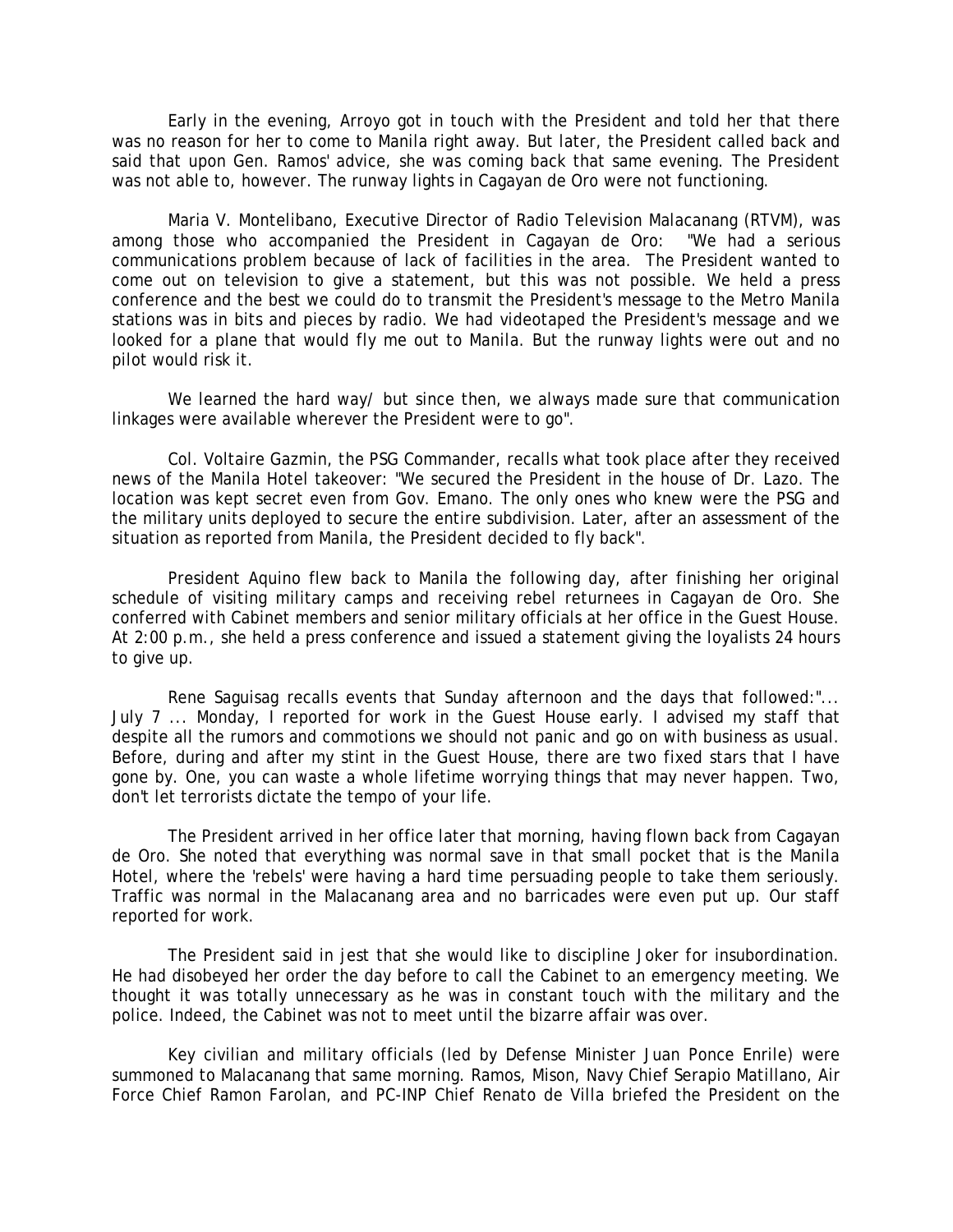#### situation.

There was discussion on the setting of a deadline, one week, three days or 24 hours. I then suggested that, for starters, to give the putschists 24 hours to give up. My idea was to divide the leaders and the followers of the caper. I had the gut feeling that many of them would just want some excuse to go home. This was adopted and it was somehow interpreted as an 'ultimatum'. As it happened, everyone took advantage of the opportunity to leave.

As a lawyer, I had been used to negotiating in my cases as well as in rallies and in discreet secret meetings. One lesson I learned in Prof. Roger Fisher's seminar at Harvard Law was for one always to think of making 'yes-able' propositions to the other side in crisis management situations. Do not humiliate or embarrass your opposite number. Give him a gracious way out. Do not rub his nose into the ground".

The President went about her day with her usual calm and followed her previously set schedule. She addressed the Association of Major Religious Superiors and met with the press.

Defense Minister Enrile's Deputy, Rafael "Rocky" Ileto, was assigned by President Aquino to lead the negotiations with the group of Senator Tolentino which included former Batasan Speaker Nicanor Yniguez and loyalist military officers like General Jose Maria Zumel, Bgen. Jaime Echevarria, and Bgen. Antonio Palafox.

Ileto was Commanding General of the Philippine Army in 1972 and was removed for opposing the declaration of Martial Law. He was Ambassador to Thailand when Senator Benigno Aquino was assassinated on August 21,1983. From then on, he developed linkages with business leader Jaime "Jimmy" Ongpin and his circle and silently worked for the downfall of the Marcos administration. At the height of the EDSA revolution, he was given the task of negotiating with then AFP Chief of Staff Fabian Ver.

Ileto recalls the negotiations with the loyalists who had taken over Manila Hotel: "I got in touch with the group of Senator Tolentino and I was able to convince them to go to the conference table. The negotiations were held in neutral ground -the Army and Navy Club.

The negotiations were done at two levels: first, with the political leaders and second, with the military group that was supporting them. Eventually, both gave in and agreed to pull out".

The President called a Cabinet meeting on Wednesday, July 9. At issue during that meeting was the government's policy on the participants in the caper. Presidential Spokesman Rene Saguisag reflects on the debate that took place, and the implications of the decisions made in that meeting: 'There were hawks and there were doves. The President was the wise owl. In hindsight (Minister of Local Governments), Nene Pimentel was correct about removing the incumbent local chief executives and replacing them with OICs. Had the duly elected Mayors of Metro Manila been retained, they would have been able to mobilize in support of the Marcos loyalists. There would have been a greater likelihood that the government would have fallen".

#### **Implementing The Reconciliation Policy**

By the time the Marcoses fled to Hawaii, the NPA had grown to a force of more than 20,000. The next serious threats came from the MNLF advocating secession in the south and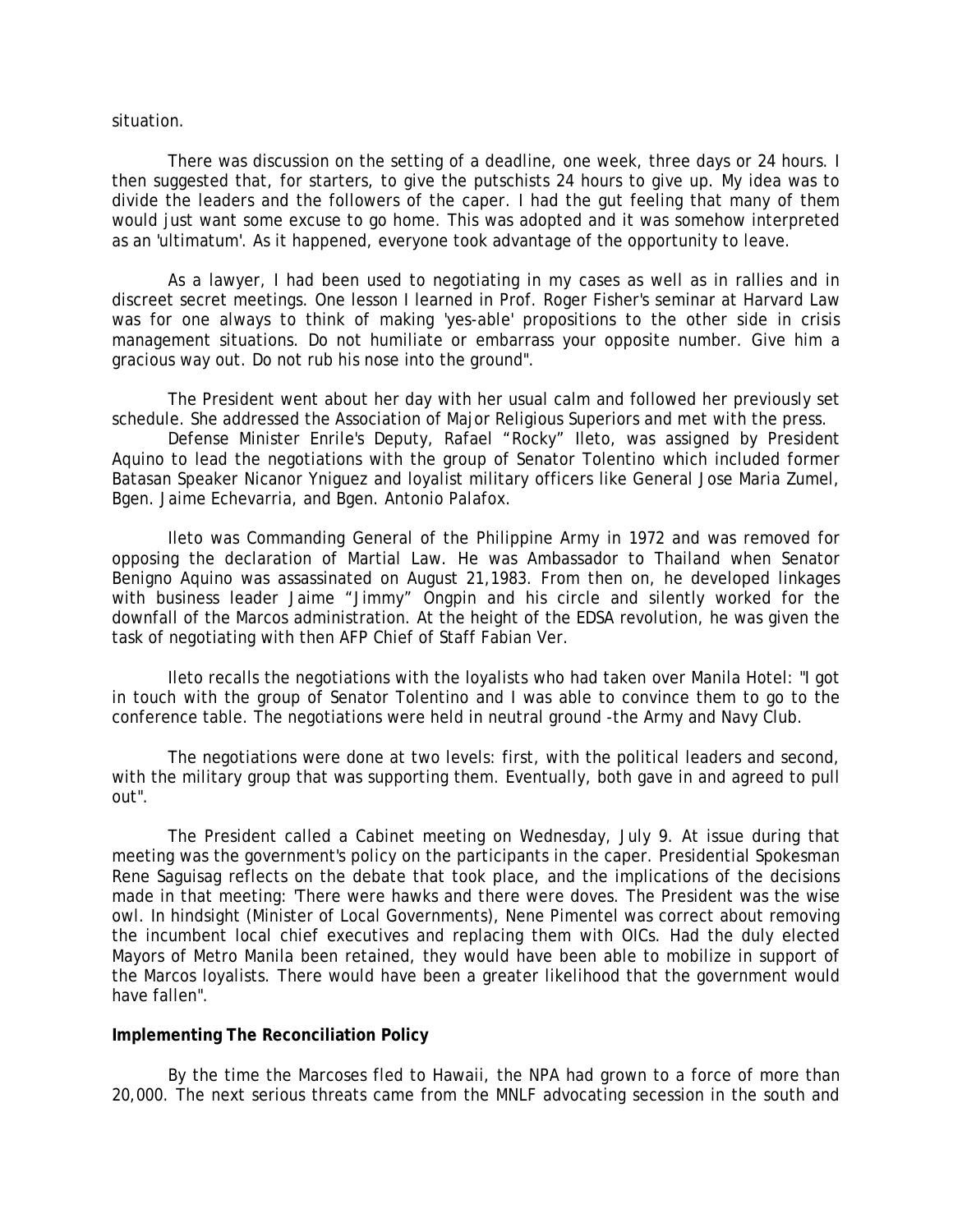the CPLA in the north. Despite these threats from all sides, President Aquino was not inclined to continue the traditional hardline approach to countering insurgency. She believed that the long-term solutions were political, economic, and social; not military.

In August 1986, the government began implementing a policy of pursuing peace talks with the CPP-NPA, MNLF, and CPLA - with the aim of arriving at initial agreements to a ceasefire. The efforts towards a ceasefire, especially with the CPP-NPA, were not popular with the military establishment which had been bred mainly in the "find-fix-and-finish" school of thought insofar as fighting insurgency was concerned. The RAM accused the Aquino government of being "soft" on the communists and of being infiltrated by communists at the highest levels.

Rene Saguisag responds to some of the issues raised by RAM: "The claim of RAM that the government is soft on the CPP-NPA is an excuse for their inefficiency against the insurgency. The hardline approach during the Marcos years just made the insurgency bigger and bigger.

There was tension in relating with the military because we were pushing for civilian supremacy. On the other hand, the RAM subscribed to the school of thought advocating power sharing, on the theory that the government assumed power because of the military".

The Aquino government continued its policy of pursuing peace talks despite resistance from some segments of the military.

On September 5,1986, President Aquino flew to Jolo, Sulu under tight security. There, she signed a ceasefire agreement with Nur Misuari, Chairman of the MNLF. The following week, on September 13, President Aquino flew to Bontoc, Mountain Province and signed a ceasefire agreement with Fr. Conrado Balweg, leader of the CPLA. In both cases, it helped that the draft Constitution being prepared at that time by the Constitutional Commission explicitly provided for a mechanism by which autonomous regions could be created. In the meantime, negotiations with the CPP-NPA continued, with a ceasefire agreement being eventually signed on November 27,1986.

On her sixth month in office. President Aquino began a series of state visits starting with Indonesia and Singapore which she visited from August 24 to 27. It was as much to set the tone of her foreign policy as to underscore her government's confidence that it would not collapse even in her absence.

After Indonesia and Singapore, the President visited the United States, from September 15 to 23, where she gave a much applauded address to the US Congress. By the time her third trip that year had been scheduled - to Japan on November 10 to 13 - rumors of a coup that would attempt to topple the Aquino government were rife.

#### **God Save The Queen**

The coup rumors were accompanied by increasing public criticism of the Aquino government from its very own Defense Minister, Juan Ponce Enrile. Demonstrations by Marcos loyalists and a series of bombings compounded the situation.

On October 21,1986, in an effort to resolve the growing rift. President Aquino met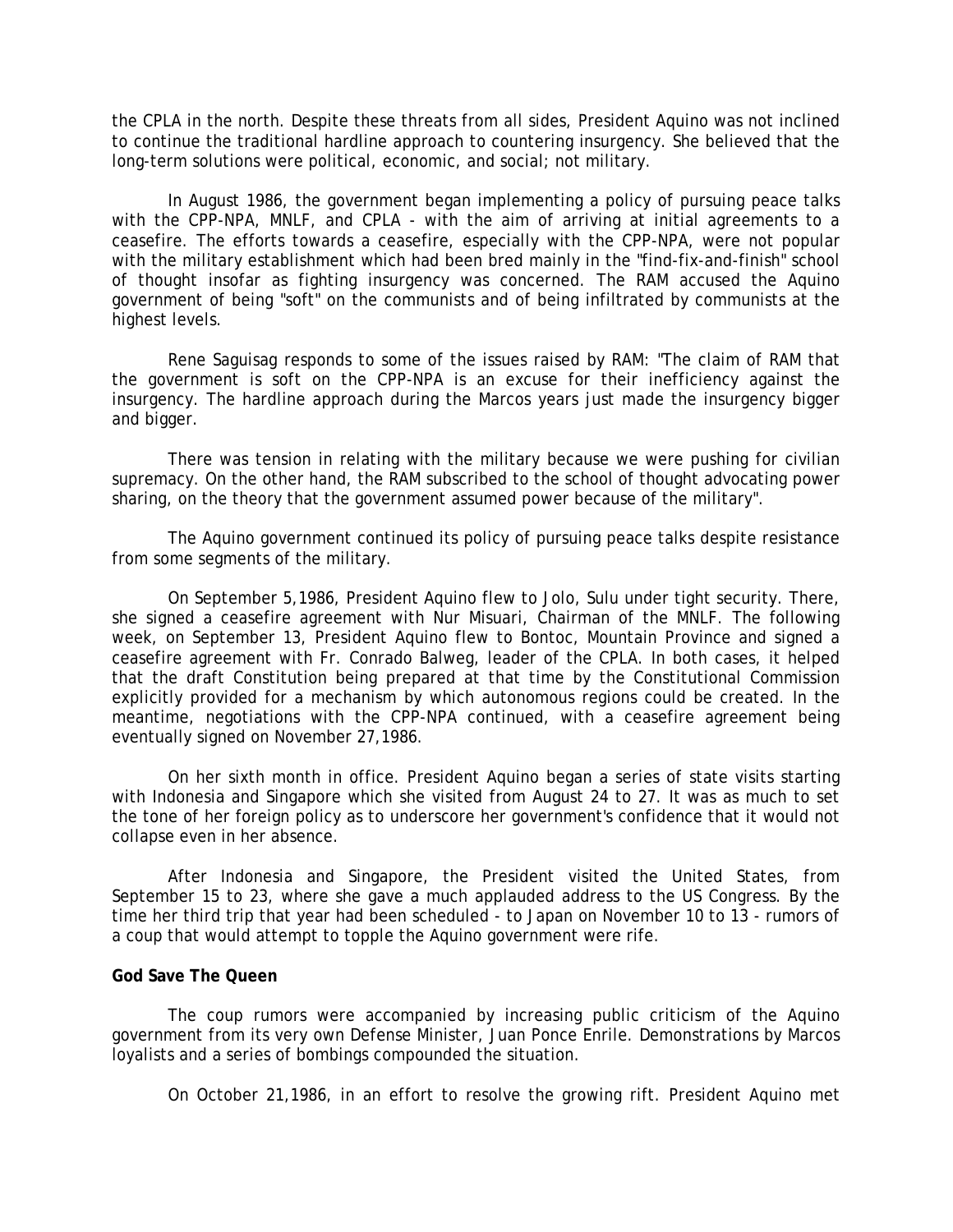with Minister Enrile. The meeting was held at the home of then University of the Philippines (UP) President Edgardo Angara, a friend of the President and the Defense Minister's fraternity brother. Vice President Salvador Laurel, Minister Jose Concepcion, Press Secretary Teodoro Locsin Jr., and Chief of Staff Gen. Fidel Ramos also attended the meeting. Among Enrile's demands: abolition of the Freedom Constitution, restoration of the Batasang Pambansa, the removal of some Cabinet members and other government officials, and a hardline policy on the insurgency. In a Cabinet meeting the following day, the President informed the Cabinet of what had taken place.

While the "God Save the Queen" plot was runnning its course. President Aquino appointed her first National Security Director, Dr. Emmanuel V. Soriano. He was former President of the UP and a member of the Convenor Group which had drafted and supported the President's candidacy in the snap elections.

Soriano was summoned to Malacanang. He remembers that when he met her, one of the first questions she had asked was: "Do you know Eddie Ramos?"

When Soriano replied that he knew Ramos but had not worked with him, the President explained that she needed to have another channel to the military and that Soriano should develop links with Ramos. Soriano says that her parting words were: 'Tell Eddie that, come what may, we should be together".

"A couple of months later, Eddie Ramos, as Chief of Staff, became one of the seven members of theCabinet Crisis Committee (that had been created). As Chairman of the Committee, I was able toworkwith and observe Eddie at close range -during relaxed discussion sessions and while under intense pressure - and I am convinced, as I was even then, that he is for the people and will respect Constitutional processes,"states Soriano.

Joker Arroyo relates how the President decided to proceed with the state visit to Japan and how the "God Save the Queen" crisis was resolved: "We knew that the military top brass were meeting among themselves to resolve the "God Save the Queen" crisis; but they were not reporting to the President. It was only in the last meeting that Gen. Ramos gave a direct order to abort "God Save the Queen". Perhaps it was for tactical reasons that he gave the order only at that time. There were dialogues with the RAM. Well, maybe that is the military way of doing things, I don't know. But what went on, the President was not told. She was told only after the last meeting".

But the President did have quiet supporters within the military. Joker Arroyo tells of "... a Reserve Colonel in the Army, Carbonell. 'He's Bicolano' Mison explained ... He shared the same barracks as Gringo Honasan, another Bicolano. Honasan, who is good at symbolism and show, parked his armor face to face with Carbonell's armor. At Mison's urging, I asked Carbonell to see me at the office.

To make a long story short, Carbonell had confronted Honasan, saying: 'Hoy, paisano, the fight will start and end here'. Carbonell made sure that Honasan understood that he would get opposition if he tried to pull a coup.

I asked Carbonell what would happen if fighting started. He said, 'It won't start without us knowing. The moment they start loading their shells, we load. The moment they start their motors, we start ours'. . . After that meeting, I told the President, There are units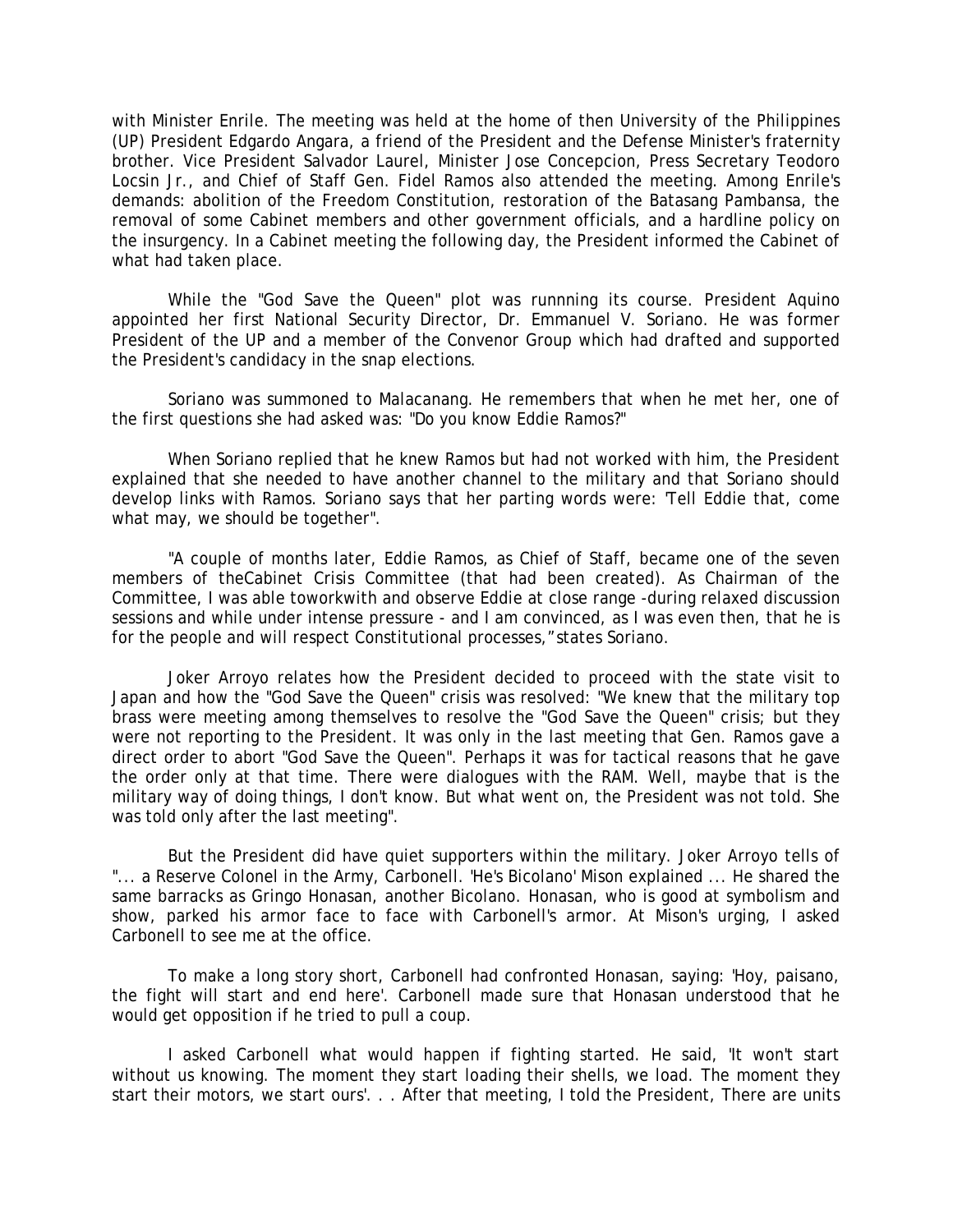very loyal to us'".

The President and her immediate staff, however, knew all about the plot. Press Secretary Teodoro 'Teddy Boy' Locsin, Saguisag, Gazmin, Factoran, and Arroyo met with the President. Together, they decided to let the military know that the Executive knew. It was agreed to be done through a 'leak' to a newspaper. The President chose the Inquirer. She said that the one to write the article should be the daughter or wife of a military officer.

Arroyo was assigned to talk to Inquirer editor Eugenia Apostol and journalists Letty Jimenez-Magsanoc and Belinda Olivares-Cunanan. In the name of "public service", the article exposing "God Save the Queen" appeared in the Inquirer on November 6,1986.

Locsin, in the meantime, was asked by the President to include the plot in her speech before the World Dental Congress at the PICC, scheduled on the same day the article came out. The President said, "Make a speech telling the rebels to do their worst, that we are prepared and that I am going to Japan".

President Aquino left for Japan on the very next day, November 19, "1986. Before leaving, she called in key commanding officers to ensure their loyalty. Col. Gazmin put the PSG on red alert. The RTVM prepared and secured back-up broadcast facilities.

The visit to Japan resulted in a package of grants, loans, and other economic assistance. But President Aquino's triumphant return to Manila on November 13 was greeted with the news of labor leader Rolando Olalia's violent death. The Chairman of the left-leaning Kilusang Mayo Uno (KMU) and President of the Partido ng Bayan (PnB) was obviously tortured and killed along with his driver Leonor Alay-ay. An investigation of the National Bureau of Investigation (NBI), then under Director Antonio Carpio, would later link the RAM to the murders.

#### **The Night The President Could Not Sleep**

At 5:00 a.m., Sunday, November 23,1986, Arroyo was roused by a phone call. The President was on the line. She said that she could not sleep the night before and that she wanted him to call for a Cabinet meeting "except Enrile" at 6:00 a.m. With sleep still in his eyes, Arroyo bargained for 6:30 a.m. He needed time to get in touch with the others.

Her Cabinet gathered, the President informed them that she had made up her mind to fire Enrile: "I want your support", she told them. She got it.

By mid-morning, Enrile was called to Malacanang and in a one-on-one meeting with the President, was asked to go. All he asked for was that his security continue to be assigned to him which the President granted.

During the Cabinet meeting, Ramos had told of troop movements that were detected on Saturday mid-morning. He had also said that an attempt to reconvene the Batasan was to be held by disgruntled KBL MPs and a faction of the military.

Ramos had been invited to join the coup plotters. In fact, a Colonel and a Major had boldly come to him and complained about how President Aquino was allegedly mishandling practically everything - human rights issue, appointment of Cabinet members, peace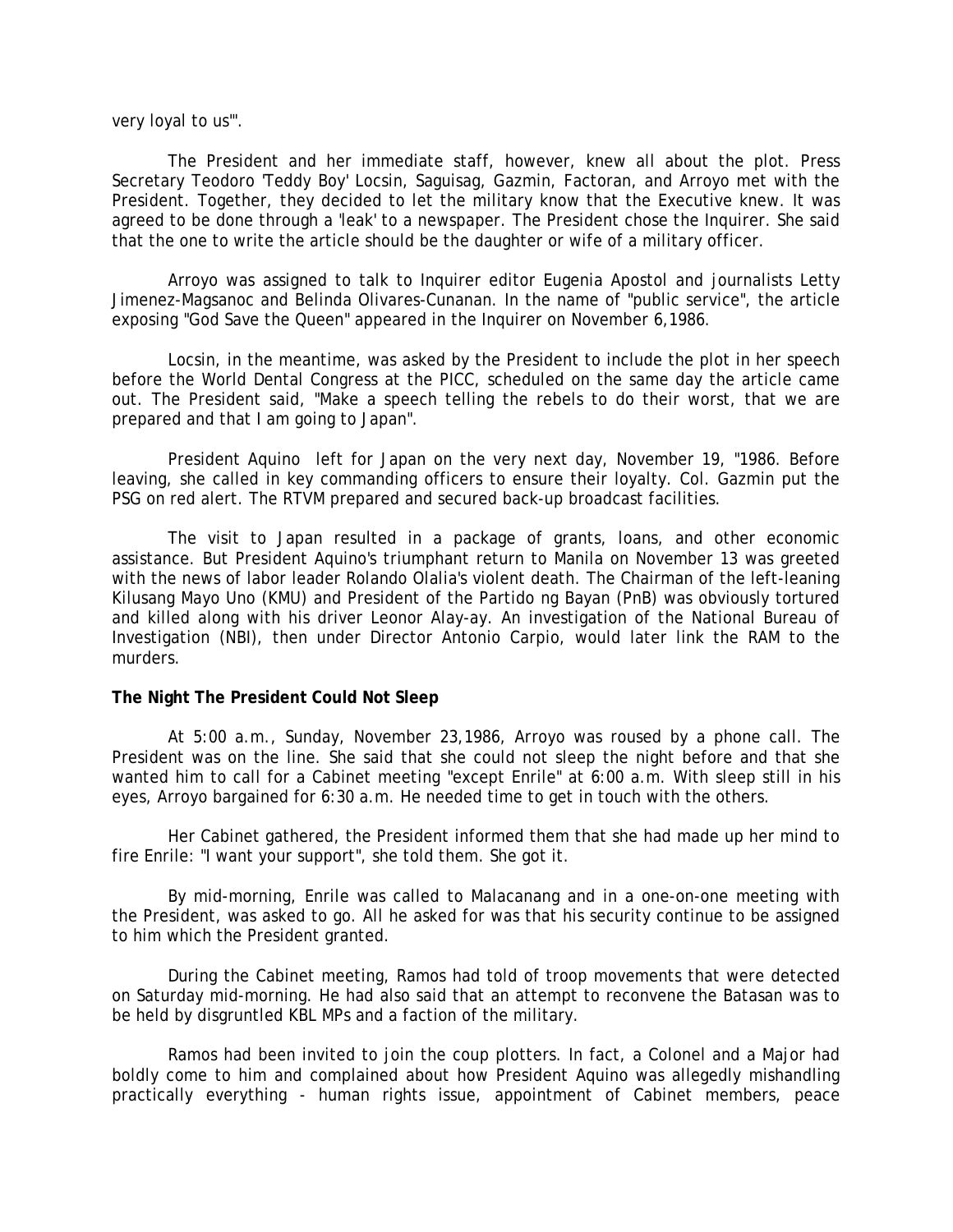negotiations, etc., etc.

Ramos had refused to join them. Instead, he ordered all camps shut and flights prohibited. Middle-level officers, not only enlisted men, were ordered to man the entry gates and patrol borders, if need be.

The die was cast. Ramos issued an order to all commanders: "Disregard any orders from MND or Col. Honasan and MND staff.

Saguisag says: "On the basis of... the directive of Gen. Ramos, clearly it would have been untenable to keep Minister Enrile in office... It was a principled disagreement. There was some question as to the timing. But, the President, cool and relaxed, obviously had made up her mind that early Sunday morning. She listened patiently to all those present, weighed what they had to say, but was not swayed. She directed that we all resign and we did on the spot. That afternoon, the President relieved Manong Johnny of his post.

I have always admired her gut instincts and gut feel and maybe that was the right time to do it... But clearly, she did the right thing, at the right time, in the right way, and for the right reason.

It was past 3:00 p.m. She stood up to leave the Guest House to walk to the Palace and address the nation on TV. All the Cabinet members stood up and clapped, and clapped, and clapped. For a moment I thought she showed some softness and hesitation. She made the statement with a touch of class and a dash of humor, following many hours of toughness and steel, determined to get and do what she wanted.

Like the rest who would like to be reappointed, I applauded, too. She was every inch President and Commander-in-Chief. Her morale needed no boosting. It had never been higher. And we had never been more proud of her. We were hailing the Chief".

Unknown to the public, 'the Chief wept when it dawned on her that she also had to fire her friends in the Cabinet, among them Aquilino Pimentel. In a televised interview she gave towards the end of her term. President Aquino looks back: "Let me tell you about when I was going to ask Nene Pimentel to resign, remember after the 'God Save The Queen' incident? Then there was a cry for removing some members of the Cabinet. And I called Nene Pimentel in. I think I was more sorry and sadder than he, you know, as I was telling him this. And I really had to get some tissues because the tears were coming out. And Nene was saying, 'No, it was alright, I understand that this is something that you have to do'".

Maria Montelibano remembers it as the beginning of the toughening of the President – her first real test to go beyond the personal.

The President named Deputy Defense Minister Rocky Ileto the successor of Minister Enrile. Deputy Minister Ileto says of his new assignment: "Minister Enrile left behind a large security force in the Ministry with 600 men and 10 armored cars. It was led by Gringo and was considered a powerful group. My first task as Defense Minister was to dismantle that group because of the danger it posed. I had to do it softly because I was treading on dangerous ground. If I acted harshly, they could easily get me. It took a long time before I was able to disperse them by assigning them to other areas. Gringo Honasan was the son of a good friend and classmate. They told me that if I had not been the one who dismantled the group, it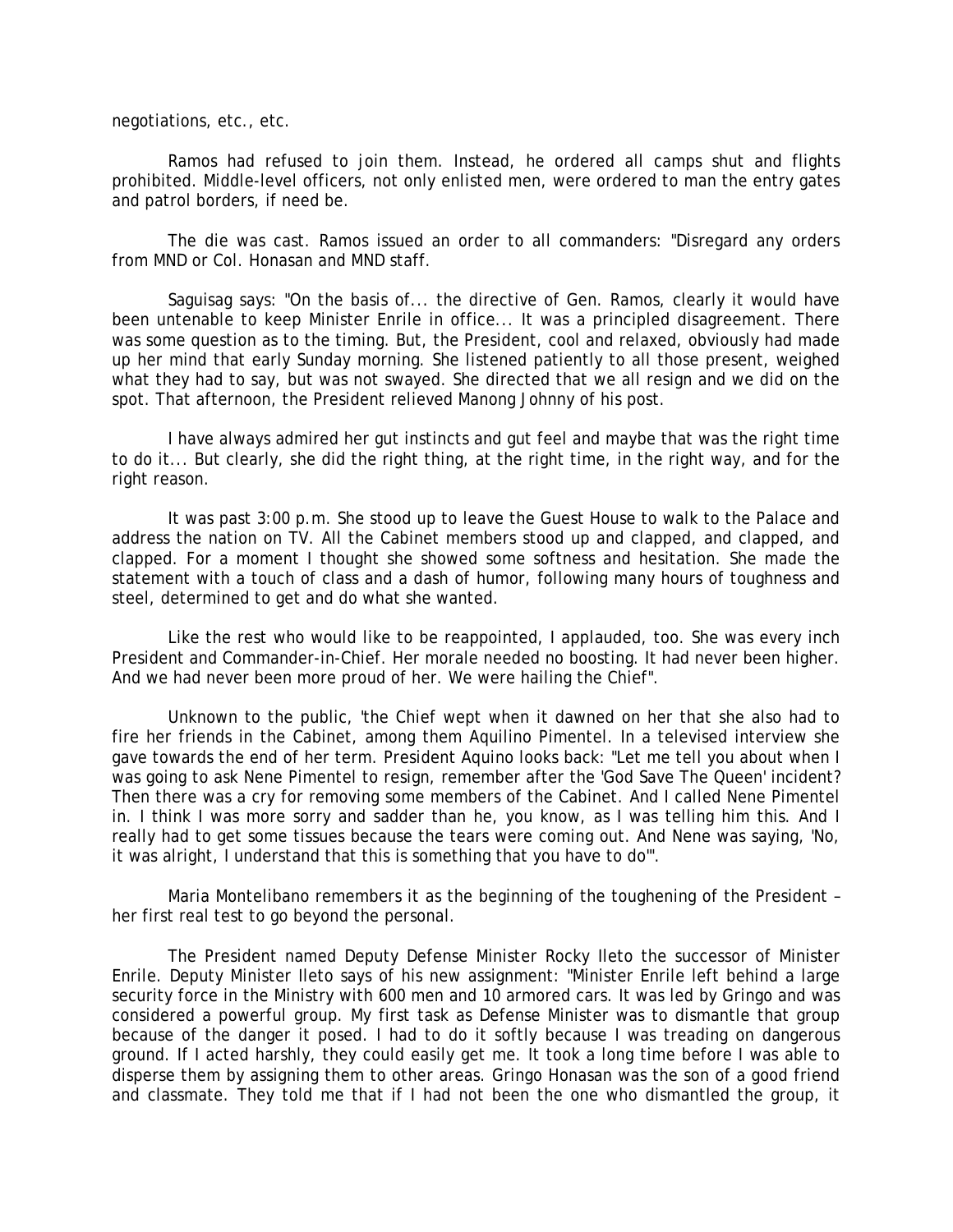would have been more dangerous".

On November 27,1986, four days after the removal of Minister Enrile, representatives of the government and the National Democratic Front (NDF) signed a ceasefire agreement which took effect on December 10,1986. The Aquino government stepped up its campaign for the ratification of the proposed Constitution. Registration of voters for the plebiscite and expected elections in 1987 began on December 7,1986.

President Aquino began implementing a policy of attraction with regard to the insurgency. She launched the National Reconciliation and Development Program (NRDP) on December 24,1986 with an initial budget of P300 million. The program included an intensive information campaign to attract NPA or MNLF rebels to surrender. A package of social and economic benefits were made available to the rebel returnees - consisting of grants, housing, livelihood, and other assistance.

In its December 28,1986 issue, TIME magazine named President Aquino its "Woman of the Year". Meanwhile, there were forces which continued to plan, recruit, organize, and build alliances in order to remove President Aquino from power. She would not last one more year, they said.

#### **The Mendiola Incident**

In January 1987, the President mobilized the entire Cabinet to campaign for the ratification of the new Constitution. The new Constitution restored a presidential form of government, asserted the supremacy of civilian rule over the military, and emphasized social justice. It also contained controversial provisions on the US military bases, nuclear weapons, agrarian reform, and the removal of the Philippine Constabulary from the AFP. But the marching orders from the President to her allies in and out of government were clear: all must work for an overwhelming "Yes" vote. Ratification would pave the way for regular elections at the national and the local levels, and lay the foundations for political and economic stability in the long run.

In the afternoon of January 22,1987, a Thursday, militant farmers led by Jaime 'Ka Jimmy' Tadeo marched to Malacanang to demand the immediate implementation of an agrarian reform program. Riot police blocked them at Mendiola bridge. Because the rally was bigger than usual, two companies of Marines were sent to reinforce the riot police. Provocation from the marchers led to a clash which left 12 shot dead on Mendiola. Later in the evening, the President, Joker Arroyo, Secretary Ileto, and Ching Escaler watched a videotape of the incident. The mood was somber. Ching Escaler cried. Secretary Ileto offered to resign, but the President did not accept it. Gen. Ramon Montano's offer to go on leave was accepted - he was Commander of the CAPCOM charged with Securing the Malacanang perimeter.

The following day, January 23, the ceasefire agreed upon by the government and the NDF collapsed. The President and her staff immediately implemented damage control measures in the wake of the tragic incident.

Ileto reflects on the lessons that were learned the hard way that day: "I learned about the incident at Mendiola almost as soon as it happened. The Ministry had been covering the rally. The incident started due to the actions of provocateurs coming from within the ranks of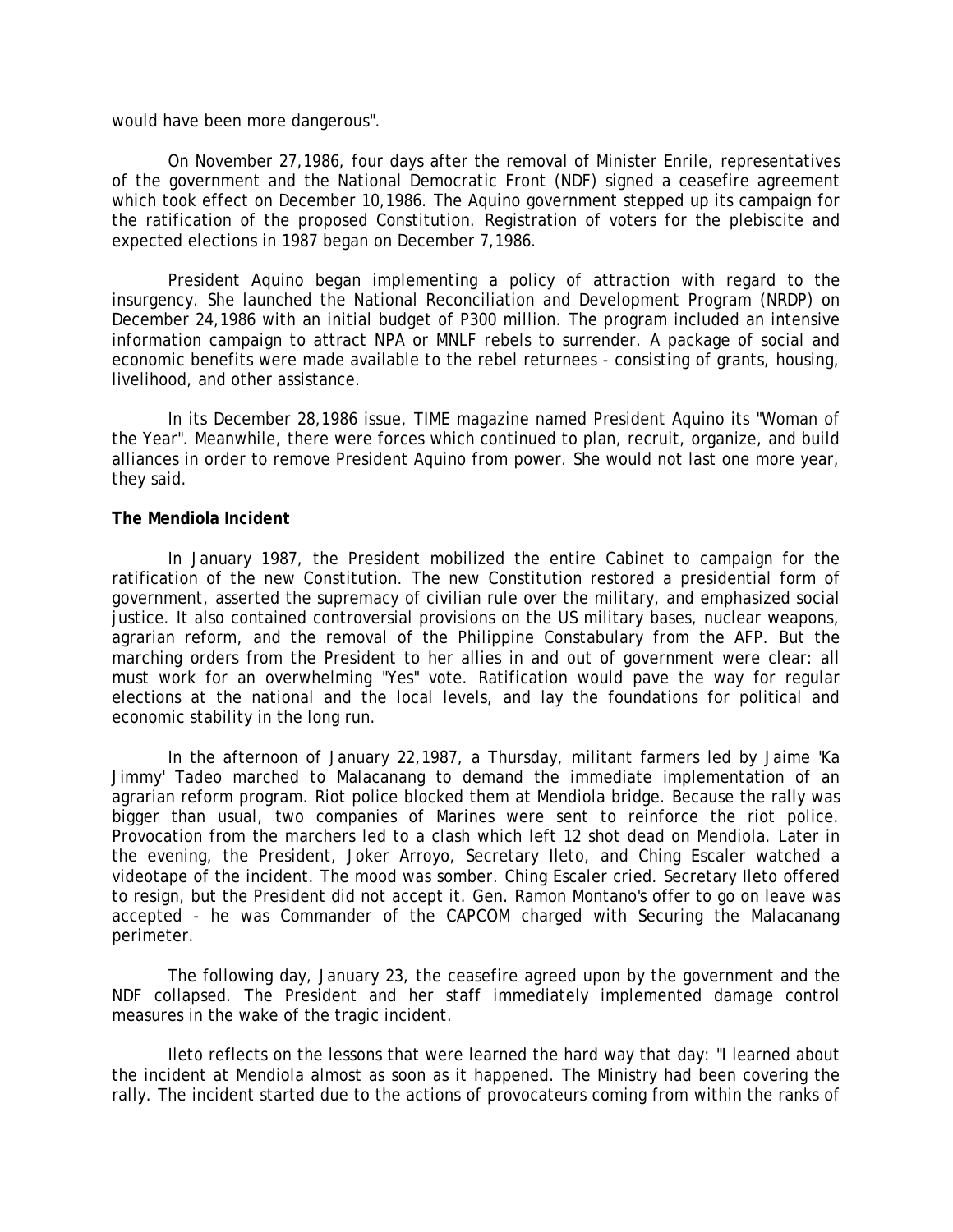#### the marchers.

We implemented certain changes in our crowd control methods after that. First of all, we minimized the use of force and firearms. Secondly, I began to advocate more strongly the separation of the police from the military.

Soldiers are trained to shoot and kill. Putting them to work in crowd control, directing traffic, and rehabilitating criminals - it's not in the ballgame. Soldiers are trained to destroy the enemy - the people are not the enemy".

The Aquino government was put on the defensive as media and various groups announced a plan to hold an indignation rally the following Monday, on the very spot where the marchers had been killed. There was no guarantee that this indignation rally would be peaceful. In fact, with tension high on both sides, the potential for more violence was very high.

Saguisag started to look for contacts on the side of the marchers to defuse the tinderbox. On Friday, January 23, he found Tadeo in, of all places, "Street Pulse", a TV talk show on Channel 9. They were both guests on the show which had devoted that night's episode to discussing the previous day's unfortunate event.

The weekend saw frantic talks between the side of the government and the side of the marchers. People who used to walk elbow-to-elbow together against Marcos were now divided into camps.

On Monday morning, the President met with Tadeo, Crispin Beltran of KMU, student leader Lean Alejandro and others to discuss the manner by which the indignation march was to be conducted. A timetable agreement was reached wherein the marchers would cross the Mendiola Bridge (now Chino Roces Bridge) and then turn left at Concepcion Aguila St., the street that separated San Beda College and the College of the Holy Spirit.

Saguisag relates: "After the meeting with the President in the morning, we quickly called in the Ministers and our friends who used to march against the deposed regime, to 'welcome' the marchers led by Sen. Tanada. Street protesters like Raffy Alunan, Maring Feria, Dick Powell, Lulu Teodoro, Bea Zobel, a gaggle of nuns, and so many, many others came. Mita Pardo Tavera and Joe Concepcion, among other ministers, marched with the protesters. Even with a scorecard, one would have difficulty determining who was on what side".

Arroyo, on the other hand, had his misgivings: "Without enthusiasm, I briefly joined the indignation march ... more to satisfy the old man Tanada who was there. I was the Executive Secretary. How could I demonstrate against the very government of the President?"

"What mattered was that we were all FiHpinos, solving a problem the Filipino way, which would drive a foreigner crazy. It was a happy reunion of sorts. Nostalgia was in the festive air ...but nail-biting anxiety-was never far away", Saguisag concludes.

In the end, the marchers were allowed to reach up to J.P. Laurel and turn left to Sta. Mesa. The petition of the protesters were turned over at the Malacanang gate. Then the tension vanished. Everybody went home relieved. Nobody picked up a stone. Nobody swung a piece of wood. Nobody pulled a trigger.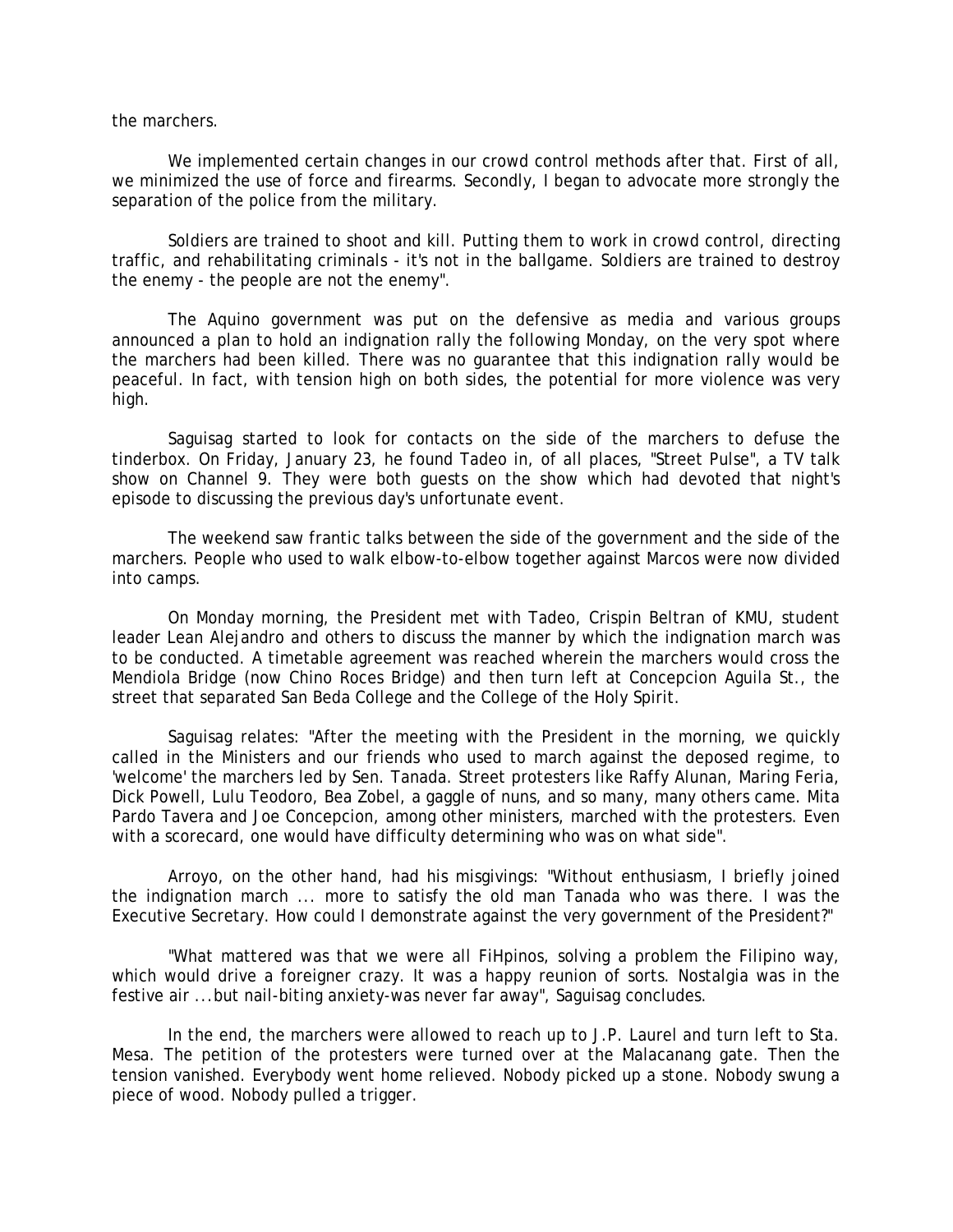#### **The GMA-7 Incident**

Military rebels saw a window of opportunity in the wake of the tragic incident at Mendiola. Apparently, they expected the January 26 indignation rally to be another violent affair. In the first hours of January 27, military rebels aligned with the Marcos loyalists launched a coup attempt.

Their targets were the GMA-7 television station, Villamor Air Base, Sangley Point, and Fort Bonifacio. Rebel units successfully took over GMA-7 at about 1:30 a.m. Government forces under the command of Col. Loven Abadia defeated rebel units that tried to take the Villamor Air Base at 1:45 a.m. Rebel units took over Sangley Point for seven hours and then surrendered. Government forces preempted rebel action in Fort Bonifacio. A raid on a house inside the camp led to the arrest of 11 army soldiers, 5 marines, one patrolman, and 21 civilians, all of whom were heavily armed. Government forces intercepted rebel reinforcements coming from Nueva Ecija before they reached Metro Manila.

Col. Oscar Canlas, with around 100 men, arrived at 5:00 a.m. to reinforce the rebel force that had taken GMA-7. Later that day, he issued statements asking President Aquino to step down and asking for the return of Ferdinand Marcos. Government forces under the command of Gen. Fidel Ramos withheld an attack against the rebel forces in GMA-7 and pursued negotiations for their surrender. A peaceful surrender would minimize bloodshed and damage to property. The rebels finally surrendered at 9:00 a.m. on January 29.

President Aquino had called a Cabinet meeting in the morning of January 28 wherein General Ramos briefed the Cabinet on what had happened in GMA-7, Villamor Air Base, Sangley Point, and Fort Bonifacio. Among the decisions made by President Aquino in that meeting was the creation of a Cabinet Crisis Committee to be headed by Dr. Emmanuel Soriano. Dr. Soriano, who had been attending Cabinet meetings as early as November 1986, was also formally appointed as National Security Director that day.

The members of the Cabinet Crisis Committee included Ileto, Ramos, Health Secretary Alfredo 'Alran' Bengzon, Finance Secretary Vicente 'Ting' Jayme, and Trade and Industry Secretary Jose Concepcion. In the Committee's first meeting, a week after the GMA-7 incident, they defined its functions and responsibilities. They agreed that its role was to assist the President in anticipating crisis situations or flashpoints, and having identified them, to decide what actions were to be taken.

Among the possible flashpoints identified were: assassination of the President; the sudden appearance of Marcos or Ver; bombings; hijacking; kidnapping of Aquino children; enlargement of the Gulf crisis; proliferation of private armies; and many more.

Meanwhile, the plebiscite for the ratification of the Constitution pushed through on February 2,1987 with an 87 percent voter turnout. The "Yes" votes prevailed with 78 percent, as against 23 percent voting "No". On February 11, President Aquino led the highest civilian and military officials of the government in taking the oath of allegiance to the new Constitution. Pursuant to the new Constitution, the elections for the Senate and the House of Representatives were held three months later on May 11,1987.

After the unsuccessful coup attempt in January of that year, the next move of the rebels was an assassination attempt on President Aquino. She was scheduled to attend her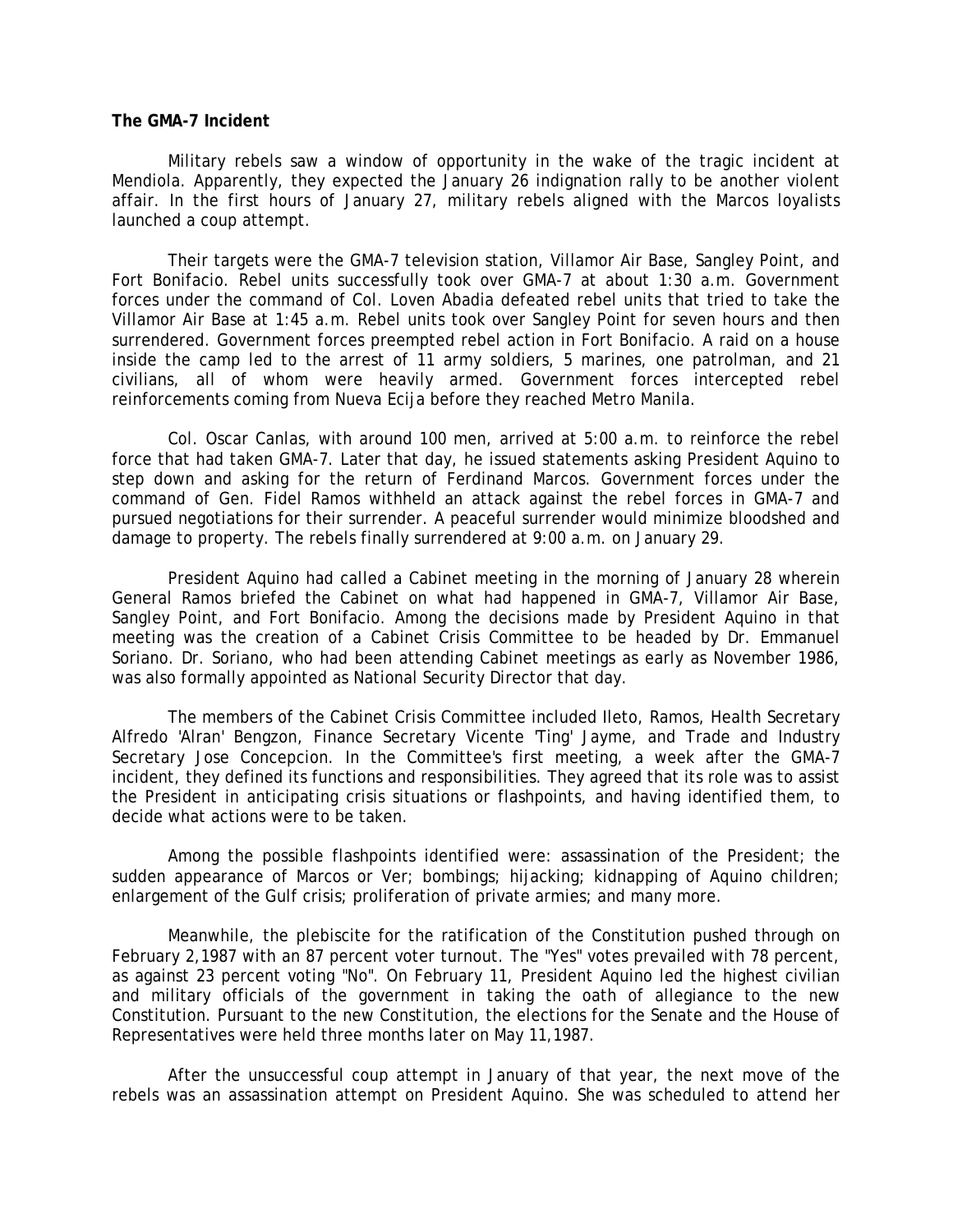first Philippine Military Academy (PMA) graduation on March 22,1987. On March 18, four days before graduation day, a bomb planted in the grandstand prematurely exploded, killing four and wounding 43 people. On March 22, under tight security, the President addressed her first PMA graduating class with AFP Chief of Staff Gen. Fidel Ramos at her side. As if to stress again her victory, the President wore yellow, the same color as the flowers on the dais.

#### **Democratic Transition Keeps On Track**

In the meantime, the election campaign for legislative positions throughout the country shifted into high gear. Like the plebiscite for the Constitution, there was a high voter turnout on May 11,1987 with 87 percent of 26.6 million registered voters participating. Candidates, supported by what was then called "Cory Magic" swept an overwhelming majority on both houses of Congress. The opposition Grand Alliance for Democracy (GAD), composed mostly of former KBL members, complained that there was massive fraud.

As provided in the new Constitution, Congress was to convene on July 27,1987 and President Aquino would lose her lawmaking powers. The Malacanang staff worked feverishly to finalize vital proposed legislation that the President could issue as Executive Orders. Among the major pieces of legislation issued by the President between July "1 and July 27,1987 were: the Family Code of the Philippines (EO No. 226); and EO No. 229 providing the mechanism for the implementation of the Comprehensive Agrarian Reform Program (CARP).

On July 27,1987, President Aquino opened the First Regular Session of the First Congress under the 1987 Constitution and delivered her first State of the Nation Address. Slowly but surely, and under the worst possible circumstances, the foundations of a democracy were being laid.

But the RAM hadother things in mind. There was a spate of bombings in Metro Manila, and on August 2,1987, the whole country was shocked by the news that Local Government Secretary Jaime Ferrer had been killed in an ambush. Higher oil prices in the world market and limited government resources for subsidy forced the government to impose an unpopular oil price increase which took effect in August. In protest, cause-oriented groups under the BAYAN umbrella launched a "Welga ng Bayan" which involved coordinated mass actions in major cities throughout the country. There were marches, barricades, bonfires; public transport was paralyzed.

By the book, it was the right time for a coup. At about 1:45 a.m. on August 28, 1987, military rebels led by Gringo Honasan launched an attack against Malacanang.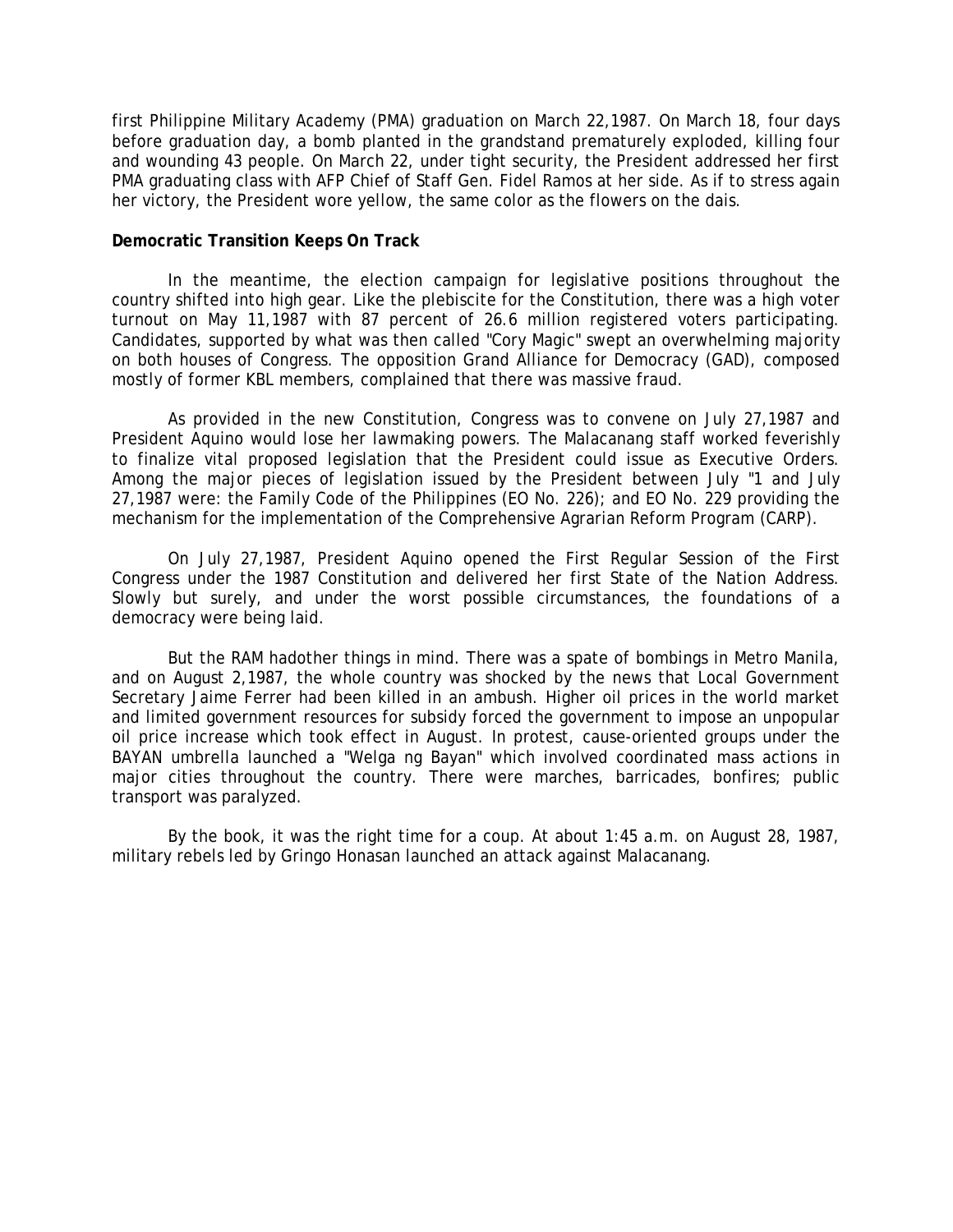## THE MILITARY PUTSCHES THAT ALMOST SUCCEEDED

\_\_\_\_\_\_\_\_\_\_\_\_\_\_\_\_\_\_\_\_\_\_\_\_\_

THE WALLS SPOKE even before the August putsch struck. First of all, the government enemies were so steeped in arrogance that they would always announce the fall of the Aquino administration. Hotel lobby habitues gulped these predictions with their brewed coffee.

In the early morning of August 26,1987, Arroyo got up because he was told Senator Tanada wanted to see him. Thinking that it was Bobby (the young Tanada, by then Senator, too), he was surprised to see the old man. Senator Lorenzo Tanada, in his sala. Without any fuss, Tanada told him that the RAM was going to strike on the 29th, the same day that the ieepnev drivers scheduled their strike. He got it from reliable sources and he thought he would want the President to know about it. Then Tanada left quickly.

Actually, intelligence reports had been trickling in for days. The number of information were checked against each other.

The President, the Executive Secretary, and the PSG knew about the August 28 coup attempt days before it happened. Arroyo explains: "There had just been an oil price increase, the jeepney drivers were restless and wanted to strike.

Intelligence information came that there was a buildup of forces in Central Luzon ... You know, when you have this information, you have to get it from several sources so you can check. My sources told me that RAM would strike on August 29, to coincide with the announced date of the jeepney strike. I checked with Col. Gazmin and he said, 'My own intelligence reports say August 29'... Then (the jeepney drivers' group changed its plans and moved the planned jeepney strike to August 28. It was reported that RAM also moved back the planned coup to August 28 - sinabay. This was fatal to RAM because they were not yet prepared. I informed the President about this".

The RAM came to Manila, nevertheless, and went straight to Malacanang. The PSG was waiting for them.

The rebel units came from San Miguel, Bulacan; Soliven, Isabela; Cabanatuan City; Palayan City; and Fort Magsaysay in Nueva Ecija. In many cases, the rebel officers withheld the true nature of their mission from most of their troops. Lt. Col. Melchor Acosta, for example, a classmate of Gringo and commander of the 14th Infantry Battalion told his troops that they were going to Manila to protect Malacanang from an impending attack.

The rebel forces closed in on Malacanang from all the possible approaches: Nagtahan Bridge, J.P. Laurel St., and Concepcion Aguila St., and Ayala Bridge.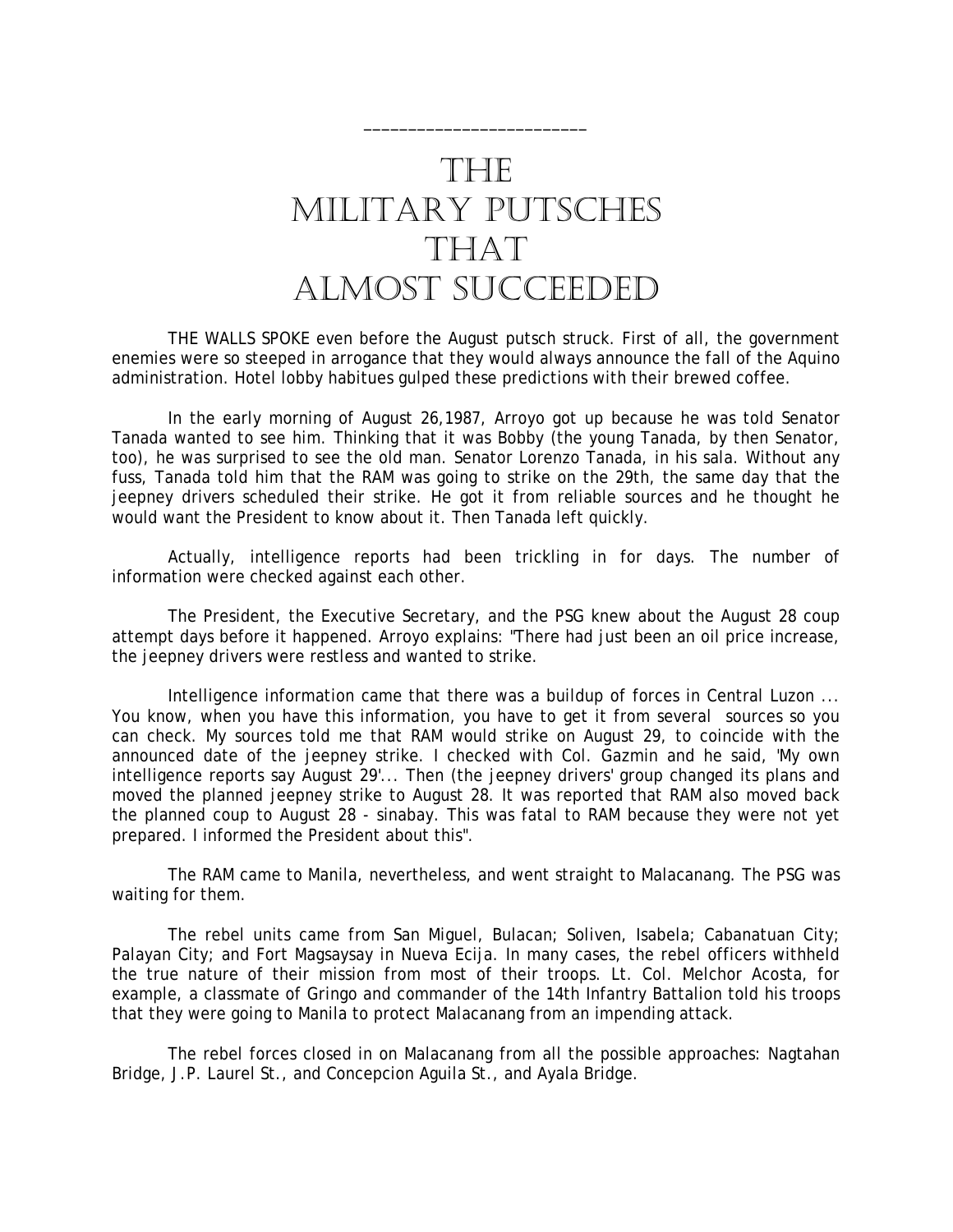#### **Malacanang As Battleground**

Arroyo says of the battle: "Every military man will tell you that Malacanang is not a good place to fight, for both the attacker and the defender. There are so many houses and civilians around and the streets are narrow. Looking back, the error of RAM is that they did not pursue the attack after taking initial casualties. Instead they turned around and went to Camp Aguinaldo. In the meantime, their reinforcements could not come. The reinforcements were not prepared because the attack had been moved a day earlier".

PSG Commander Voltaire Gazmin recounts the attack on Malacanang: "The PSG armor had been deployed. A PSG Scorpion tank was stationed inside of Gate 4. I ordered the tank officer to move outside the gate and park right on J.P. Laurel St.

I was right there at Gate 4 when the rebel soldiers tried to enter Malacanang. The rebel troops moved in on several trucks and shooting started. The car of the President's son, Noynoy, was intercepted by attacking rebel soldiers near St. Jude Church. Noynoy was injured, and three of his security men were killed. The other PSG troopers were killed during that clash.

During a lull in the shooting, I ran to the President's residence on Arlegui St. The closein security were already deployed around the residence. I went up to the President's room on the second floor. She was very calm. I asked the President and everybody on the second floor to go down - the windows in the Arlegui residence were not bulletproof. The President agreed and we started bringing down her family to the first floor. I started a head count. When I finished, there was one missing. The President was still upstairs! I rushed back and Boy Gonzales, one of the close-in security, told me that the President was dressing up and fixing her hair. That's how calm she was.

The President did not want to leave Arlegui at that time so the PSG simply had to take extra precautions. It was only during the daytime that the President transferred to the Palace to meet with key officials. The attack on Malacanang being unsuccessful, the rebel soldiers went to Camp Aguinaldo. At that time I knew the battle was over for them, they had failed in their principal objective of seizing Malacanang. Had the rebels succeeded, I do not discount the possibility that the President would have been killed.

After that failed coup, Louie Beltran criticized me for not having troops deployed at Sta. Mesa. That would have been ideal. The problem was that PSG forces had been deployed to Bulacan, Pampanga, and Zambales in preparation for a visit by the President. Since I had fewer troops, I had no choice but to pull back my defense positions".

The attack on Malacanang was a failure. Jeering civilians in Sta. Mesa compounded the humiliation of the rebels. Before withdrawing to Camp Aguinaldo, the rebels went on a savage orgy to vent their frustration - they killed 11 and wounded 54 unarmed civilians.

 But the RAM forces succeeded in capturing the Philippine Military Academy, Camp Olivas, Basa Air Base, Channel 7, and in the wee hours of the next day. Channel 4.

PC Chief de Villa relates his experience prior to and during the coup attempt: "I tried to stop it before it could happen. There was an intensive intelligence effort which included day-to-day monitoring. We determined the personalities involved, their organization, the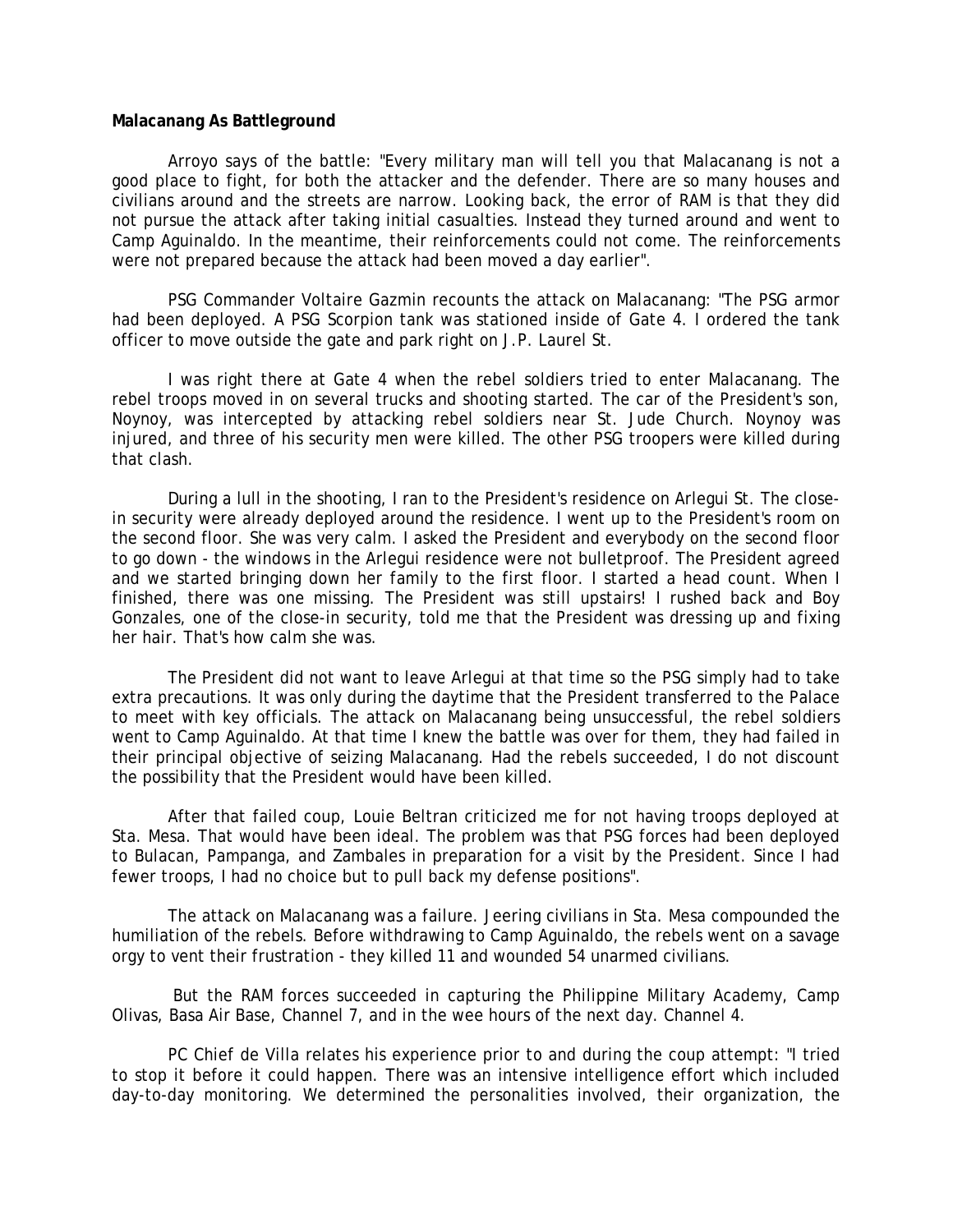course of action they wanted to take, and their time frame. I talked to the people whom I believed were involved and tried to dissuade them from getting deeper into the mess that they were trying to create. We were aware of their movements from the very start.

General Ramos, Dr. Emmanuel Soriano, and Teddy Boy Locsin were with me in the PC Headquarters in Camp Crame. I had mobilized my men and we prepared for counteraction.

General Ramos wanted to go to his office at the AFP General Headquarters inside Camp Aguinaldo. I advised him against it.

Teddy Boy Locsin wanted an immediate counteraction against rebel forces that had taken over Channel 4 and wanted it razed to the ground. We told him that we would operate according to certain priorities.

Our first priority was to retake Camp Aguinaldo. It was intolerable that Camp Aguinaldo - the seat of military power - would remain in rebel hands. It is very symbolic. More than that, there were officers who were with us who were trapped in the headquarters building, which the rebels set on fire. They had poured gasoline in one of the offices in the first floor. Among those trapped were General Eduardo Ermita and General Ramon Montano".

As de Villa recounts, he formed a Task Force to retake Camp Aguinaldo. Colonel Rene Dado of the Philippine Army was to lead troops to enter Gate 3 of the camp, while Major Nicholas Pasinos, commander of the Special Action Force of the CAPCOM, was to enter Gate 2. They were ordered to head straight for the burning headquarters.

The Marines who had earlier reinforced the PSG in the defense of Malacanang were asked to go to Camp Aguinaldo to beef up the forces.

#### **Retaking Aguinaldo**

The counterattack was set at 9:00 a.m. But at 10:00 a.m., there was still no action. General Ermita, who probably was feeling the discomfort of being broiled to death, called up de Villa and half-complained: "Pare, bakit walang nangyayari?"

De Villa checked his commanders and found out that they were still preparing. Finally, at 11:00 a.m., the counterattack began. A 90 mm recoilless rifle was fired through the gates of the camp. The troops under Major Pasinos engaged the rebel forces in a firefight. General Cesar Nazareno was wounded in the initial exchange. But soon, the rebels near Gate 2 were waving their white flags.

However, Colonel Dado and his group had not entered their assigned gate. De Villa bawled out the officer. One account has it that Dado encountered resistance from a group led by Colonel Javier Carbonell of the Pasig Brigade. Both sides apparently were not clear as to each other's loyalties. By the time they found out that they were on the same side. Dado had been shot in the leg.

At 1:00 p.m., the marines from Malacanang arrived. They were ordered to take over the assignment of Dado and his men.

Soon after, the rebel troops under Ochosa surrendered. Honasan, meanwhile, fled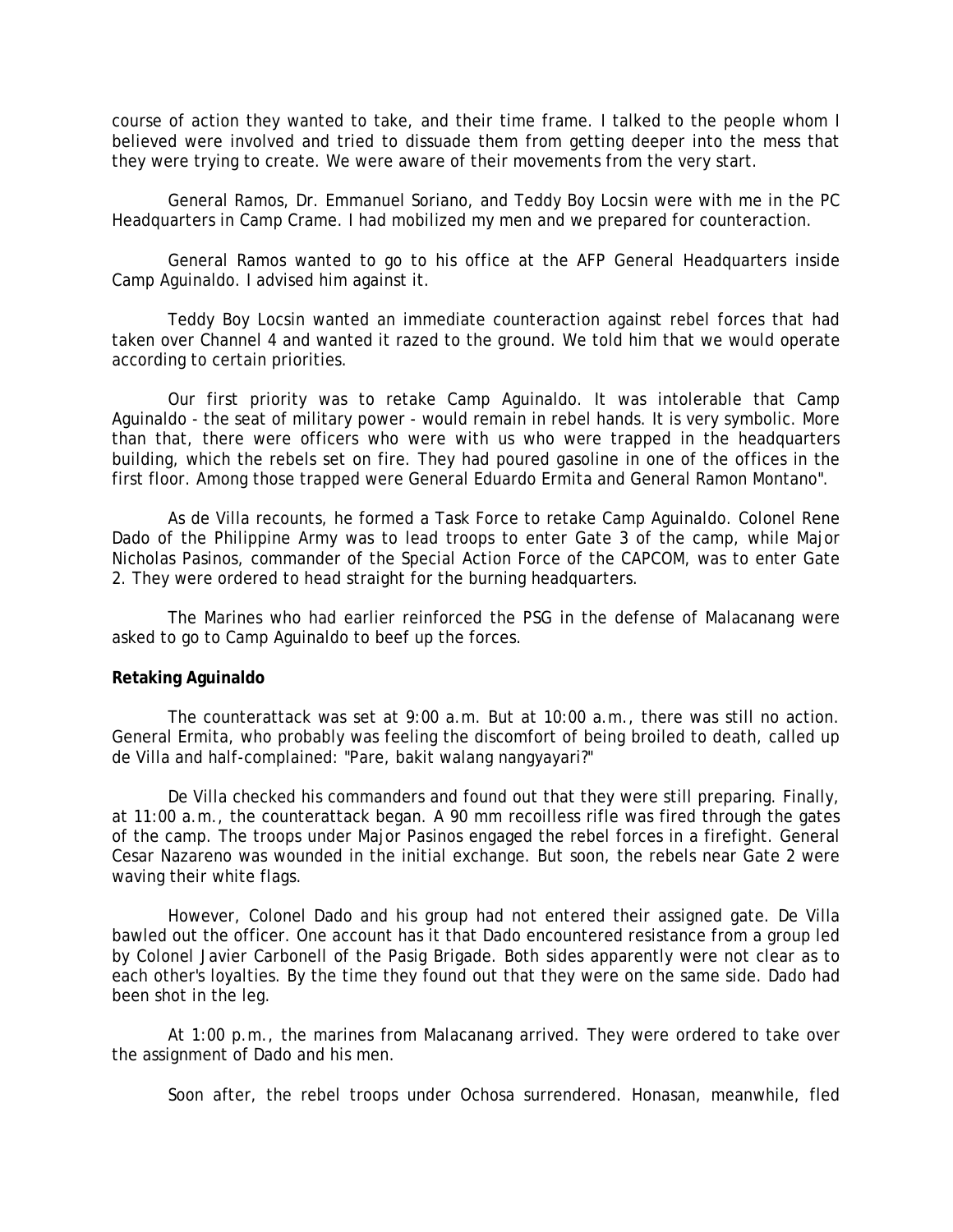aboard a helicopter - leaving 12 officers and a disoriented band of soldiers to their means.

The next target was to retake Channel 4, which was being held by the rebel forces under Colonel Eduardo Matillano. Matillano was one of the RAM officers who secured the government station during the EDSA Revolution.

During the first hours of the rebel attack, the President ordered that the police be detached from the constabulary. She wanted a special force under General Alfredo Lim to safeguard broadcast facilities. The EDSA experience had taught everyone that the control of television was pivotal in the warfare.

Maria Montelibano of the RTVM actually had a fallback position in case the rebels were able to capture all the stations. An emergency broadcast system was ready to air any message from the President. But that had not been necessary.

De Villa recounts: "Fred Lim arrived at Camp Crame with 200 men, in all sorts of vehicles, attire, and weapons. It looked like a ragtag army". Lim and his men were issued armalites. Then they were combined with the PC Special Action Force under Major Avelino Razon.

Lim led the attack on Channel 4. The SAF went in first with its armored vehicles. Several SAF men were wounded. A policeman, Sgt. Octavio Esguerra, was killed. The rebels retreated to the nearby Camelot Hotel but, in the end, they too surrendered.

Soriano, along with Teddy Boy Locsin who served as the President's eyes and ears in the camp, was with Ramos and de Villa at the Camp Crame Operations Center: "I joined frequent caucuses conducted by General Ramos and de Villa as the situation evolved. My main concern was to assess if there was sincerity and determination in defeating the rebels.

The Operations Center was filled with subdued excitement and, I suppose, subdued fear of the unknown.

When a report came in that flags were being turned upside down in various military camps, it was decided to postpone recapturing Camp Aguinaldo until all such camps were identified. It paid off: about 140 camps and their commanders were identified for future investigation".

After the government troops had retaken Camp Aguinaldo and the television stations, the regional commands which were overrun by the rebels became easier to retake. In the aftermath of this unsuccessful coup attempt, all the regional commanders who proved ineffective were relieved of their commands.

Alfredo Lim to safeguard broadcast facilities. The EDSA experience had taught everyone that the control of television was pivotal in the warfare.

Maria Montelibano of the RTVM actually had a fallback position in case the rebels were able to capture all the stations. An emergency broadcast system was ready to air any message from the President. But that had not been necessary.

De Villa recounts: "Fred Lim arrived at Camp Crame with 200 men, in all sorts of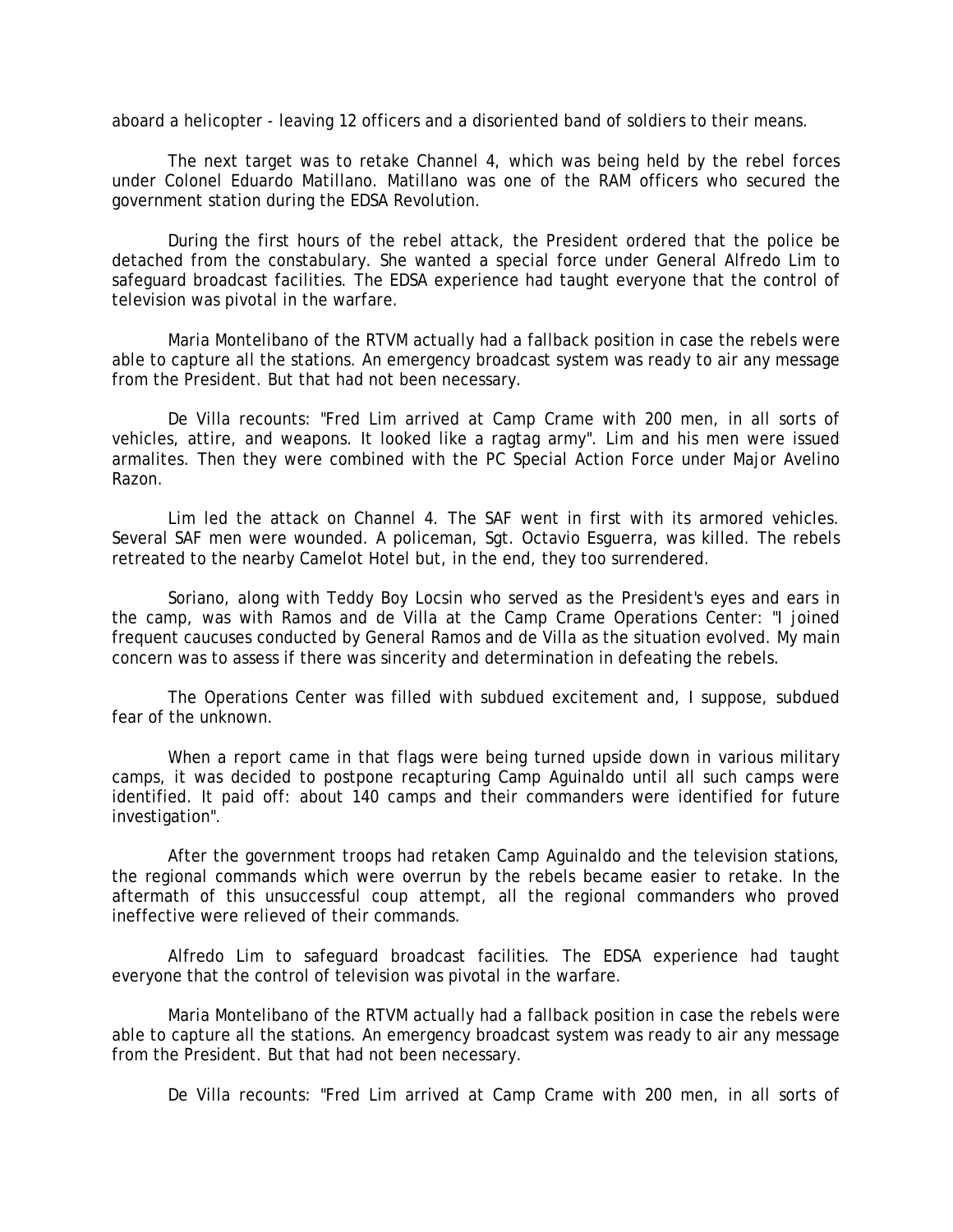vehicles, attire, and weapons. It looked like a ragtag army". Lim and his men were issued armalites. Then they were combined with the PC Special Action Force under Major Avelino Razon.

Lim led the attack on Channel 4. The SAF went in first with its armored vehicles. Several SAF men were wounded. A policeman, Sgt. Octavio Esguerra, was killed. The rebels retreated to the nearby Camelot Hotel but, in the end, they too surrendered.

Soriano, along with Teddy Boy Locsin who served as the President's eyes and ears in the camp, was with Ramos and de Villa at the Camp Crame Operations Center: "I joined frequent caucuses conducted by General Ramos and de Villa as the situation evolved. My main concern was to assess if there was sincerity and determination in defeating the rebels.

The Operations Center was filled with subdued excitement and, I suppose, subdued fear of the unknown.

When a report came in that flags were being turned upside down in various military camps, it was decided to postpone recapturing Camp Aguinaldo until all such camps were identified. It paid off: about 140 camps and their commanders were identified for future investigation".

After the government troops had retaken Camp Aguinaldo and the television stations, the regional commands which were overrun by the rebels became easier to retake. In the aftermath of this unsuccessful coup attempt, all the regional commanders who proved ineffective were relieved of their commands.

Despite the fall of various camps into military rebel hands, reinforcements from outside Metro Manila under the command of officers loyal to the duly constituted government remained on full alert.

Soriano reports: "Sometime during the day, I phoned the President to update her and to assure her that I thought General Ramos, the officers, and the forces under his command were loyal and doing their job as best as they could".

In the wake of the failed coup, PSG Commander Gazmin adopted additional security measures to ensure the President's safety: "One of the first things we did was to limit the President's visits to the regions to only one province at a time. This helped to ensure that PSG troops were not deployed too thinly. Preferably, she flew out of Manila and was back on the same day.

I also stopped accompanying the President on her state visits. I would go with the advance party to finalize security arrangements. But on the date of the President's visit itself, I always stayed behind in Malacanang. The only exceptions were the visits to Singapore and Indonesia".

De Villa also implemented changes in the security system after the August 1987 coup attempt: "First, we strengthened intelligence. Second, we improved the command structure by selecting more determined commanders. We reshuffled. Third, we improved our weapons. We got heavier stuff and got more armor.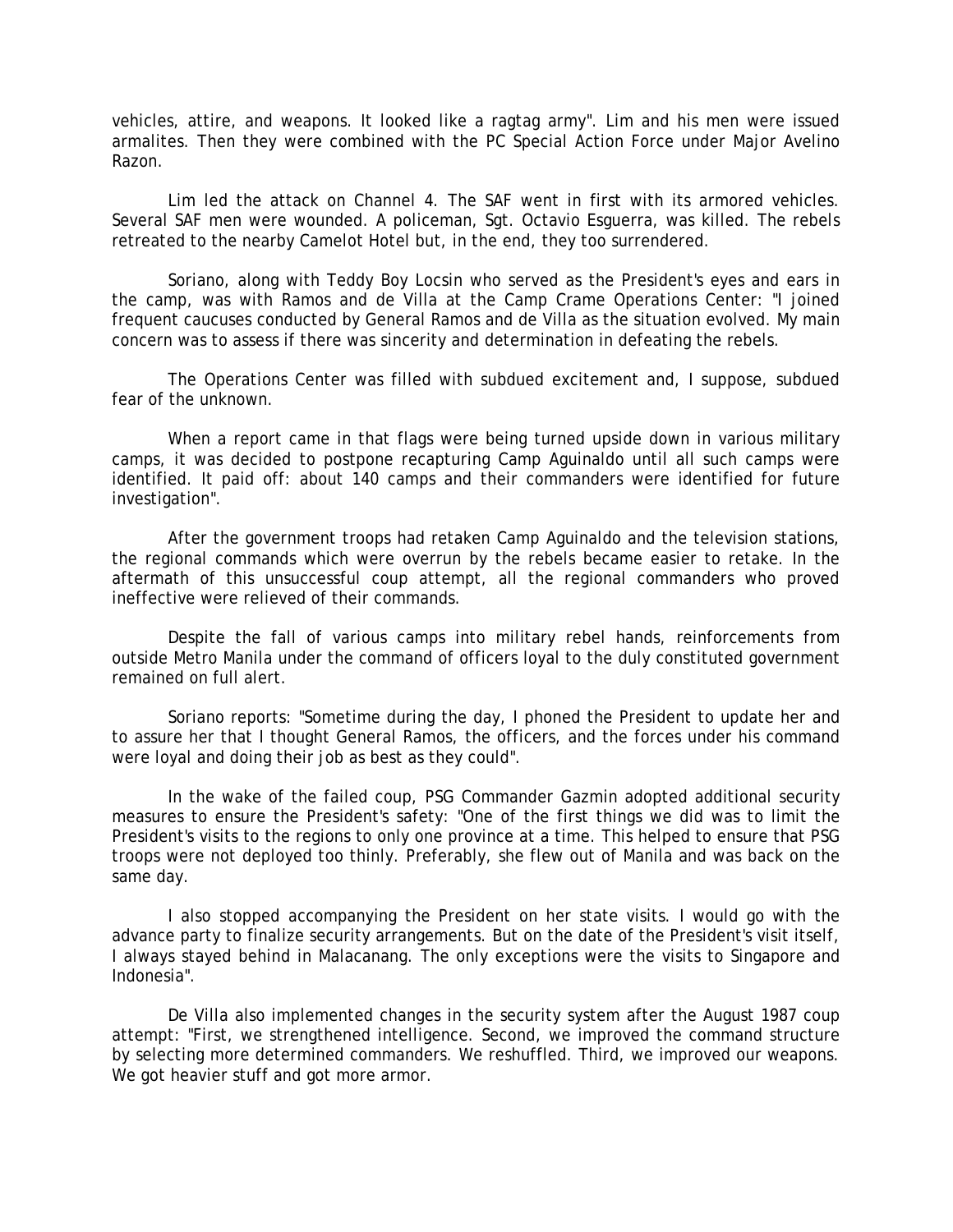We went on a massive information and indoctrination campaign among our officers and troops, the whole theme of which was to support the Constitution and to protect the duly constituted government.

At the same time, we had to investigate and prosecute those who were captured or surrendered. We had a lot of them".

#### **Convulsions After August**

The August 1987 coup ended with a total of 53 dead, 200 wounded. Up to that point, it was the most powerful challenge against the 18-month old Aquino government.

Looking at the events in the months that followed, it seemed that the country was being torn apart.

The CPP-NPA complemented the efforts of RAM in running the country to the ground by going on a bridge-blasting binge in Bicol, destroying millions of pesos worth of infrastructure. First to go was Baraca Bridge on September 7. This was followed by Tara Bridge in Camarines Sur on September 8; Comapukapo Bridge in Pilar, Sorsogon on September'16; and, Del Gallego Bridge in Camarines Sur on September 20. President Aquino flew to Bicol to see the damage herself.

On September 9, President Aquino asked the whole Cabinet to resign. On September 16 and 17, the President accepted the resignations of Vice-President Laurel as Secretary of Foreign Affairs, Finance Secretary Ongpin, Executive Secretary Arroyo, and Press Secretary Locsin. Two and a half months later, Jaime Ongpin would commit suicide.

Two days after the Cabinet revamp, on September 19, former UP Student Council President and BAYAN stalwart Lean Alejandro was shot dead. On October 28, NPA hitmen killed three US servicemen outside of dark Air Base. On the same day, NPA hitmen killed Eduardo Mediavillo, a decorated police officer

Soriano remembers the period that followed the failed coup as especially difficult for the President and the Cabinet: "In the weeks after the August 28,1987 coup attempt, the Cabinet Crisis Committee which I headed conducted a series of workshops to determine where the government was caught unprepared and what network should be set up to prevent a successful coup attempt by military rebels and their supporters. When the Committee was ready with an updated contingency plan and implementing network, an emergency meeting of the key people involved in the Cabinet, the military and intelligence agencies was called in October 1987.

Assignments were discussed, given, and accepted: the Department of Agriculture, under Secretary Sonny Dominguez, the Department of Health, under Secretary Alfredo Bengzon, and the Department of Trade and Industry, under Secretary Joe Concepcion were given monitoring responsibilities to supplement that of the Department of Defense and the National Intelligence Coordinating Agency (NICA); the Department of Tourism and the Press Secretary's Office were to assist in public information and psychological warfare; certain key individuals were assigned to handle demonstrations and mobilize people power; liaison was established with both houses of Congress; and the site of the Operations Center, in case of emergency, was determined but kept secret.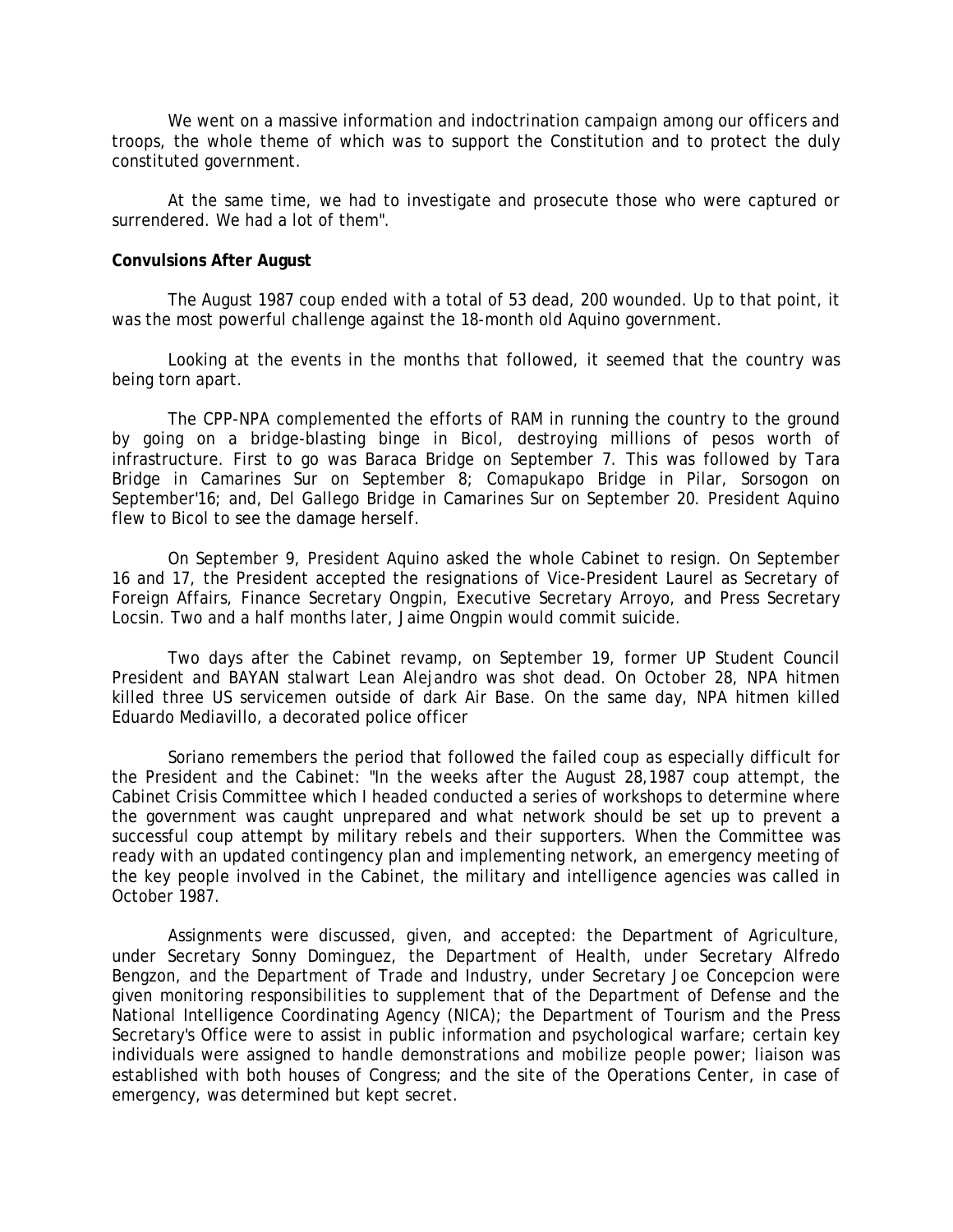In the three weeks after the key resignations were accepted, those of us who remained in the Cabinet, whenever we gathered in small-group meetings, expressed great concern about working as a team: there was a new Executive Secretary; there were new Cabinet members; and even those who remained felt that we had not been working effectively enough as a team.

Thus, some of us, who were perceived to be close enough to the President, were asked to suggest to her that a Cabinet workshop was badly needed,

The President agreed. A whole day workshop was scheduled on October 10. It was held in the lobby of the Guest House. Cabinet Secretary Jose 'Ping' de Jesus and I were asked to be facilitators of the workshop.

The main objective of the workshop was really team-building. But the workshop was designed to attain the objective without delivering the message that the Cabinet had therefore failed to work as a team.

Therefore, the focus of discussion was on how to work together should another emergency arise. Policy issues discussed included when to declare a state of emergency, how to relate with media, how to safeguard public utilities, how to liaise with legislators, how to deal with certain key opposition leaders, how to handle strikes and demonstrations, the setting up of a Central Command and corresponding Regional Commands, psychological warfare operations, field monitoring, mobilizing people power, mobilizing local government leaders and minding close liaison with key and friendly governments.

Cabinet-related matters included such questions as the role of Cabinet members as advisers to the President and implementors of the policy, the problem of Cabinet "superstars", the relationships among Cabinet members, how to help Cabinet members in trouble, what Cabinet members expect from the President and the other way around, how to relate with the President and vice-versa and how to play the'game'.

It was the first Cabinet workshop since the Aquino government assumed leadership; just about everyone agreed it should be the last".

On a quieter note. President Aquino strengthened alliances with Congress and the Judiciary. The very foundations of constitutional government had been shaken. It was no time to be hesitant to ask for help.

In the middle of September 1987, the President invited all the Senators to a meeting in Malacanang. She told them of contingency measures adapted to prevent a successful coup attempt. The legislators agreed to move around their respective constituencies, conduct dialogues, and mobilize the people's support.

On October 8, the President met with some justices of the Supreme Court at the house of her sister, Terry Lopa, in Pasay City. Former Chief Justice Claudio Teehankee, Marcelo Fernan, and Roberto Concepcion were there. She asked their opinion about emergency rule. If the fragile stability of the government deteriorated, the President felt a stronger hand would become necessary.

Soriano, who was present at the meeting with the justices, relates: "I was pleasantly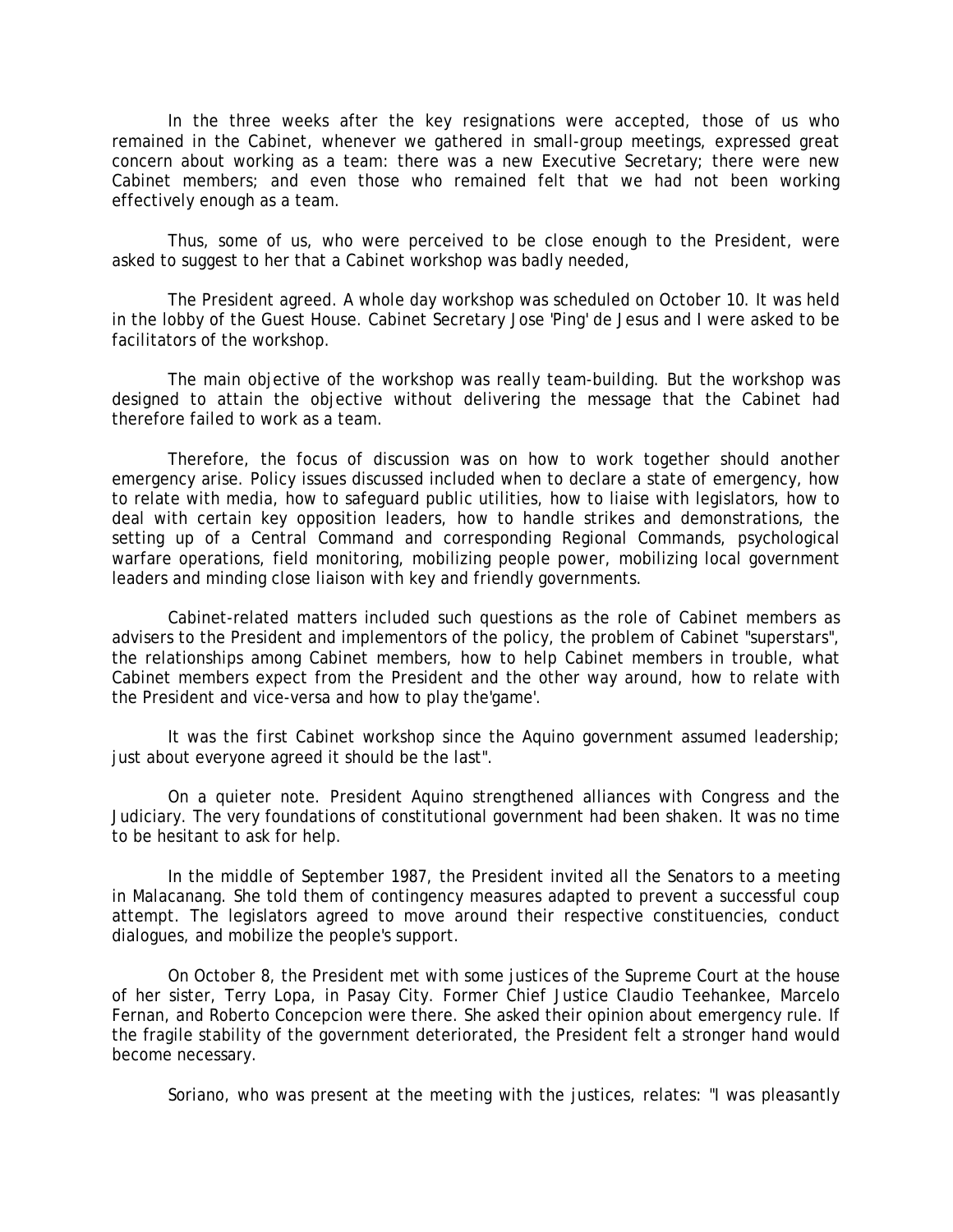surprised to witness how spontaneous and open the justices were in speaking their minds. It seemed like hearing them say 'Go for it, Mrs. President! We will support your move should it be questioned before the Supreme Court'".

Amidst the difficulty, there appeared rays of hope. President Aquino delivered a wellreceived major policy speech to the business community on October 20,1987 at the Manila Hotel. The military captured a high-ranking NPA leader, Juanito Rivera (Kumander Juaning), on November 15. Congress enacted laws increasing the salaries of military and civilian personnel of the Armed Forces of the Philippines and the Department of National Defense (Republic Act No. 6637), and increasing the minimum daily wage (Republic Act No. 6640). These were signed into law by President Aquino on November 26 and December 10, respectively. The campaign for local elections which were to be held on January 18,1988 was also under way.

The best news for the Aquino government was the capture of Gringo Honasan on December 9.

Neighboring countries sent a strong signal of confidence and support for the Aquino government when the 3rd ASEAN Summit Meeting in Manila pushed through as scheduled, from December 14 to "15, 1987. Prime Minister Noboru Takeshita of Japan came for a visit and attended the ASEAN Summit as an observer.

The capture of Honasan and the successful ASEAN Summit was not a bad way to end the year. Twenty-two months after EDSA, the Aquino government had weathered through several attempts to overthrow it and crisis situations that could have made such attempts successful.

#### **Lull Before A Storm**

It would take more than two years before the RAM could muster enough strength to launch a major strike against the Aquino government. The government had suffered major setbacks in 1988 and 1989, prior to the near fatal December 1989 coup attempt.

Honasan escaped from detention on board a Philippine Navy ship on April 2, 1988. Captured high-ranking CPP-NPA leaders Romulo Kintanar and Gloria Jopson escaped on November 12,1988. The Executive branch encountered difficulties in relating with Congress. In 1989, increasing oil prices in the world market resulted in higher prices of basic commodities. Inflation steadily climbed from 3.8 percent in 1987 to 8.8 percent in 1988 to 10.6 percent in 1989. Workers, jeepney drivers, students, and even government employees took to the streets to demand wage increases, fare increases, and price rollbacks. Opinion surveys showed a drop in the President's popularity rating and increased dissatisfaction with the government.

But there were also positive developments in the same period. Local elections were successfully held on January 18, 1988 and on March 29, 1989. The peace efforts in Mindanao and the Cordilleras were intensified, culminating in the drafting of the Organic Acts for Autonomous Regions which were to be subjected to plebiscites.

Despite the increasing prices, the economy looked good in 1988 when some 1.1 million jobs were created. It was still not so bad when this number fell to 700,000 new jobs in 1989.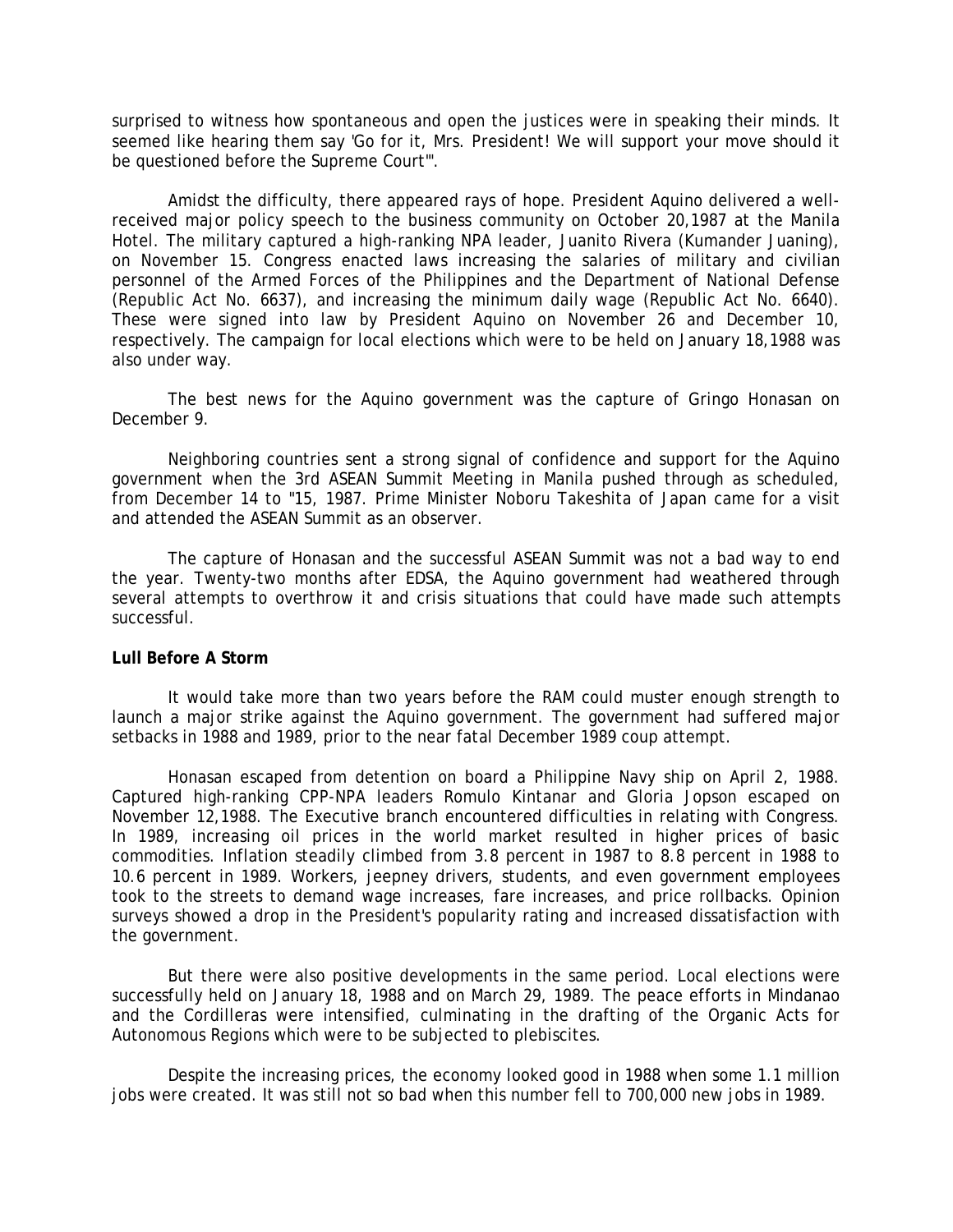The President had laid down her priorities and had asked the Cabinet to support them. First was employment generation. Second was to improve peace and order. Third was to have a more honest and efficient bureaucracy.

#### **The Great Escape**

Three months after the August 1987 putsch, the military had captured Gringo Honasan and had kept him detained on board a Philippine Navy ship, BRP Andres Bonifacio, docked in Manila Bay.

At dawn of April 2,1988, on Black Saturday, Gringo Honasan escaped with 14 Navy men who had been assigned to guard him.

The President was in La Union for the Holy Week break with her family. Upon being told of the escape, she immediately flew back to Manila and summoned Executive Secretary Catalino Macaraig, Soriano, Ramos, and de Villa.

"I knew it wouldn't last", she told Soriano and Macaraig as soon as she saw them. She was smiling, but it was the smile of a very disappointed person.

Soriano reflects: 'The supreme irony was that a couple of days earlier ... a senior officer had assured Defense Secretary Fidel Ramos that the guards of Honasan had been doubled precisely to prevent his escape.

I had this sick feeling inside thinking that the Aquino government and our democratic institutions were seriously in danger because the military was thoroughly infiltrated by supporters of the military rebels. After the Manila Hotel incident in July 1986... and after the failed August 27,1987 coup attempt, there was much talk that the military was incapable of disciplining its own ranks.

I began to believe this line of thinking, but was at a loss on what to do".

The President was given a brief update, after which she gave instructions on what had to be done.

#### **Sword And Shield**

In 1988, AFP Chief of Staff Gen. Fidel V. Ramos reached 60, the mandatory retirement age. On January 21,1988, President Aquino appointed him as Secretary of National Defense and named Gen. Renato de Villa as the new AFP Chief of Staff. These were men, the President believed, who had proven themselves and could be trusted to remain loyal to the Constitution and to the Commander-in-Chief.

The new Chief of Staff stepped up the counterinsurgency drive. The military scored against the CPP-NPA on March 29,1988 with the arrest of three of their top leaders: Rafael Baylosis, CPP Secretary General; Romulo Kintanar, CPP-NPA Central Committee Chairman; and, Benjamin de Vera, Central Committee member. Two other CPP-NPA members were captured: Gloria Jopson Asuncion and Marco Palo.

Seven months later, on November 7,1988, President Aquino announced the capture of Ignacio Capegan, the no. 3 man in the CPP. On July 27,1989, the military captured Saturnine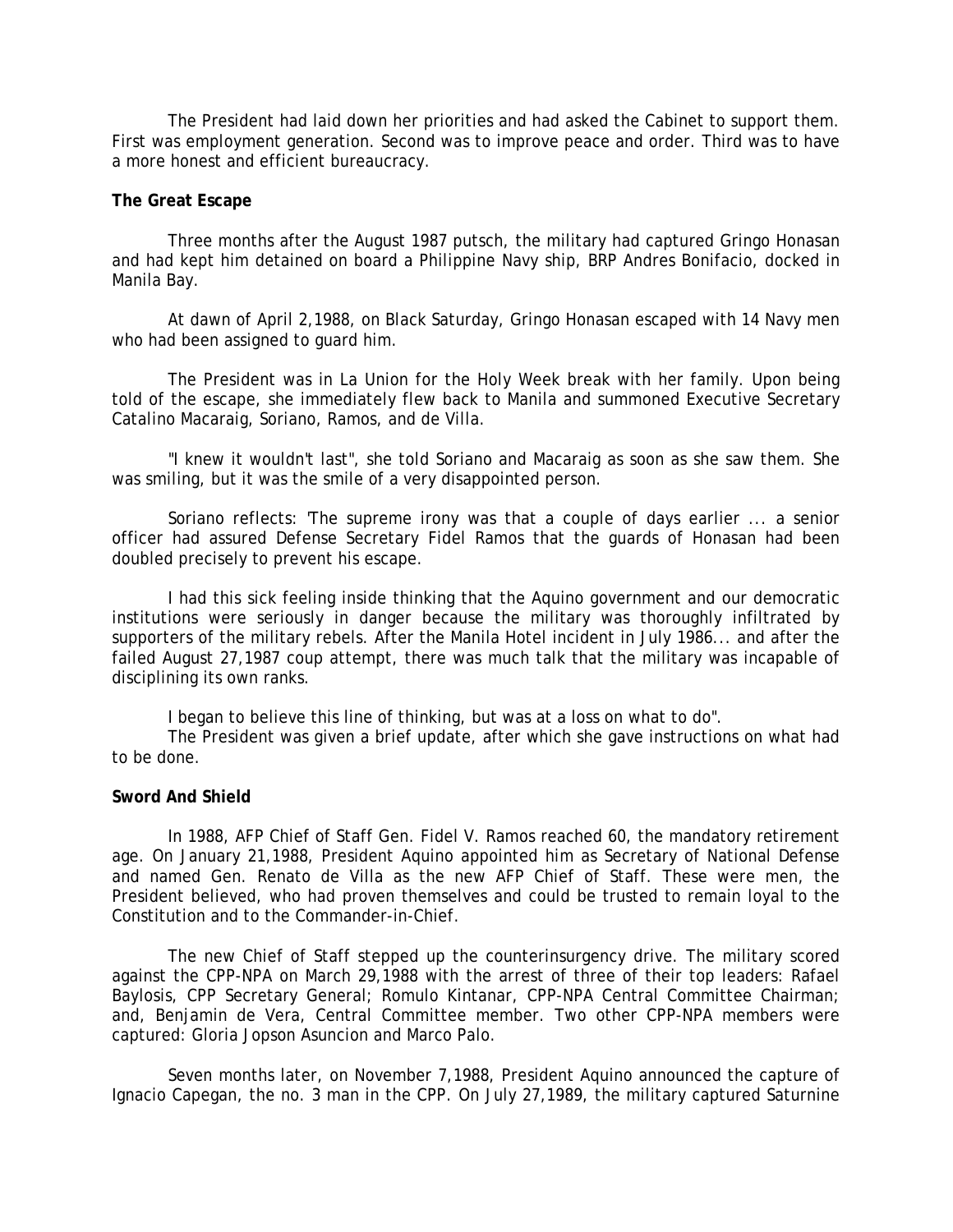Ocampo, Chairman of the National United Front Commission of the National Democratic Front (NDF), and his wife, Carolina Malay Ocampo, Vice Chairman of the NDF.

Computer files and documents seized during the raids revealed a movement in increasing disarray.

Defense Secretary Fidel Ramos pushed for the passage of a bill creating the Philippine National Police (PNP). Under the bill, the Philippine Constabulary (PC) would be abolished and its officers and men given the option of joining either the Armed Forces or the new PNP. The new PNP was to be under the Department of Interior and Local Government. The PNP was to be oriented primarily to public safety and, after a transition period of two years, it was to have primary responsibility for counterinsurgency. The primary role of the Armed Forces was for external defense, although it was to continue to play a major role in counterinsurgency during the transition period. On May 4,1988, President Aquino certified the bill to Congress to help ensure its early passage.

Gringo Honasan was not recaptured, but the government made steady gains against the military rebels. On May 11,1988, a six-man general court martial convicted 35 military personnel, including seven officers, and sentenced them to 12 years imprisonment at hard labor.

The military captured two ranking officers involved in the August 1987 putsch. Col. Eduardo Matillano, who had earlier escaped, was recaptured on September 27,1988 and Lt. Col. Francisco Baula was nabbed the following month, on October 3. Two weeks later, Baula was shot dead by prison guards while trying to escape.

The hard work and sacrifices were paying off. The military was slowly but surely exorcising its own ranks, at the same time breaking up the leadership of the communist insurgency.

#### **Hard Times**

Due mainly to the falling prices of oil in the world market. President Aquino was able to roll back prices of gasoline three times in 1988. It was too good to last.

The handling of the foreign debt problem inherited from the Marcos administration was a source of bitter debate. Academics, some legislators, and cause-oriented groups, including National Economic and Development Secretary Solita Monsod, pushed for a policy of selective repudiation. But the President's other advisers favored a more conservative approach, meaning cooperation with the IMF-World Bank.

On May 23,1989, the IMF agreed to grant the country US\$1.7billion in new loans over the next three years. A debt rescheduling agreement involving US\$2.2 billion had also been reached with the Philippines' creditors.

But there was a price to be paid for these resources which the Philippines needed badly. The trade-off was that the government would have to implement an austerity program.

Government spending would have to be curbed in order to reduce the budget deficit. Support prices for palay would have to be reduced. Prices of petroleum products could no longer be subsidized. Demands of government workers for wage increases would not be fully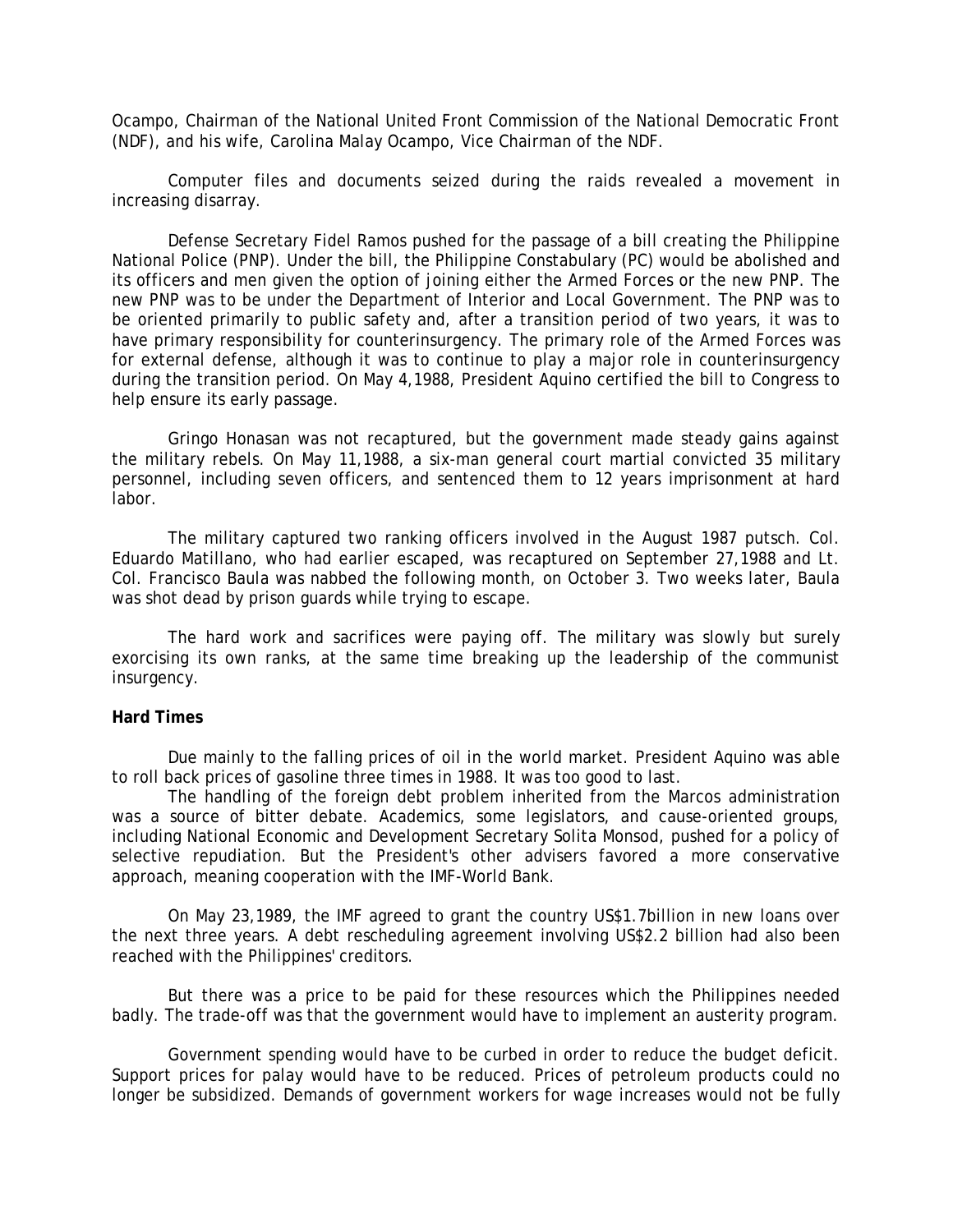met. The bottom line was that, in the short term, prices of basic commodities would increase. This was bitter medicine. But the Aquino administration took it, in view of a pay off in terms of a stronger economy in the future.

Midway into 1989, the economic situation became more difficult. The price of crude oil in the world market began to rise. The Oil Price Stabilization Fund, used to subsidize the prices of petroleum products, had become nearly depleted. The National Power Corporation would have to increase power rates. Prices of basic commodities increased and interest rates escalated.

In May, the President and her Cabinet met to identify events that could culminate into a serious political and national security situation. They identified the events to watch as: mass actions from the labor sector, the traditional student protests against tuition fee hikes, transport strikes, and increased activities of the State's enemies in light of the other events. Wild cards were: the return of Marcos, possible escalation of RP-Malaysia conflict over disputed waters, effect of passage of the PNP Bill, and other destabilization efforts of the left and the right forces.

In the administration's mind, the difficult decisions it had to reach were necessary for long term and sustainable growth, increased employment, lower inflation, and an improved economy. They knew things would get bad before they got better. The more difficult task was managing the security and political implications of the short-run costs.

#### **The Gathering Tempest**

As expected, the brewing political and social unrest began to percolate. Alleged overpricing of lands sold to the government under the Comprehensive Agrarian Reform Program blew up in a major scandal that badly damaged the administration's credibility. At the risk of further labor unrest, the President endorsed a bill increasing the minimum wage to Congress with an appeal that it should be the last. Even the government workers joined in the fray by demanding for the promised wage increases.

In light of the increasing economic hardships being felt by the people, the situation was ripe for a crisis. A public opinion survey conducted by the Ateneo de Manila and Social Weather Station showed an 18-point drop in the President's popularity. There was also a 50 point drop in the margin of satisfaction over the same period.

On November 24,1989, Marcos crony Eduardo 'Danding' Cojuangco, Jr. suddenly arrived in the Philippines, ending three years and nine months of exile in the US. On November 29,1989, President Aquino ordered Solicitor General Francisco Chavez to personally prosecute the criminal cases against Cojuangco.

On November 30, 1989, the Energy Regulatory Board announced price increases for gasoline, kerosene, diesel, and liquefied petroleum gas.

Just after midnight of that same day, rebel military units took over Fort Bonifacio, Villamor Air Base, Sangley Point, and Channels 2 and 4.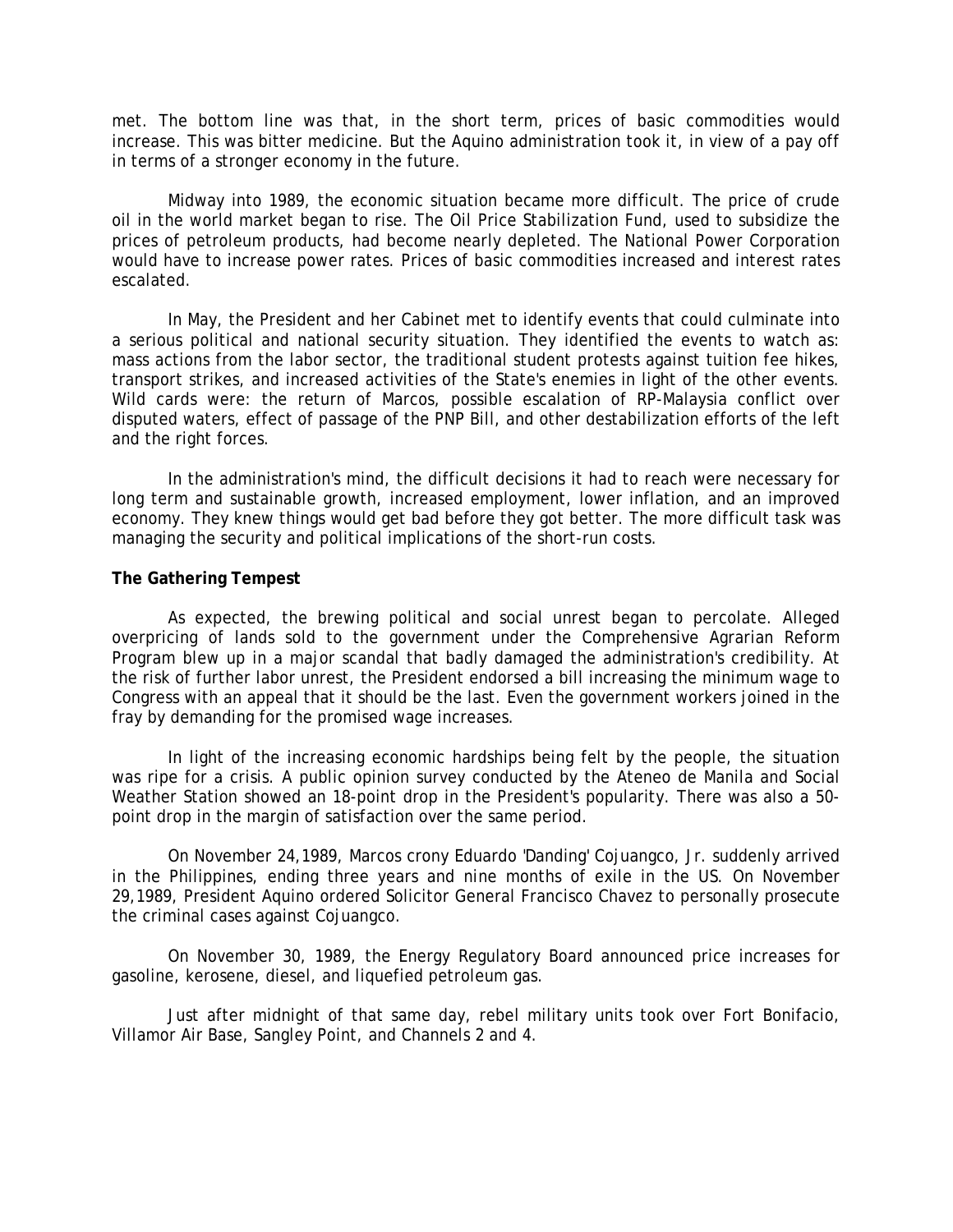#### **The December 1989 Putsch**

In the evening of November 29, 1989, a team of Scout Rangers sabotaged military communications facilities in Tagaytay, in preparation for a coup d'etat. After destroying the facilities, the team proceeded to Fort Bonifacio. It turned out that the commanding officer of the rebel unit had made a mistake. He had acted one day too early.

By morning of November 30, the AFP GHQ was aware that there was an impending coup and Metro Manila was placed on alert. In Malacanang, a concerned Col. Gazmin put the PSG on alert. By 10:00 p.m., PSG troops were at battle stations.

At about the same time. Chief of Staff Renato de Villa called a news conference. He reported what had taken place in Tagaytay the day before and confirmed that a coup plot led by Gringo Honasan had been uncovered.

Executive Secretary Catalino Macaraig started getting phone calls at his home in Makati: "Before the December 1989 coup attempt took place, we were getting rumors of an impending coup every week. Even my son-in-law in Butuan was telling me that there would be a coup in December. As it turned out, Jojo Binay was the first one to inform me of the outbreak of the December 1989 coup. He called me up at home at about 10:00 p.m. I started receiving and making calls for the next hour.

I called up the President in Arlegui. 'You better come over,' she said".

In the first hours of December 1, rebel forces took over Fort Bonifacio, Villamor Air Base, Sangley Point, Channel 2, and Channel 4.

Macaraig had told Presidential Legal Counsel Adolf Azcuna, Presidential Management Staff Head Elfren Cruz, and Director Joaquin 'Jake' Lagonera to come to his house where they were picked up by a PSG vehicle with security escort led by Capt. Liwanag. The PSG had already planted mines around Malacanang.

Maria Montelibano and her staff started setting up for a television broadcast. It was critical that the President should go on the air immediately. Otherwise, the government would be vulnerable to psy-war tactics of the rebel side.

The hook-ups with the major television and radio networks were on, waiting to tape the President, when Maria thought that a little make-up on the President was needed. "Ano? Coup d'etat na coup d'etat, mag-me-make-up pa tayo?" the President reacted. "Never mind. You take now", she ordered, then calmly taped her message in the Guest House with the Cabinet at her back.

At 3:45 a.m., the President was heard all over the country assuring the people that the government was in control. The painstaking work of Maria and her staff had paid off- as early as two years before, they had been building up alliances in the broadcast media in view of such eventuality as a coup attempt. Maria tells of their preparation: "We studied and mapped the communication links of the entire Philippines: municipal, provincial, national and international, all the way up to the satellite links. Then we studied how all the friendly forces could network. If you look at the map, NEC covers northern Luzon all the way down to Visayas. The RMN covers Metro Manila all the way down to Visayas. The RMN covers Metro Manila all the way down to Mindanao. The radio network of the Catholic Church has a wide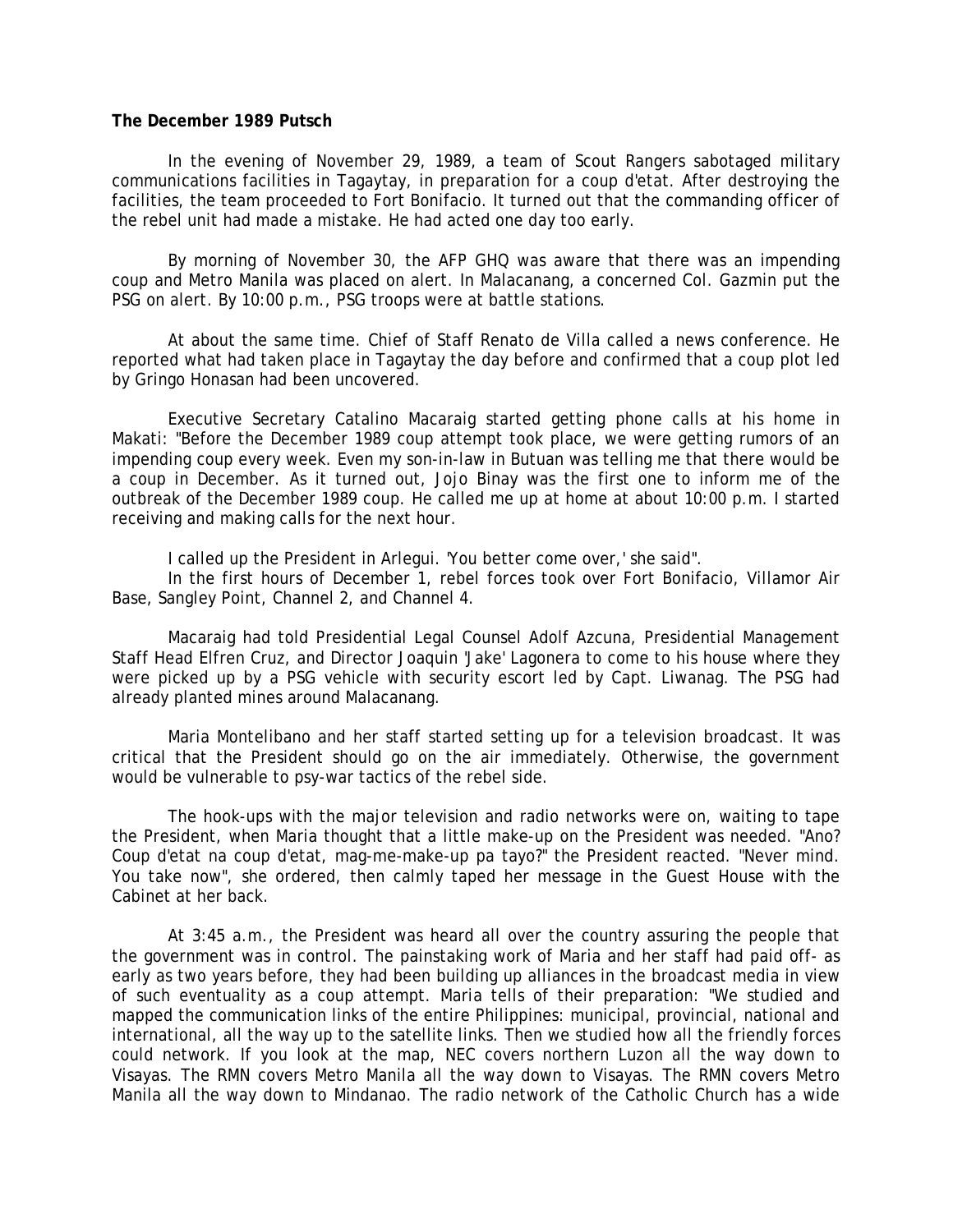reach and is better funded than the government radio network. It is the Catholic and government-owned stations that reach the most remote areas, like Kalinga-Apayao or Tawi-Tawi.

Remember the Manila Hotel incident in July 1986? We were trapped for some time in Cagayan de Oro, and we could not get the President on the air. We said, 'Never again'".

The Presidential Broadcast Staff were kept busy. It was important that the President was heard on the air from time to time. Speaker Ramon Mitra had come to Malacanang and, upon direct instruction of the President, went on the air. The staff recalled with awe and amusement how the President even directed how Mitra was to be taped: "Aba, importante na nakukuha siya with me".

Mitra expressed support and reported to the people that, according to some congressmen, everything was normal in their areas. Mitra also aired an appeal to the other congressmen all over the country to rally 'round the government: "We cannot afford to squander this second chance that history has given us to make democracy work in our country ... stay with your constituents, organize your resources and collaborate with the loyal military. Bear in mind that we are sixty million against only a handful. Our people still support the President".

The rebels had captured Channel 2 and Channel 4 so that they could broadcast a message to the nation from Gringo Honasan. They were never able to - the station managers already knew what to do in case of a coup attempt. They had disabled their stations' transmitters.

#### **Of Tora Toras And Moro-Moro**

At 6:45 a.m., three Tora Tora planes (T-28s) from rebel-held Sagley Point bombed and strafed the Malacanang complex. Armored Infantry Vehicles (AIFV) of the PSG, equipped with 25mm anti-aircraft guns, fired back.

For Col. Gazmin, the aerial attack on Malacanang was the worst point of the December 1989 putsch: "A rocket from a T-28 hit one of a convoy of vehicles parked near the golf club at Malacanang Park... this convoy of vehicles would have been used to evacuate the President. Among the contingency was that if the PSG Had not been able to hold the Palace, the President would have been brought across the Pasig river to Malacanang Park. From here she could be evacuated by land or by air. A second rocket landed ... shattering the car of Justice Secretary Sedfrey Ordonez. A third rocket landed on golf course. A T-28 tried to go after one of the PSG tanks but missed ... (it) was the worst point of the December 1989 coup.I felt that the President's life was in the most serious danger. The effect of the aerial attack on the morale of my troops was devastating".

During that time. President Aquino and Executive Secretary Macaraig were in constant contact with Secretary Ramos and Gen. de Villa who were busy in Camp Crame. Communications

The Philippine Air Force Base in Basa, Pampanga was ordered to send F-5 jetfighters against the Tora Toras. Ileto reflects on the bombing of Malacanang: "We saw our Philippine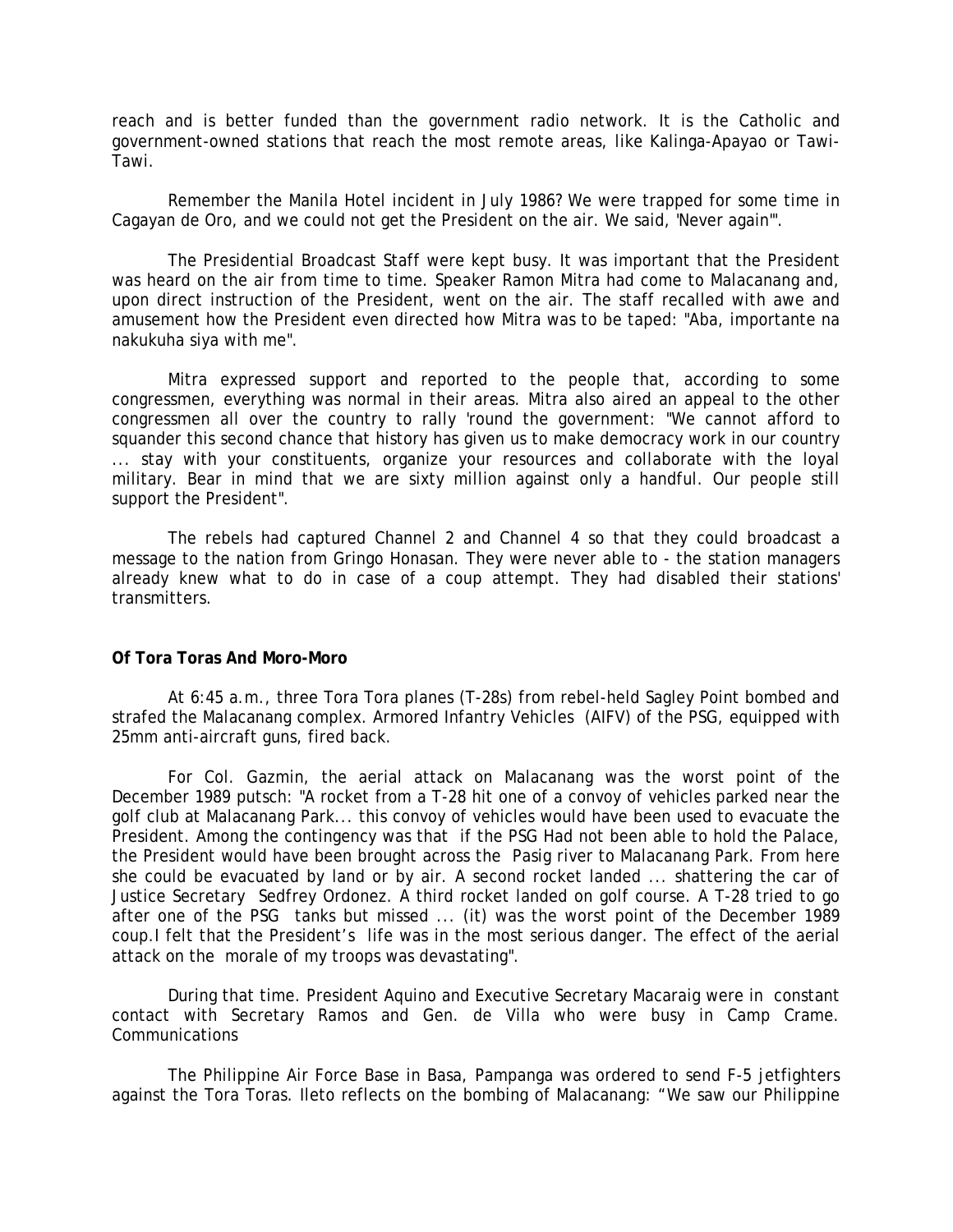Air Force F-5s come in and chase the Tora Tora away. Executive Secretary Macaraig wondered why the jet fighters were not firing at the smaller planes. I explained that if the jet fighters fired at the Tora Toras which were flying a lower altitude, there would be civilian casualties on the ground."

After the bombing, the President went on television to deliver her second statement for the day:"... We make this appeal to the misguided rebel forces. Lay down your arms and it will be better for you. You have no prospects of reinforcements. In a short while, it will be daybreak and the start of major offensive operations against you.

You have brought dishonor to the Armed Forces and destroyed the image of stability and progress our people have taken such pains to build. Your timely surrender to the government is the least you can do in restitution for the damage you have inflicted on our country...

To the officers ... I have this to say: you will regret the day you conceived this evil plan to destroy our country and our freedom. When will you learn that I cannot be moved by threats or violence? When will you learn the futility of challenging the duly constituted government of our country? When will you learn the futility of fighting our people?

I have ordered the Secretary of Defense and the Chief of Staff to smash this mutiny with all the force at hand".

That same morning, Tora Toras and Sikorsky helicopter gunships on the rebel side struck Channel 4, Camp Crame, and Camp Aguinaldo. Four bombs fell on Gen. de Villa's quarters in Camp Aguinaldo at 9:45 a.m., just half an hour after his family had been evacuated.

But the rebels did not have complete control of the air. In the morning and in the afternoon. Air Force F-5 jetfighters and Sikorsky helicopter gunships on the government's side pounded rebel positions at the Logistics Command in Sangley Point, Camp Aguinaldo, and White Plains subdivision at the back.

An integral part of the psy-war against the rebels was broadcasting the statements of support coming in from the international community. Foreign Secretary Raul Manglapus, who was in the Guest House with other Cabinet members, actively solicited statements of support. Among the first countries to strongly express their support for the Aquino government were Spain and France.

At around 10:00 a.m.. Ambassador Nicolas Platt of the United States called up Macaraig at his office in the Guest House and informed him that the US supported the Aquino government and was willing to extend assistance. Ambassador Platt wanted to know what assistance they could provide. Macaraig then phoned "the President who was at her Arlegui residence at that time.

President Aquino instructed Macaraig to get in touch with Ramos and de Villa. After being informed of Ambassador Platt's query, Ramos told Macaraig that they needed persuasion flights to scare away the Tora Toras.

When told of Ramos' request. Ambassador Platt asked Macaraig if the President could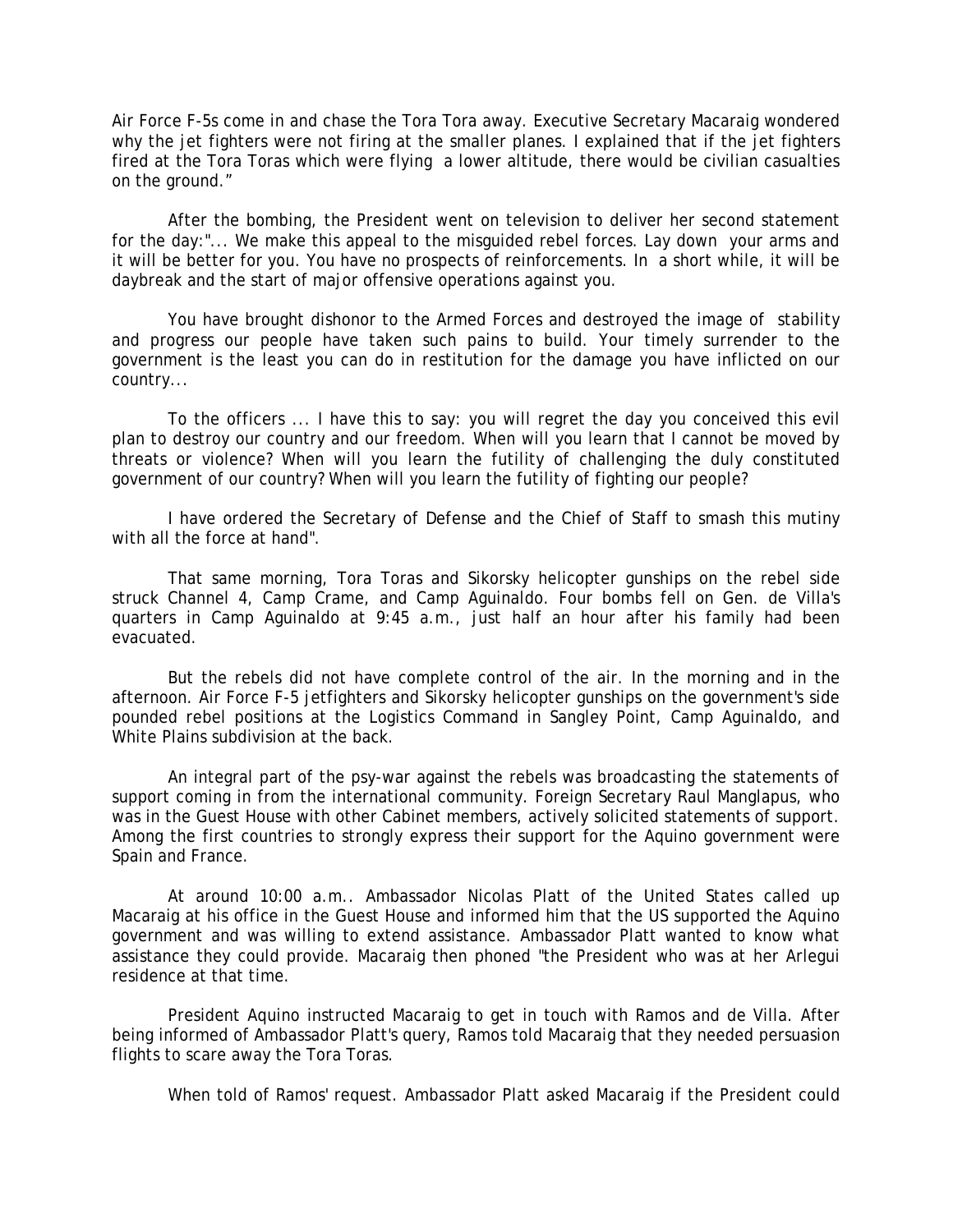confirm it. Calling from her house in Arlegui, the President did. The President expressed thanks and informed Ambassador Platt that Secretary Ramos would get in touch with him.

At about 1:00 p.m., the rebel planes at Sangley were destroyed by Philippine Air Force F-5 jets from Basa Air Base. Persuasion flights by US F-4 Phantom jets from dark Air Base began at 2:00 p.m. and ended before nightfall.

In the afternoon, the PSG, assisted by police units, moved against rebel units that were assembling near Malacanang. Col. Gazmin recalls: "We gained the upper hand and morale improved after PSG armor took out the rebel positions in Sta. Mesa, blockading one of the major approaches to Malacanang. I was very relieved when I learned that rebel-held Sangley Point had been neutralized by Air Force F-5 jets".

But there had been no doubt in Macaraig's mind that a land attack against Malacanang would be defeated by the PSG. It was the aerial attack which worried Col. Gazmin for a while.

Government forces took Sangley Point out of rebel hands. But at the cost of the life of Major Danny Atienza, after whom the military post is now named.

Senator Rene Saguisag, who was among those who joined President Aquino in Malacanang, sums it up: "The Tora Toras seemed more Moro Moro in the air for a while. But nothing could take away the glory of the Filipino soldier (Major Atienza) who knocked out the Sangley-based air power of the rebels, and died in the process that afternoon".

#### **Desperate Moves**

With Sangley Point lost to them, the rebels quietly took positions near the camps, unchallenged, and unmolested. In the morning of December 2, rebel forces moved out of Fort Bonifacio and took over 22 high-rise buildings in the Makati business district.

That same morning, government forces retook Channel 4 while rebel troops regrouped around Camp Aguinaldo. Government forces subjected them to constant air strikes. Meanwhile, two battalions under Gen. Marcelo Blando, who was supporting the rebels, had arrived from Nueva Ecija and stationed themselves at the nearby Greenhills Commercial Complex. The two battalions, however, refused to attack Camp Aguinaldo.

Just after midnight, in the first hours of December 3, rebel forces which had regrouped around Camp Aguinaldo launched another attack. The battle lasted until 6:30 a.m. with the rebels unsuccessful.

While the battle for Camp Aguinaldo was going on. President Aquino convened the Cabinet at noon in Malacanang. Secretary Ramos was absent as he was still in Camp Aguinaldo coordinating the efforts against the rebels. During the meeting, National Security Adviser Ileto reported that the coup appeared to have collapsed, with the majority of the rebels having already surrendered. President Aquino assigned then Cabinet Secretary Jose de Jesus to give all the Cabinet members regular updates on the actions taken by the President and other developments. Social Welfare Secretary Mita Pardo de Tavera reported that they had activated 19 evacuation centers for residents fleeing from the vicinity of the military camps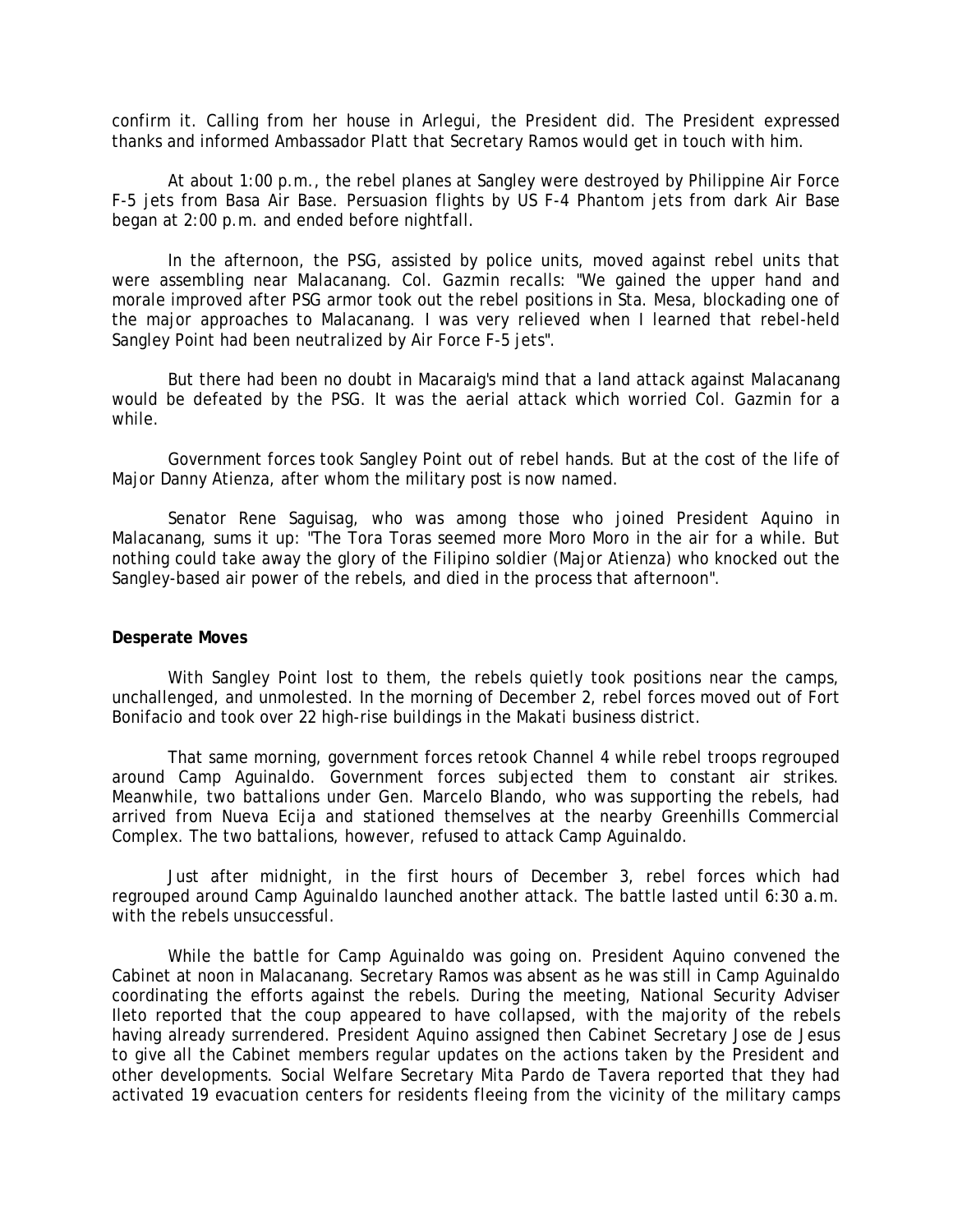where fighting was still raging. Health Secretary Bengzon reported that all government hospitals had been instructed to treat all casualties. He had also directed the distribution of blood, intravenous fluids, anesthesia, and antibiotics needed to treat bullet and shrapnel wounds. After some discussion, it was agreed to suspend classes indefinitely. It was also decided that government offices and banks would resume operations the next day, December 4, a Monday, except in some areas where security was still a problem.

But by that Monday, rebel forces were still in control of portions of the Makati business district and Mactan Air Base in Cebu. President Aquino met with senators, congressmen, and Cabinet members. Macaraig recalls the meeting: 'The President called the meeting to marshall support for certain measures that the administration wanted to take. Senate President Jovito Salonga informed the President that the Senate was forming a special committee to investigate the December 1989 coup. One of the members would be Senator Juan Ponce Enrile, as majority floor leader. The President objected. She did not really raise her voice, but I knew that she was angry".

On December 5, President Aquino declared that she was ruling out the imposition of Martial Law. However, she imposed price ceilings on nine basic commodities to prevent unscrupulous traders from taking advantage of the panic buying.

In the meantime, negotiations with rebels still holed out in the high-rise buildings in Makati were pursued. PMA Superintendent Arturo Enrile took the lead for the government side.

At the Cabinet meeting on December 6, President Aquino announced that she was going to create an independent commission to investigate the most recent coup attempt. Hilario Davide, Chairman of the Commission on Elections, would be asked to head it.

Secretary Ramos, who had by that time been able to attend the meeting, briefed the President and the Cabinet on the latest developments. He announced that stranded tourists and foreign nationals in Makati would be able to leave before the day was over. Government negotiators led by then Tourism Undersecretary Rafael Alunan III, Makati Mayor Jejomar Binay, and Gen. Alexander Aguirre had worked out a ceasefire agreement to start at 3:00 p.m. that day. Ramos also reported that the surrender of the remaining rebel units and their transfer to Fort Bonifacio was being worked out. A detailed report on the circumstances regarding US assistance to the government during the coup attempt was also given.

After the report of Ramos, President Aquino called on Ping de Jesus to present a list of measures that needed to be implemented immediately by the government. The list included: securing Makati and Mactan Air Base, conducting loyalty checks, securing captured rebel officers and men, assistance to military casualties, and safeguarding against all possible NPA or MNLF attacks that would try to take advantage of the situation - care of the Department of National Defense; physical clean-up of Metro Manila - care of the Metro Manila Commission and the Metro Manila mayors; taking measures against possible outbreak of looting - care of the PC-INP and local governments; and, provision of assistance to dislocated civilians - care of the Department of Social Welfare and Development.

The Department of Agriculture and the Metro Manila Commission were to ensure adequate supply of food in Metro Manila and to coordinate the free flow of goods and fuel. The Department of Trade and Industry was to take measures to stabilize prices of food. The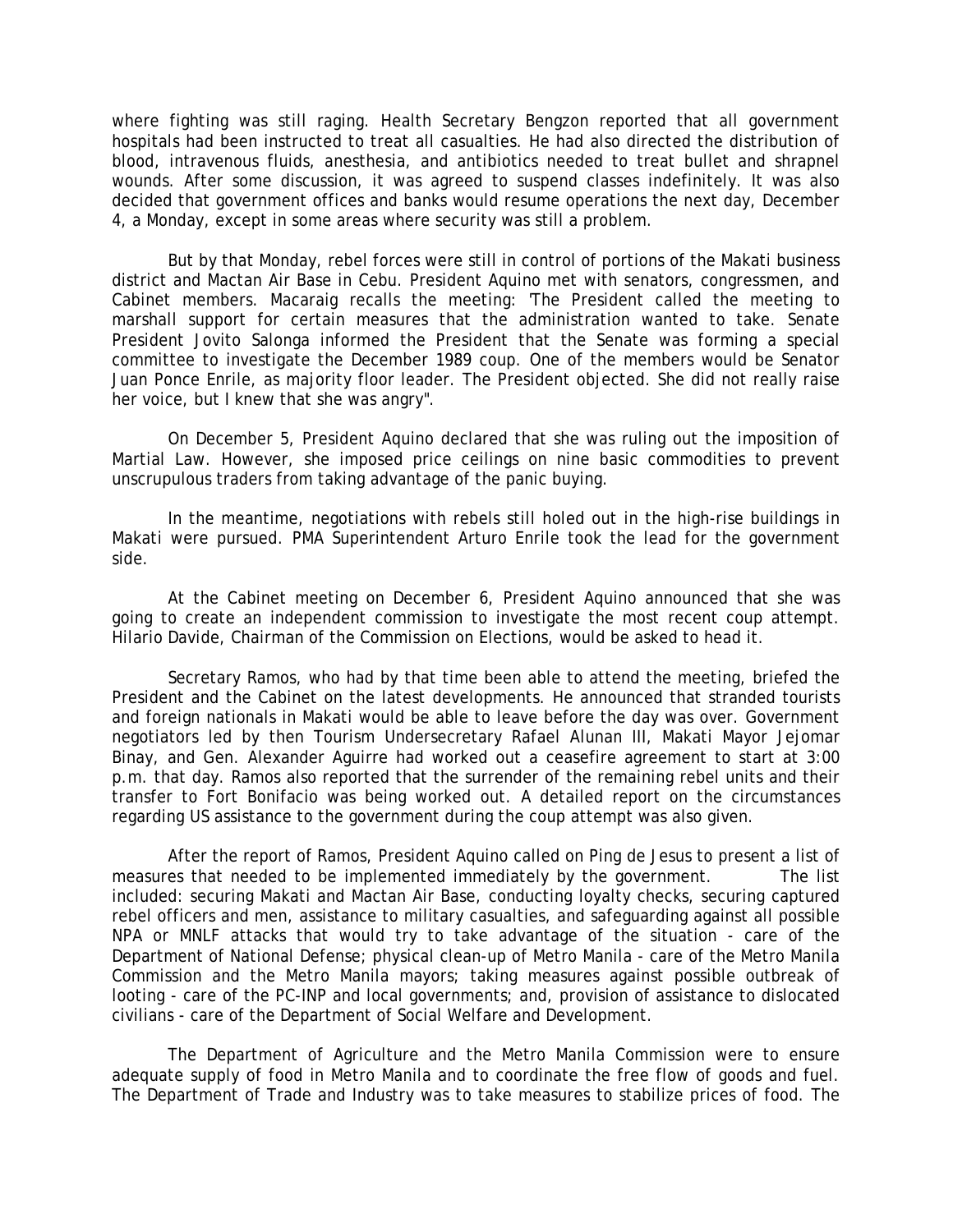National Power Corporation was to coordinate with MERALCO in ensuring adequate power supply. The Department of Transportation and Communication and the Metro Manila Commission were to take immediate steps to improve transport and traffic conditions. The Department of Finance and the Central Bank were to take measures to prevent bank runs and flight of capital.

#### **Mopping Up**

On December 7,1989, rebel troops which had retreated to Makati finally "returned to barracks" in Fort Bonifacio. President Aquino issued Administrative Order No. 146 creating a Presidential Commission to conduct a fact-finding investigation of the failed coup.

Business establishments in Makati resumed normal operations on December 8. By December 9, Mactan had been cleared of rebel forces and blockades north and south of Metro Manila had been removed.

On December 11, the NAIA and the domestic airport resumed normal operations. The Cabinet Assistance System, with minor revisions, endorsed to the President a draft bill by Congressman Raul Roco granting her emergency powers. The President certified the bill to Congress, which acted expeditiously. President Aquino signed the bill into law. Republic Act 6862, on December 20,1989.

On December 28,1989, the National Bureau of Investigation (NBI) filed rebellion charges against Senator Juan Ponce Enrile, former Energy Minister Geronimo Velasco, Gringo Honasan, Makati Councilor Roberto Brillante, and Silahis Hotel President Rebecco Panlilio and his wife Erlinda.

On December 31,1989, the President again revamped her Cabinet.

The December 1989 putsch was a near fatal blow, not only to the government of Corazon C. Aquino but to the fragile democracy and modest economic gains so painstakingly nurtured by her and the Filipino people. The country had to begin convincing the international community again, especially the business and financial sectors, that it could sustain democratic processes without threat of disruption.

Succeeding events as a result of this putsch, particularly the economic crunch felt largely by ordinary citizens, would be placed at President Aquino's doorstep. The Aquino government had weathered through crises made by human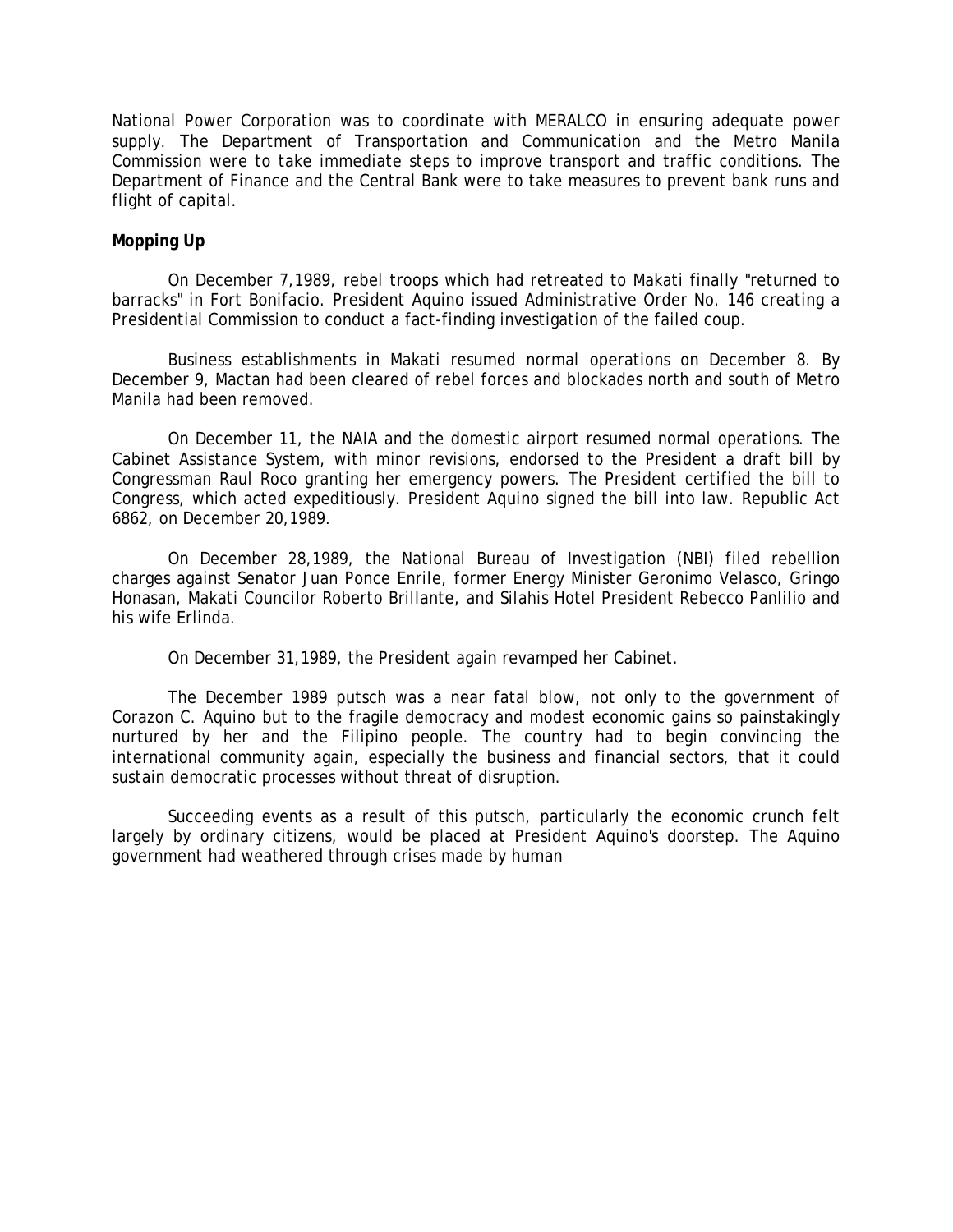## THE GULF CRISIS

\_\_\_\_\_\_\_\_\_\_\_\_\_\_\_\_\_\_\_\_\_\_\_\_\_

THE DECEMBER 1989 putsch left 99 dead and 570 wounded/ including civilians. The Armed Forces lost P469 million worth of facilities, equipment, and other property. Foreign investments and tourist arrivals declined due to doubts of the country's political stability.

In 1990 and 1991, a series of events reminiscent of the 10 plagues of Egypt as told in Exodus, confronted the Aquino government one after another: a killer earth-1 quake, a war in the Persian Gulf, the 20th century's largest volcanic eruption; and, typhoons and droughts brought about by the global weather phenomenon called "El Nifio".

In this chapter, we focus mainly on the Persian Gulf War (August 1990 to February 1991) and how President Aquino made difficult decisions in light of its implications on the country, as well as the manner by which she steered the country through crises in the final two and a half years of her term.

#### **Picking Up The Pieces**

The recent putsch and the perceived erosion of the President's prestige and political clout thereafter, alarmed many of her advisers and supporters. They were concerned that conditions were building up favorable to a return to power through elections by political forces identified with the Marcoses. They informed the President of their apprehensions.

A series of informal discussions generated consensus that there was a need to reconsolidate the forces behind the President. Recognizing the critical importance of such a move, she encouraged the group to pursue the discussions.

On May 27,1990, a Sunday, the rainy season manifested an early start by a drizzle that lasted the whole morning and steadily got worse in the afternoon. It should have been a lazy Sunday, but it was a workday for eight Cabinet members and two governors who met that morning in the Board Room of the National Irrigation Authority (NIA) office along EDSA, Quezon City.

Present in this meeting were Presidential Coordinating Assistant Vicente Jayrne, Presidential Coordinating Assistant Jose de Jesus, Health Secretary Alfredo Bengzon, Finance Secretary Jesus Estanislao, Public Works and Highways Secretary Fiorello Estuar, Environment and Natural Resources Secretary Fulgencio Factoran, Transportation and Communications Secretary Oscar Orbos, Cabinet Secretary Aniceto Sobrepena, Immigration Commissioner Andrea Domingo, Bulacan Governor Roberto Pagdanganan, and Negros Occidental Governor Daniel Lacson. Three papers covering organizing support for the President, economic measures, and feedback from political leaders were read. After lengthy discussion over cups of coffee, the group came up with a series of recommendations to the President.

The recommendations were summed up in a paper titled "Project Katipunan" which was submitted to the President the next day. May 28. In essence, the paper stated:"... the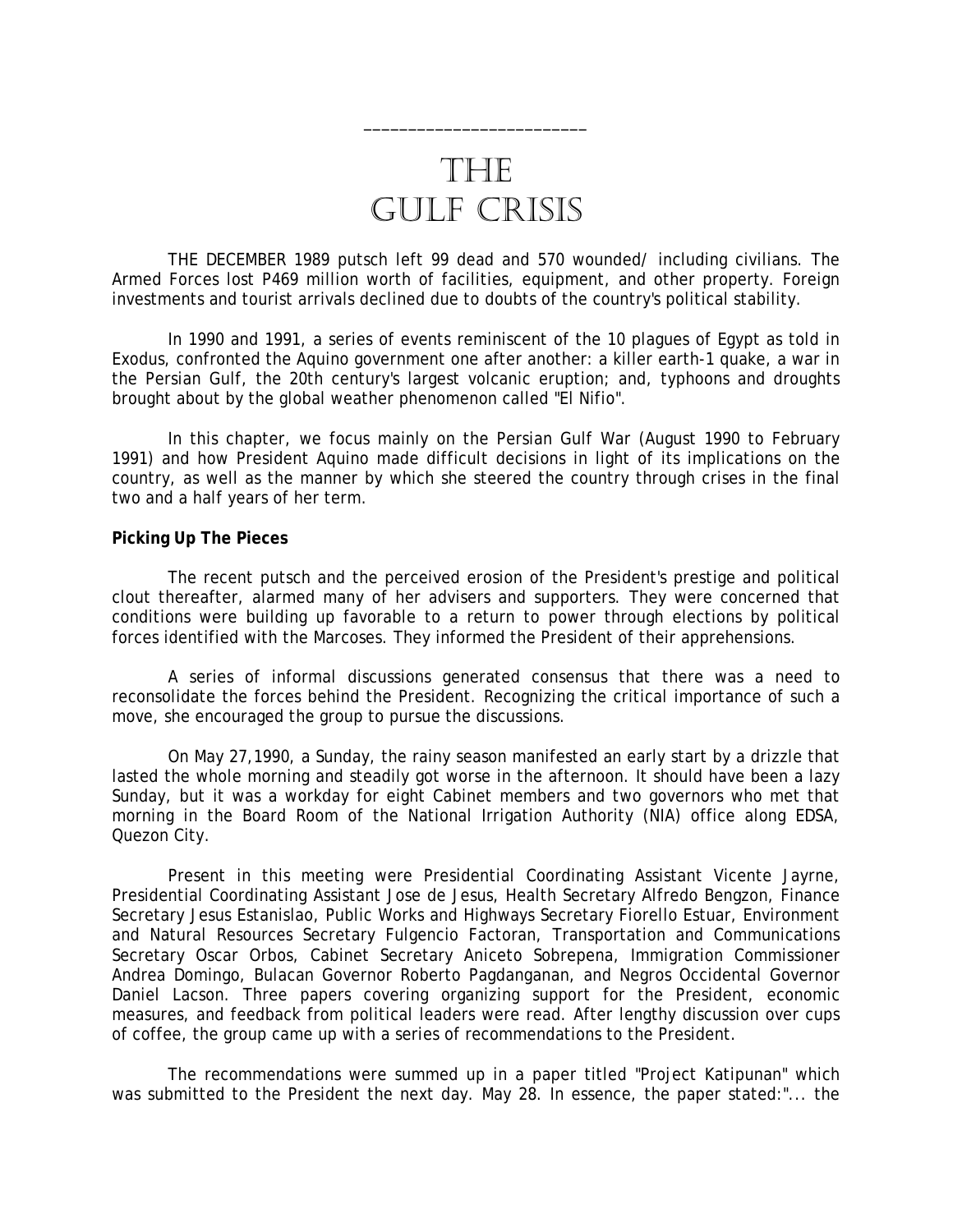government needed to build alliances and networks with key sectors outside of government or the traditional political structures, in order to more fully ensure the survival of democratic institutions and processes".

The President's announcement that she would not run in 1992 had weakened her political position, especially in Congress. It was thought that this may adversely affect the implementation of the administration's program. Congress and the local chief executives had to be convinced that the President would be a relevant factor in 1992, if the administration were to work effectively with them for the remainder of the term. The paper proposed to do this in several ways: "First... create a doubt as to the President's political plans for 1992; Second ... strengthen the system of rewarding and punishing political leaders, on the basis of their support to the President's program; Third ... preserve and enhance the value of the President's endorsement of candidates for public office in 1992... achieved if... successful in restoring political stability and confidence in the economy; (Fourth)... mobilize the silent majority who are supportive of the President, especially from the middle class ... existing linkages with non-government organizations (NGOs)... strengthened further".

Among other things, the paper set the stage for the launching of the KABISIG Movement on June 12,1990, when the President made her Independence Day Address. In her speech, the President denounced the ways of "trapos" or traditional politicians. Some political leaders took offense at the President's speech and assailed the "unelected and unelectable" Cabinet members who they thought were behind her statements.

Despite these irritants between the Executive and the Legislative, the President continued to forge a common minimum legislative agenda with the leaders of Congress. On July 11,1990, President Aquino and the Cabinet approved a draft common minimum legislative agenda. The following day. President Aquino met with Speaker Ramon Mitra and key leaders of the House of Representatives.

It was already the typhoon season and, in the afternoon of July 16,1990, the skies over Malacanang were overcast. President Aquino was meeting with the Senate leadership to craft a common minimum legislative agenda. Most of the bills in the President's agenda were meant for small farmers and countryside entrepreneurs. A week before, the President had met with the Lower House leadership on the same matters.

The Senators proposed their own bills. Senator Jovito Salonga asked for the inclusion of the bills that he authored, namely: a bill penalizing the crime of plunder and a bill penalizing the crime of coup d'etat.

In the middle of the discussion, at 4:29 p.m., the tremor struck. Nine cities and 30 municipalities in 15 Luzon provinces were devastated.

Seven days later, on July 23, President Aquino delivered her fourth State of the Nation Address. Added to the common minimum legislative agenda was the request for the appropriation of P10 billion for aid, relief, and rehabilitation of the people and areas affected by the July 16 earthquake.

She did not know it then, but as she spoke, an event that would profoundly affect her country and countrymen was unfolding. Men and arms were preparing for battle in a desert halfway around the world.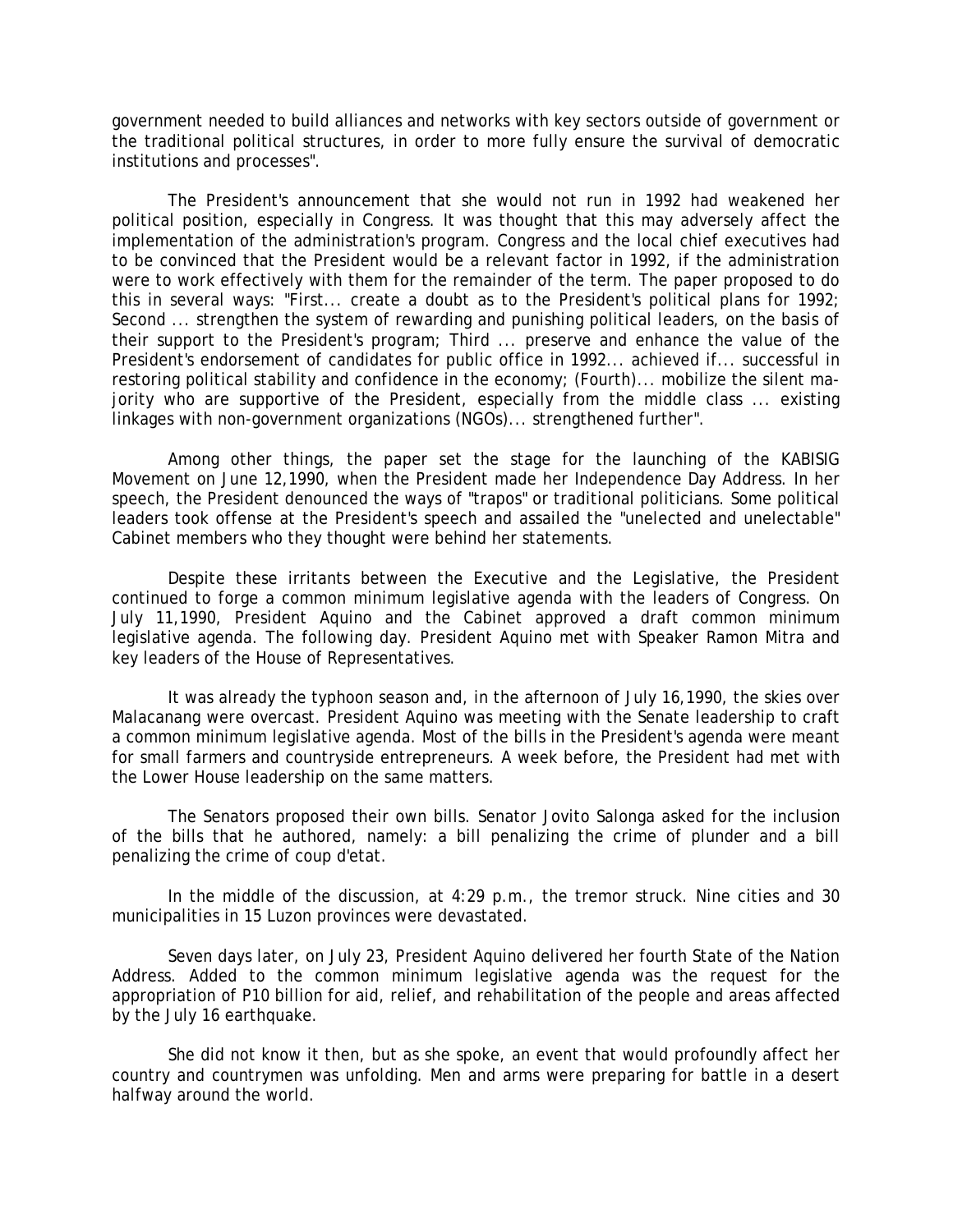#### **"When It Rains, It Pours"**

On August 2,1990, Iraqi military forces overwhelmed tiny but oil-rich Kuwait, plunging the whole world into a new economic and political crisis.

The invasion had very serious economic and security implications for the Philippines. The country imports 20 percent of its oil requirements from Iraq and Kuwait and, as a result of the invasion, world oil prices had shot up from US\$15 per barrel to US\$21 per barrel. A new round of oil price increase was sure to be taken advantage of by extremist groups.

Aside from the financial worry that the invasion triggered off, the government was concerned about the safety of Filipino overseas contract workers in Kuwait and Iraq. If a fullscale war broke out, the government would have to repatriate these workers and help them look for new jobs. It was also recognized that the dollars that these contract workers remitted had been keeping the Philippine economy afloat. The loss of these remittances would affect the country's fiscal stability.

The concerned Cabinet members met to assess the situation and made their recommendations to the President. Among the recommendations was a plan of action for economic managers which covered: a temporary suspension of the policy to deregulate oil prices, a shift of the tax system for petroleum products from ad valorem to specific, and the implementation of large-scale repatriation to the Philippines of overseas contract workers only as a last resort. Considering the resource constraints, it was thought best to simply move the workers out of the battle zones and for them to take refuge in neighboring countries where they could be reemployed.

In a Cabinet meeting on August 8, the major items in the President's agenda were: the diplomatic implications of the crisis, the protection of affected overseas workers, and the problem of ensuring a stable supply of oil, hopefully at affordable prices. Manglapus stated that the Philippines could turn to Saudi Arabia, Mexico, and Thailand as alternative sources of additional oil supply.

According to the Department of Labor and Employment (DOLE), there were some 60,000 Filipino contract workers in Kuwait and 3,000 in Iraq. Labor Secretary Ruben Torres had immediately flown to the Middle East to assess their situation firsthand and to lay the ground work for their evacuation and other contingency plans.

But there was more bad news. Philippine National Oil Company (PNOC) President Manuel Estrella reported that the price of crude oil had climbed to US\$25.60 per barrel and that there would be no choice for the government but to increase oil prices.

There was an awkward silence in the room. This was like winding a tight string further. To some Cabinet members, the bad news that was to be expected after an oil price increase would be that of strikes. After that, the communists or the military putschists would swoop down.

In view of the political and economic implications, the President instructed the Cabinet to begin immediate consultations with Congress. She also directed the drafting of an Executive Order imposing energy conservation measures and the study of the possibility of having only four schooldays a week.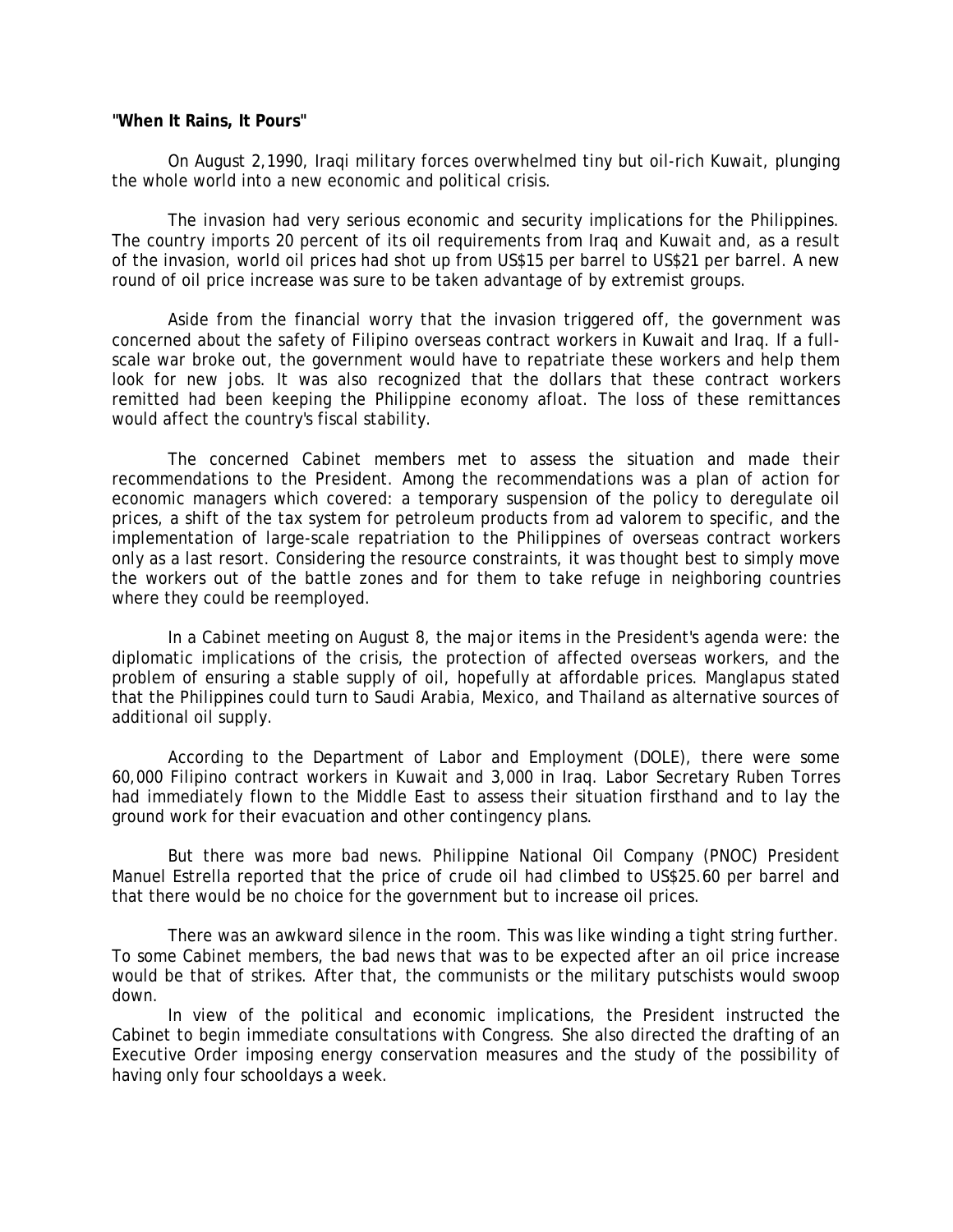The Cabinet Cluster E, which was in charge of national security matters, spent several sleepless days to come out with a new set of political and security scenarios with corresponding government responses.

On top of all these, the Cabinet still had to attend to the rehabilitation of the earthquake affected areas and the results of the latest debt negotiations.

The country had pressing financial needs made more urgent by the recent calamity and the Gulf War. The President had asked Finance Secretary Estanislao to get the best terms possible from the country's creditors. She was informed that the core group of the country's donors and creditors, composed of the governments of Japan and the United States, the World Bank, and the International Monetary Fund (IMF), supported the Philippine government's request for additional assistance. The President's policy of not repudiating debts had proven to be propitious. Now that the country needed emergency loans, the creditors were more amenable to granting them.

Estanislao reported that the commercial bank creditors decided to accelerate the release, without conditionality, of the second tranche of new money for the Philippines. He expressed concern, however, over a move in the Senate pressing for waiver or suspension of all foreign debt payments for the next two years. He thought it would be counterproductive in the light of the support being given by the country's creditors. President Aquino assured Estanislao that she was taking the matter up with some senators.

Meanwhile, the evacuation of Filipino workers from Iraq and Kuwait proceeded without incident. The Iraqi Foreign Minister in Baghdad had assured Manglapus, who had gone there to personally meet with him, that Filipinos wishing to leave Kuwait would be allowed to do so.

At about the same time, complaints also started to pour in regarding the perceived breakdown in the delivery of basic services in Metro Manila. There was a shortage of public transport and traffic tied up commuters for hours. Garbage piled up in many places. Crime, too, was in the upswing. The war, although miles away, somehow heightened the feeling of helplessness.

But the President did not buckle. Executive Secretary Drilon was directed to call a multisectoral meeting on September 14,1990. She wanted the senators, congressmen, businessmen, media, labor, and the NGOs to be there. She was banking on People Power solutions.

The multisectoral meeting started with an assessment of the situation in the Middle East and how this was affecting energy supply and prices. Contingency plans for the affected overseas contract workers were outlined. Gas rationing was considered. They were updated on the peace and order situation as well as on government efforts to rehabilitate earthquakeaffected areas.

The government took quite a few hits as the participants complained about its inability to deliver basic services, its inadequate communications program, and the scarcity of foreign exchange for the business sector, among other things.

Two days after the multisectoral forum. President Aquino launched a nationwide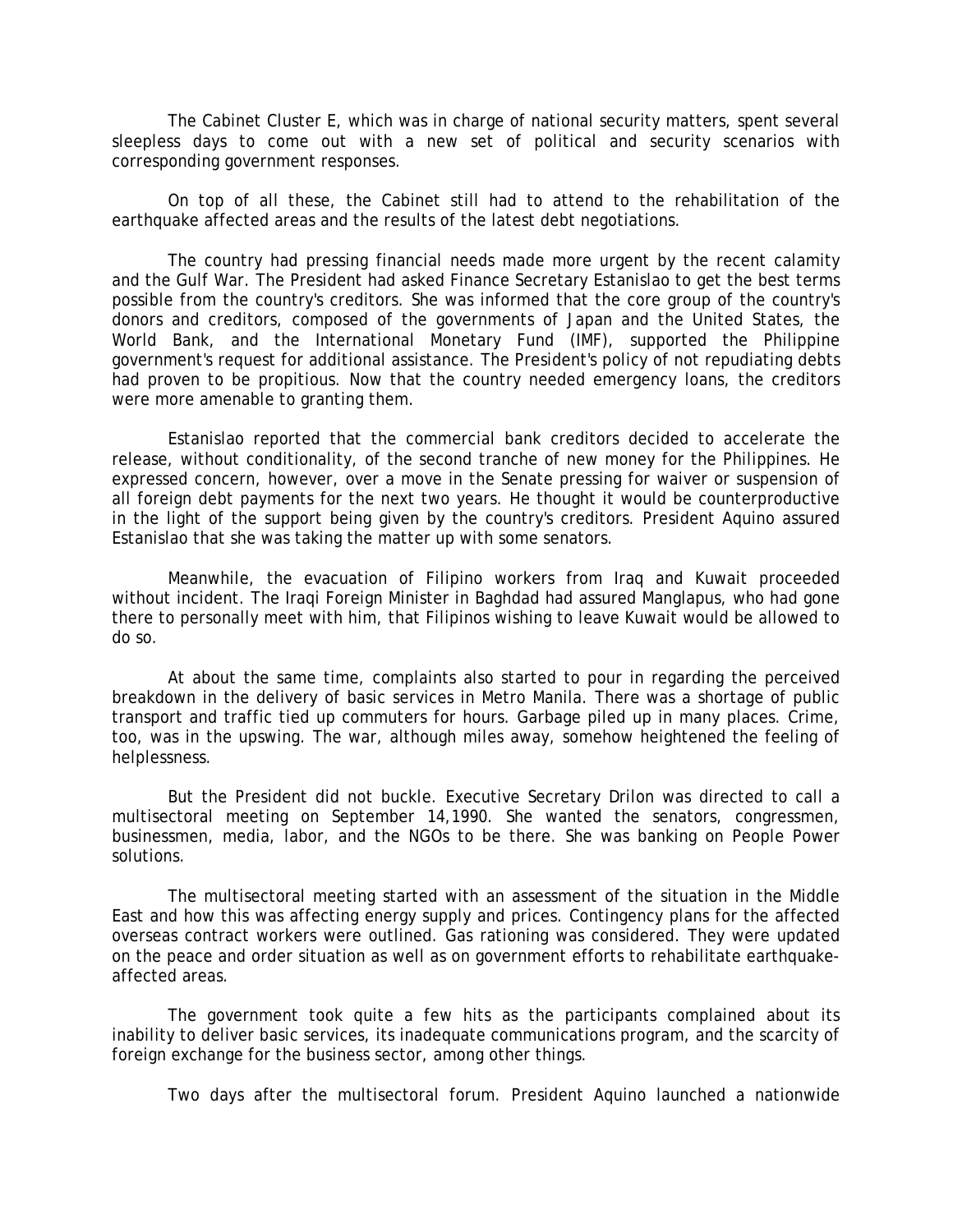energy conservation program. On September 19, she signed Republic Act 6956 shifting the taxation system for petroleum products from ad valorem to specific.

On September 21, exactly a week after the multisectoral forum, a new round of price increases for premium and regular gasoline, kerosene, diesel, and LPG was announced.

The Cabinet braced for a storm.

As expected, strikes and demonstrations erupted after the price increase. The KMU, BAYAN, PISTON, and affiliated groups organized a Welgang Bayan. But the government had been prepared.

Dialogues by government officials with transport and labor groups helped to reduce the number of people marching in the streets. The AFP fielded buses and the DECS suspended classes at all levels. The government's information drive on the repercussions of the Middle East crisis helped generate public acceptance of the inevitability of the price increases. It also clarified the government's actions - that they were not arbitrary moves. The Welgang Bayan, this time, failed to get widespread support.

But the administration knew this Welgang Bayan would not be the last. It would just be a matter of weeks before protest actions demanding wage increases and unrest due to price increases of basic commodities would follow. Ileto suggested that the government absorb the next round of oil price increase in order to softpedal the discontent.

But it was out of the question. Estanislao had prepared a tight budgetary program for 1991. Subsidizing oil prices simply did not fit into the harsh realities of the country's finances.

There was more to come. Although manufacturers and traders had been holding back prices as much as possible, they gave notice through Trade Secretary Concepcion that they could no longer do so for long. Aside from the oil price increase as a result of the Iraq-Kuwait conflict, the peso-dollar exchange rate had been steadily falling.

The government's hands were tied. In a delicate balancing act, on October 4, 1990, it imposed price ceilings on rice, milk, sugar, chicken, pork, cooking oil, and flour.

The old debate on the effectiveness of price control had been revived. Price control could lead to scarcity over the medium- and long-term as low prices would not encourage manufacturers and producers. On the other hand, government had to address the growing clamor from the lower and middle class to alleviate their plight. The demand of the labor sector for wage increases compounded matters further.

#### **Threats From The Right**

As the President and the Cabinet were grappling with the economic crunch and the political difficulties that came with it, rebel soldiers in hibernation for the past 10 months thought that it was time to strike again. This time, their strategy, based on the 'enclave concept', was to stage pockets of rebellion in different parts of the country so that the government's forces would be stretched thinly when it attempted to contain them; thus, leaving the seat of power in Manila vulnerable to attack.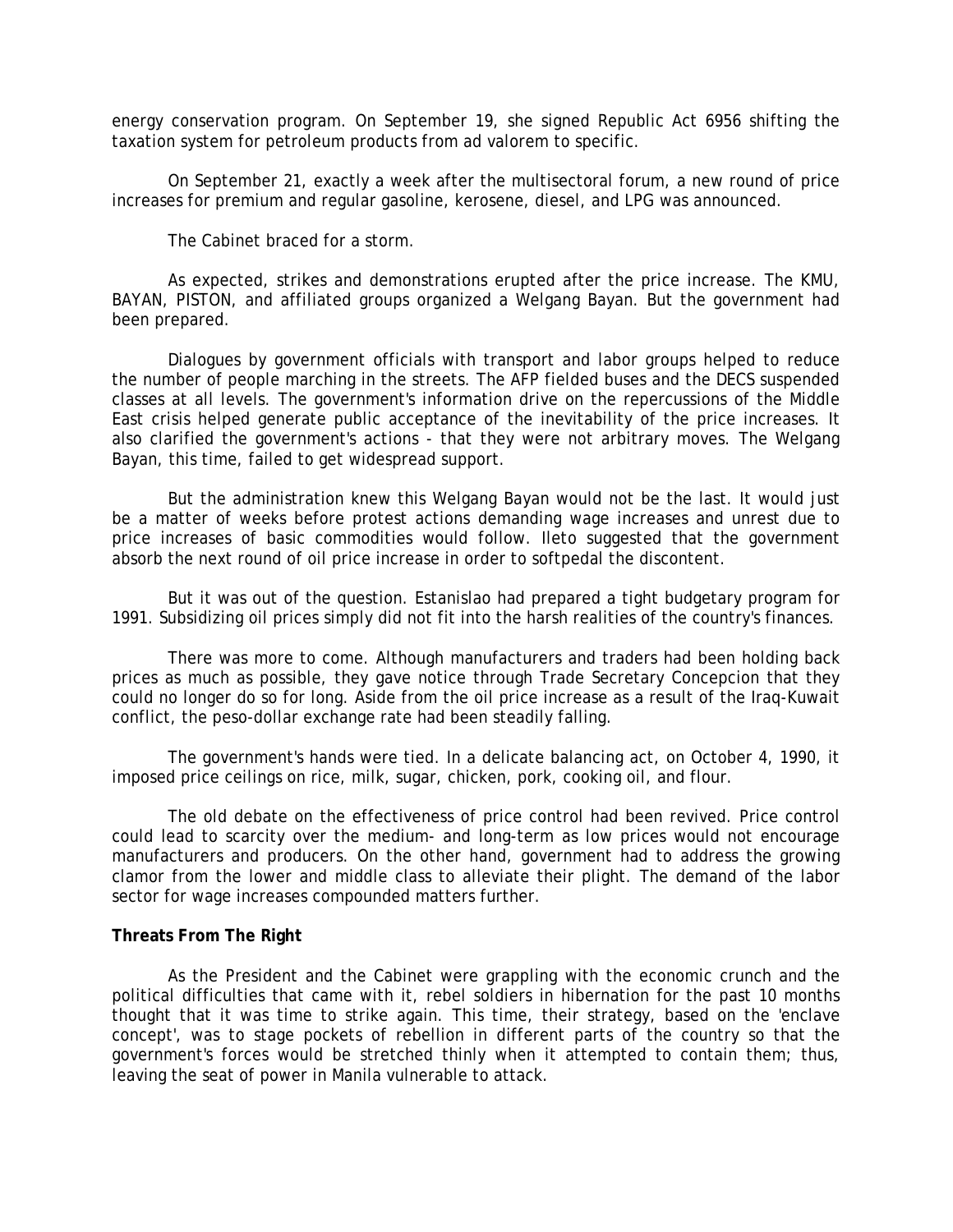Based on their own assessment that there was a wider base of rebel supporters in Mindanao, the rebel soldiers agreed that the launching point of this operation would be in Agusan.

On October 4, at the same time that price ceilings were imposed, renegade Col. Alexander Noble led a convoy of rebel soldiers and tribal followers from Agusan to Cagayan de Oro. They occupied Camp Evangelista in Cagayan de Oro without firing a shot. But Noble, in later interviews, said: "I was alone".

No other rebel units came to join. No civilian supporters sent prayers. Noble was a victim of miscalculation, like the others. In two days, he quietly surrendered to civilian leaders led by Senator Aquilino Pimentel. Noble was a disappointed man.

#### **Threats From The Left**

Twenty days later, the KMU launched another Welgang Bayan. To minimize its effect, the government again suspended classes and mobilized AFP vehicles to transport stranded commuters. The Alex Boncayao Brigade of the NPA, however, assisted the KMU by burning buses of transport companies which had fielded their units in defiance of the declared strike. It is to the credit of these bus companies that, in the interest of the public and in answer to the appeal of the President for solidarity, they had to suffer losses at a most difficult time. The strikers burned a total of 16 vehicles. Police arrested 50 strikers.

On the same day as the Welgang Bayan, President Aquino signed Republic Act 6968 making rebellion and coup d'etat punishable with life imprisonment. Authored by Senate President Jovito Salonga, this had been part of the common minimum legislative agenda of the Executive and Congress. It was hoped that the new law would help deter coup attempts in the future.

#### **Meeting The Challenges**

As the Oil Price Stabilization Fund (OPSF) was nearly depleted, the government was left with no choice but to impose a second round of price increases. The Energy Regulatory Board (ERB) announced it on December 5, 1990 - premium gasoline increased from P8.87 per liter to PI 5.95; regular gasoline, from P8.50 per liter to PI 5.00; and diesel, from P6.24 per liter to P9.35. The following day, new rates were again announced - premium gasoline became P20.70 per liter, regular became PI 9.56 and diesel, P7.75. There was a massive public outcry at these drastic increases.

The government backtracked and on December 10, premium gas was pegged at PI 5.95, regular gas at PI 5.00, and diesel at P7.75.

On December 15, President Aquino appointed Transportation and Communications Secretary Oscar Orbos as the new Executive Secretary. That same day, a 210-member medical contingent, all volunteers, left for Saudi Arabia.

The troika of the Presidential Coordinating System, set up after the December 1989 putsch, was abolished. President Aquino then appointed Jose de Jesus as the new Public Works and Highways Secretary. Tourism Secretary Peter Garrucho was named the new Trade and Industry Secretary, while Tourism Undersecretary Rafael Alunan was promoted to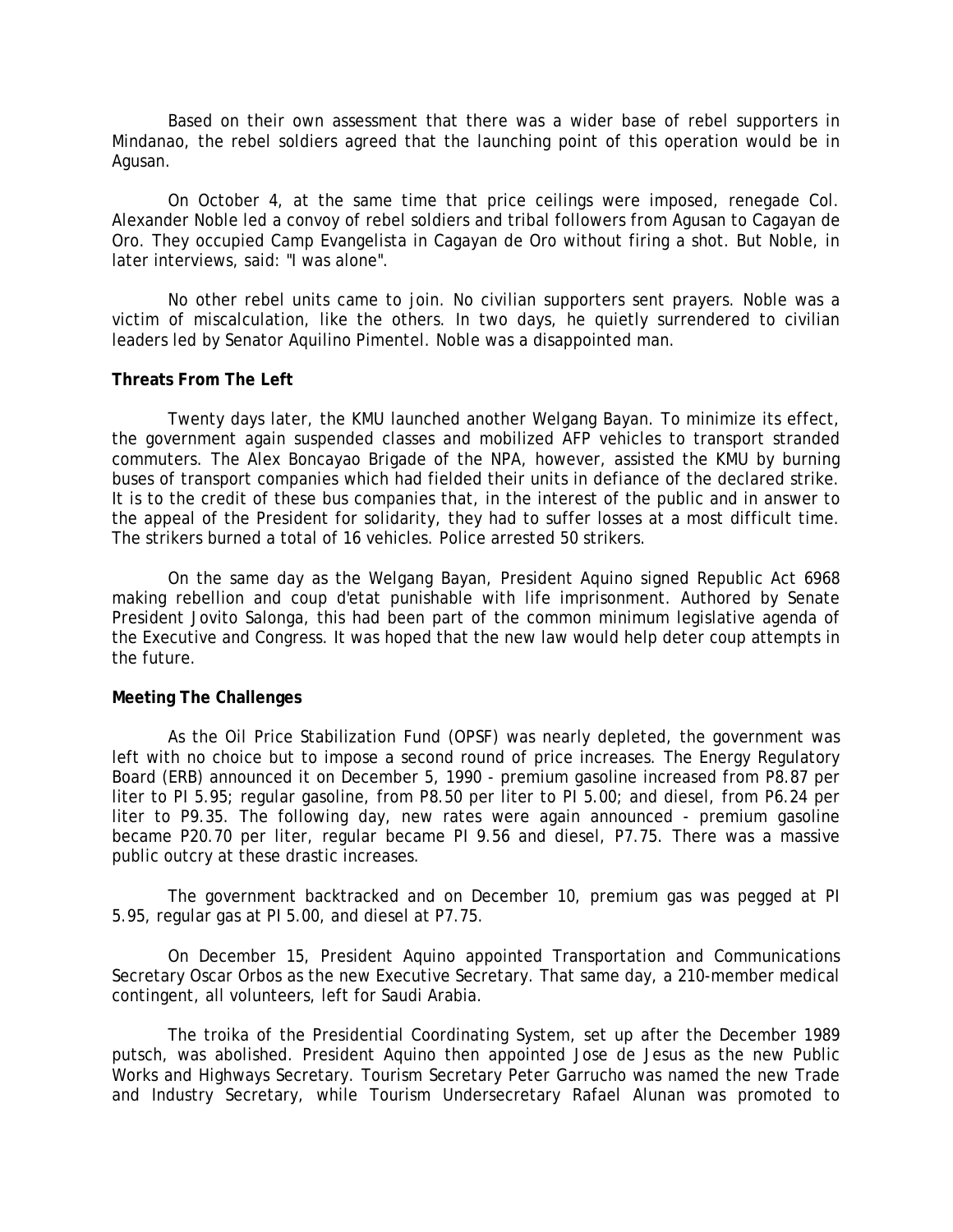Secretary. Transportation and Communications Undersecretary Herminio Coloma became the new head of the Presidential Management Staff. The revamp had not been as sweeping as that after the December 1989 putsch, but it helped quiet down the 'mob clamoring for blood outside the gates of Malacanang'.

The United Nations Security Council gave a January 15,1991 deadline to Iraq to withdraw from Kuwait. If there was no withdrawal by then, it was assumed that shooting would start between the Allied Forces and Iraq. As the deadline approached, the Aquino government stepped up its efforts to prepare for the economic and political effects of an actual outbreak of war. It helped immensely that the new Executive Secretary was outgoing, telegenic, and effective in relating with the media and the public.

Orbos launched the very popular free telephone calls to the Middle East. Telephone booths, courtesy of the Philippine Long Distance and Telephone Company (PLDT), were set up inside Malacanang grounds by the Presidential Action Center. Thousands came to Malacanang to benefit from the service which enabled families and friends of the overseas contract workers to communicate with them at the height of the war. Criticisms were raised against this program, but there was no doubt that it contributed to easing apprehensions of the general public as to the severity of the situation. It was a grand move of the Aquino administration.

In a two-day multisectoral workshop at the Asian Institute of Management, senior government officials and leaders from business, labor, academe, and the NGOs finalized plans to ensure that the country would survive the actual outbreak of war in the Persian Gulf. On January 5,1991, President Aquino ordered the creation of six Presidential Task Forces that would implement the recommendations formulated in the multisectoral workshop. The following day. Labor Secretary Ruben Torres left for the Middle East to personally coordinate the implementation of the contingency plans for the overseas contract workers still there.

President Aquino also convened the National Security Council on January 11. This was only the third time that the President had convened the Council since February 1986. The difficulty arose from the strained relations between President Aquino and Vice President Salvador Laurel and Senate Minority Floor Leader Juan Ponce Enrile. Over the past two crisisridden years, the Cabinet Cluster E had been the de facto National Security Council. Ileto explains: "It took me some time to convince (the President) to convene the National Security Council... (the reluctance to do so was perhaps) because of the presence of the opposition in the membership.

The advantage of having members of the opposition is that you do not take for granted the disadvantages of certain actions. You see both sides and theoretically, you would have a better understanding of the problem. If there is no member of the opposition in the Council, decision-making will be smoother and faster. But there is no guarantee that the decision will be better".

In the meeting. President Aquino and the representatives of Congress committed to set aside differences and to work together to ensure the implementation of the national contingency plan.

On February 28, Allied Forces rolled into Kuwait. It was swift and sweet -much more fascinating than Phantoms and Tora Toras. Many Filipino homes stayed glued to the CNN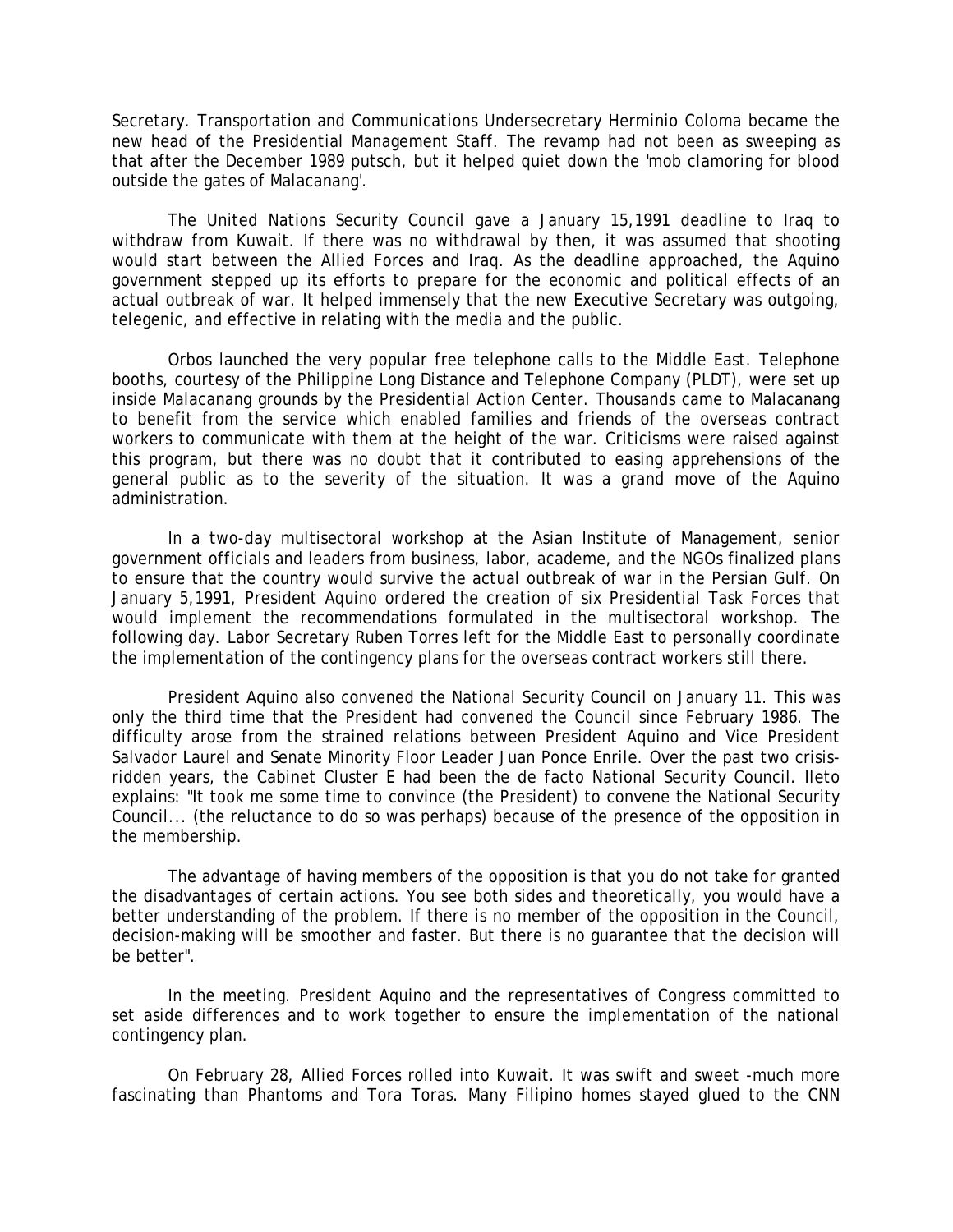news. Each missile or smart bomb that punctured the enemy fortress was cataclysmic to the weary Filipino. This meant no more lost jobs, no more worries about lost dollar earnings. This meant no more fear of gas price increase.

Indeed, oil prices in the world market gradually softened. On April 19,1991, the government announced the first of a series of price reductions for oil products.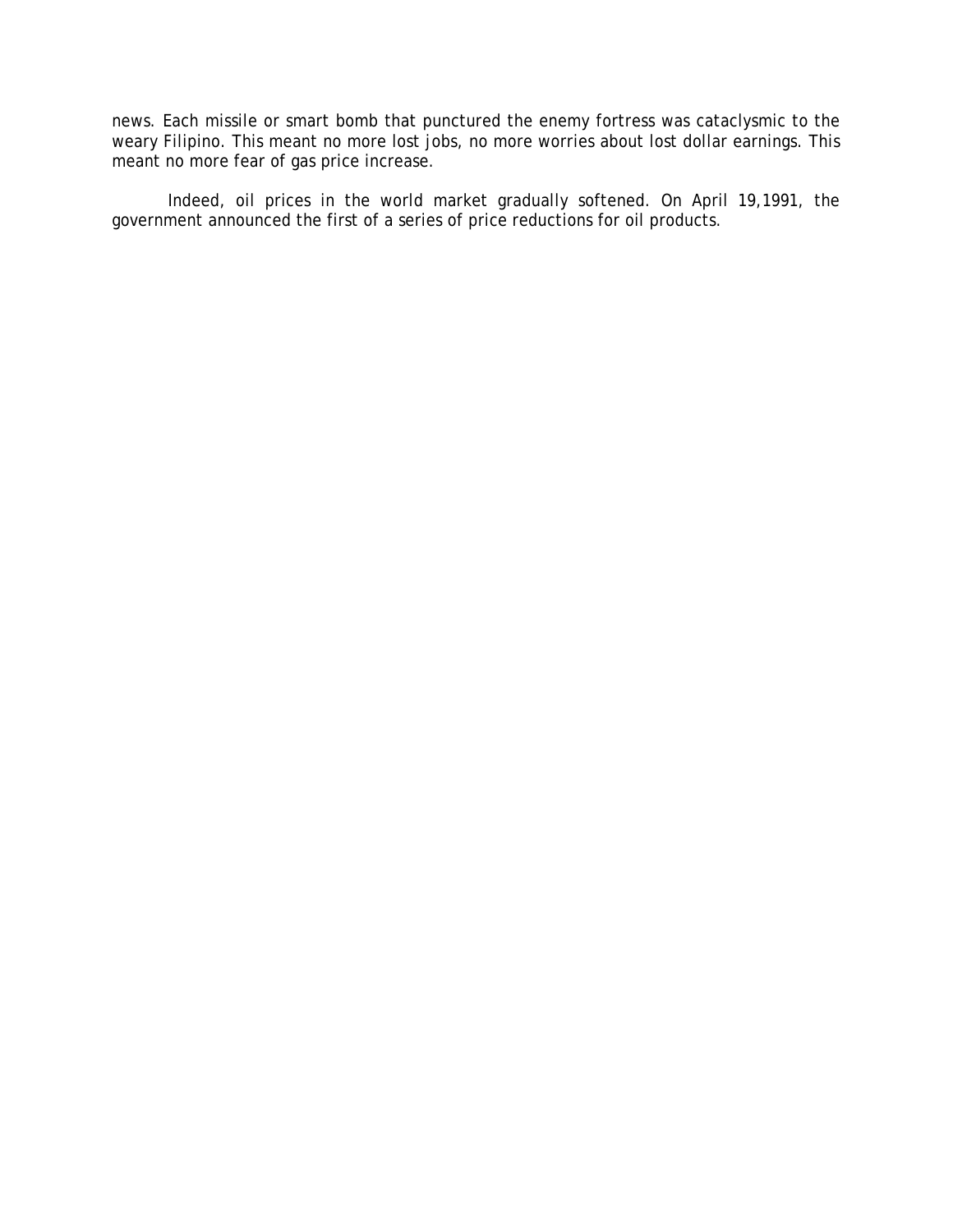